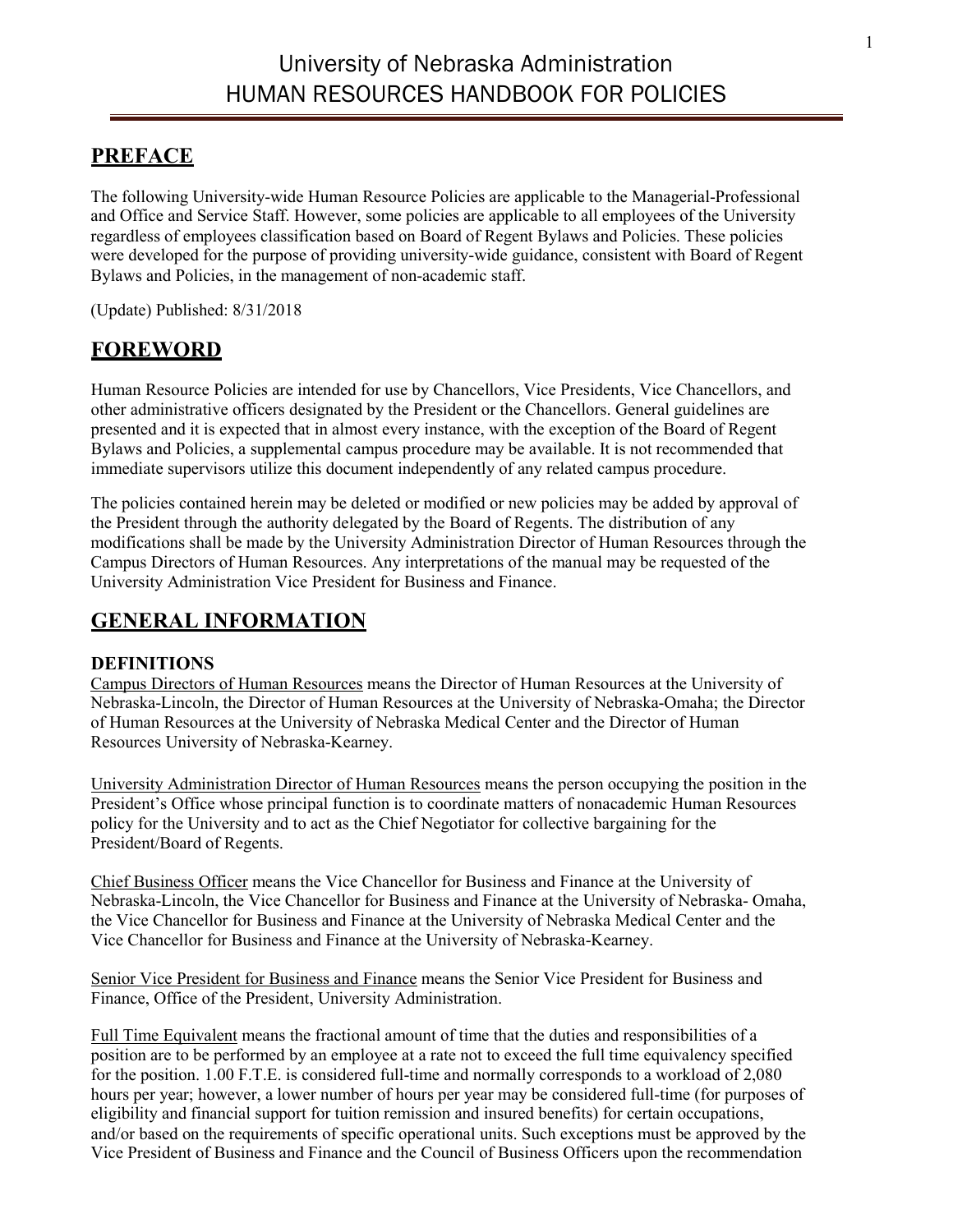of University Administration and Campus Human Resource Directors.

Major Administrative Unit means the University of Nebraska-Lincoln, the University of Nebraska-Omaha, the University of Nebraska Medical Center, and the University of Nebraska at Kearney or the University of Nebraska Administration.

Regular Position means a position which is normally expected to continue on an on-going basis.

Service Date means the date that is the reference in computing the employee's eligibility for vacation leave, sick leave, and other benefits that are granted as terms and conditions of employment. Normally, the service date shall be the same as the hiring date of the employee. It shall be adjusted for breaks in service.

Temporary Positions means a position established for a limited period of time to accomplish a specific task. A temporary appointment typically does not exceed a two year period.

Work Day normally means the day upon which work is expected to be performed. There are normally 260 work days scheduled per calendar year.

Work Week means seven consecutive days or one hundred sixty-eight (168) consecutive hours which is for the purpose of establishing the uniform schedule of work in the University.

## **EMPLOYMENT**

#### **AFFIRMATIVE ACTION APPOINTMENTS**

- 1.0 The Board delegates authority for appointment of other professional staff and the office and service staff to the President or the Chancellors or their authorized representatives, as appropriate.
- 2.0 Appointments to all managerial-professional positions shall be "special appointments".
- 3.0 All offers of employment for Special Appointments shall be in writing and signed by the respective President, Chancellor, or authorized representative. Written documents shall be provided to the appointee specifying:
	- if the appointment is a "special appointment" as defined by BOR Bylaw 4.4.1 ,
	- that the appointment is to a regular or temporary position which shall be worked on a fulltime or part-time basis.
	- the duties and responsibilities of the appointee.<br>■ the appointee's compensation fringe benefits a
	- the appointee's compensation, fringe benefits, and, where applicable, the termination date of the appointment.
	- and that the appointment is based on the mutual consent of both parties subject to "employment-at-will" provisions of the State of Nebraska
- 4.0 Appointments shall be made to either regular or temporary positions.
- 5.0 Appointments made to regular or temporary positions shall be on a full-time or part-time basis. Full-time appointments shall require the appointee to be scheduled to work at least 2,080 hours per year. Part-time appointments shall require the appointee to be scheduled to work a specified amount of time that is at a rate less than 2,080 hours per year.
- 6.0 For the special purpose of determining eligibility to participate in the University-wide insured benefits program, an appointee shall be appointed to work for a period of at least six (6) consecutive months at a rate greater than or equal to 0.5 full-time equivalent.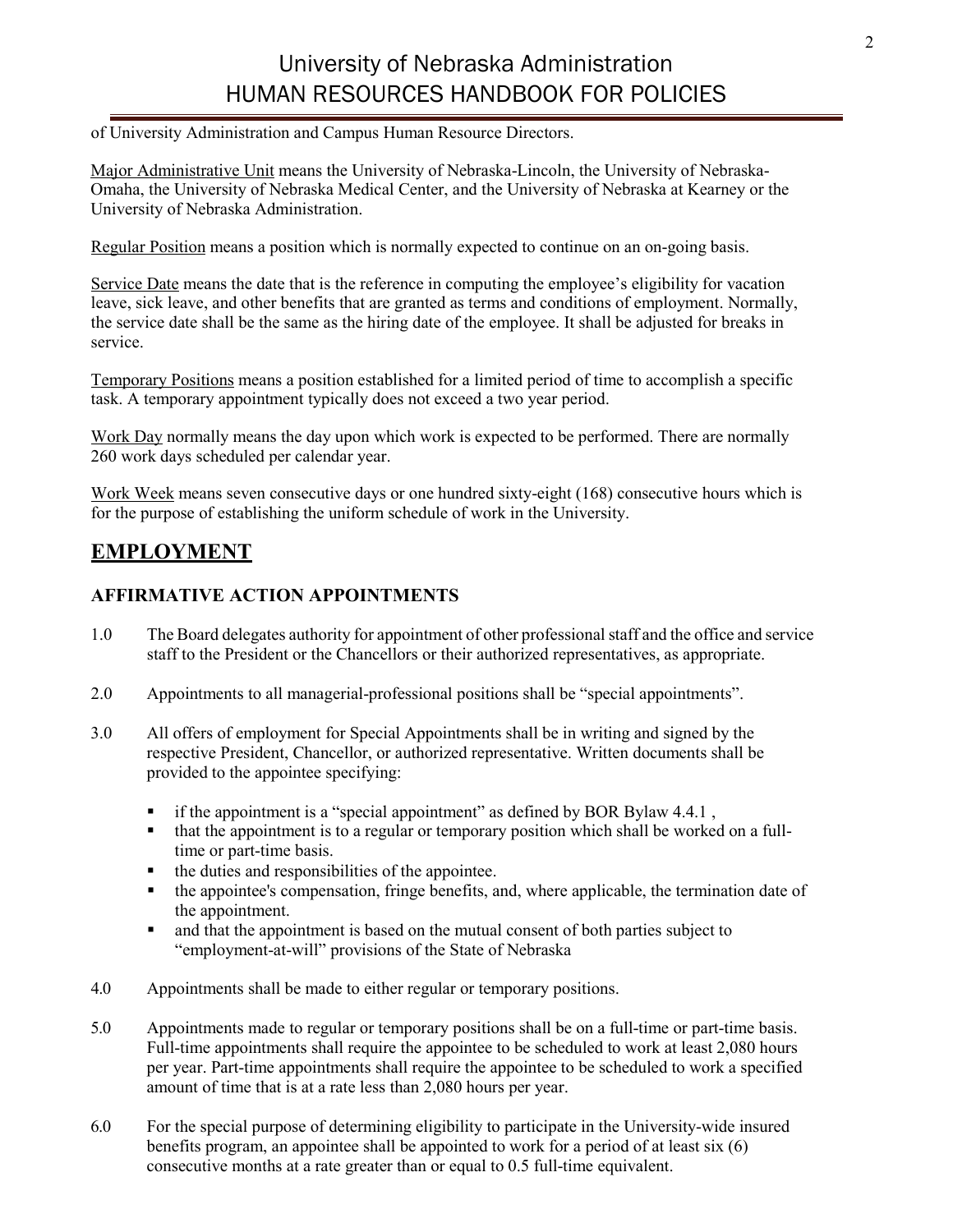### **CERTIFICATION OF APPLICANT INFORMATION**

- 1.0 The University of Nebraska shall apply the following standards to applicants for University of Nebraska employment.
- 1.1 Applicants for University of Nebraska employment will be required to certify the information reflected in their application to be true to the best of their knowledge and belief. Any misrepresentation by an applicant/ employee may result in revocation of a University job offeror discharge, if hired, regardless of when discovered. In the case of an on-line application, a check box serves as an electronic signature and evidence of certification.
- 2.0 Notice of changes
- 2.1 Applicants will be required to acknowledge that they will report to the University HR Office (in writing) any occurrences or events taking place after their application with the University, which may render inaccurate, untrue, or incomplete any statement made in their application.
- 3.0 Employment at Will
- 3.1 Unless otherwise expressly stated in a written appointment to a position or in a written contract of employment duly approved and executed by the University, all non-faculty employees are considered employees at will, and either the University or the employee may terminate the employment relationship upon giving the proper advance notice.
- 4.0 Permission to investigate information
- 4.1 In the certification process, an applicant also grants permission to the University of Nebraska to investigate employment records, educational records, criminal records, and other records to verify the information provided in their application. The application process requires each applicant to release the University, its agents and persons contacted from any liability resulting from such investigation.

## **CRIMINAL HISTORY/ BACKGROUND CHECKS (APPLICANT DISCLOSURE)**

- 1.0 The University of Nebraska shall apply the following standards to applications for University of Nebraska employment.
- 1.1 Applicants selected as finalists must disclose if they have been convicted of or have plead guilty to a felony, or a misdemeanor; or if they are subject to a court order restraining them from contacting, harassing, stalking, or threatening another person or child of such other person or engaging in other conduct that would place another person in reasonable fear of bodily injury.
- 1.2 Some positions, due to the nature of the job responsibilities, may require the disclosure of additional information relevant to the job duties of the position; however, such requirements will be handled on a job by job basis.
- 2.0 Required information
- 2.1 For situations in which a criminal history is disclosed, the applicant will be required to identify the date of conviction or order, type of conviction or order, and jurisdiction where the conviction or order occurred.
- 3.0 Terminology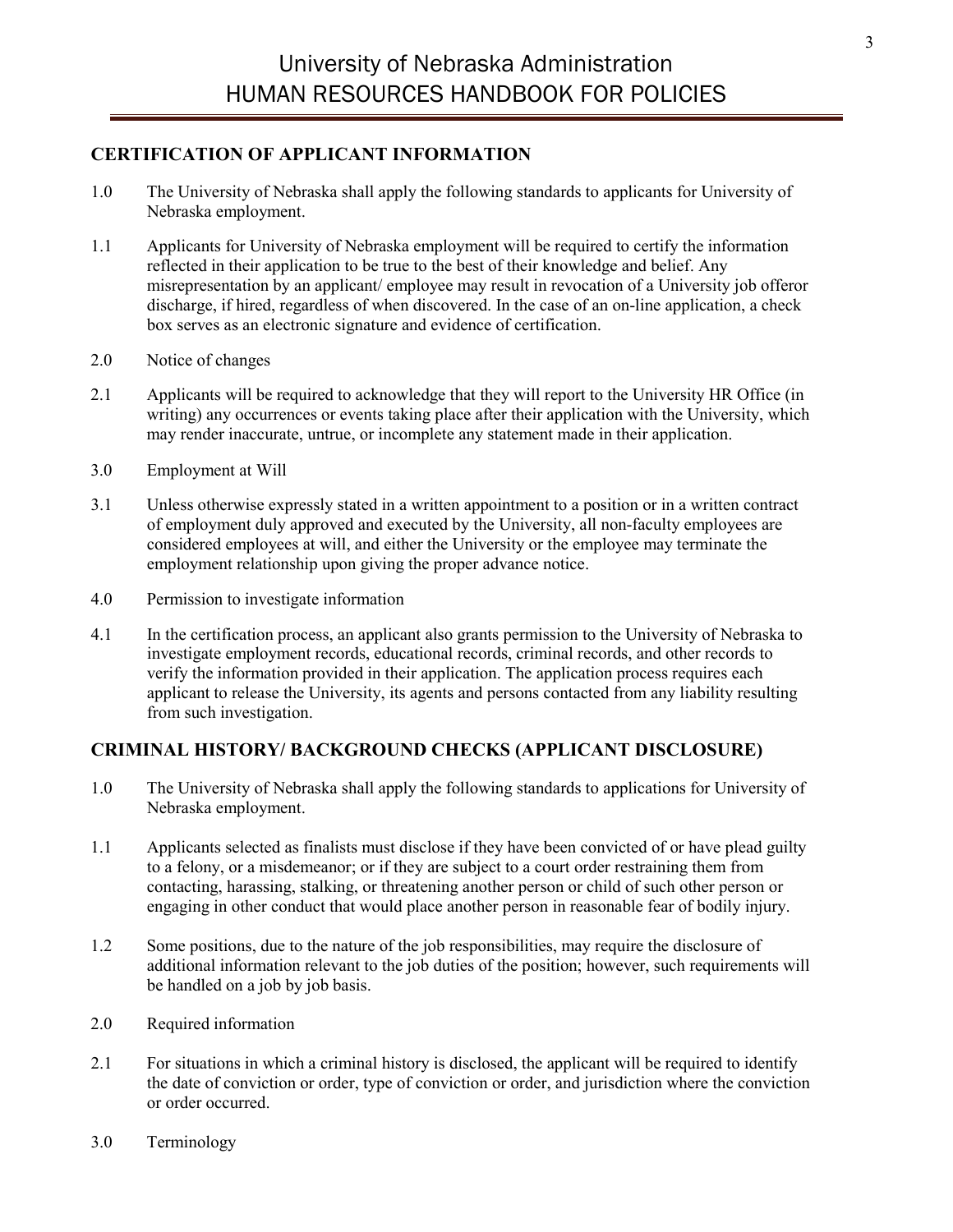- 3.1 Convicted means a finding of guilt of a criminal offense either as a result of a criminal trial, acceptance of a plea of guilty or no contest (nolo contrendre). Convictions which have been the subject of a pardon, annulment, or other equivalent procedure based on innocence, and juvenile adjudications will not be considered for purposes of disqualifying an applicant. Convictions or orders subject to a pending appeal may be considered; additional information about the appeal may be needed in order to complete the evaluation of the application.
- 3.2 Felony means a criminal offense punishable by death or imprisonment for more than one year.
- 3.3 Misdemeanor means a criminal offense punishable by imprisonment of one year or less, and/ or monetary fine.
- 3.4 Court orders shall apply to orders that are issued after a hearing of which the applicant received actual notice, and at which the applicant had the opportunity to participate; and includes a finding that the applicant represents a credible threat to the physical safety of such other person or child; or by its terms explicitly prohibits the use, attempted use, or threatened use of physical force against such other person or child that would reasonably be expected to cause bodily injury.
- 4.0 Exercising Employment Decisions
- 4.1 A conviction record is not an automatic bar to employment. The University will determine whether the information is relevant to the position sought depending on the totality of the circumstances.
- 4.2 Prospective employees who would need to hold an ordinary or commercial driver's license, or who are child care workers, etc. may be expected to disclose additional information relevant to the job duties of the position for which they applied. These additional requirements may be specified by statute or regulation. See e.g., Neb. Rev. Stat. § 71-1912(1) (Cum. Supp. 2002) (staff and employees of child care providers may be subject to national criminal history record information check).
- 4.3 Major administrative units or sub-units may be permitted to adopt more stringent standards subject to legal review and approval by the Chancellor.
- 4.4 This policy does not enumerate criteria for making assessment of an applicant; the goal of this policy is to state that the University will require applicant disclosure and authorize the University to verify information.

#### **EMPLOYMENT CATEGORIES**

- 1.0 Employees shall be hired into one of the following employment categories such that the appropriate terms and conditions of employment may be determined. The employment categories listed below are represented in all NU Values Job Families and are assigned to one of the following Job Family Zones: Assistant, Associate, Specialist, or Senior.
- 1.1 Managerial-Professional staff shall include all personnel who are employed to perform duties and responsibilities that are general in scope and who possess the education, talent, skills, abilities, and professional license/certification such that the positions they occupy are considered by custom in business, industry, and other institutions of higher education as executive, administrative, or professional in nature. These positions generally fall in the Specialist and Senior Zones for each Job Family.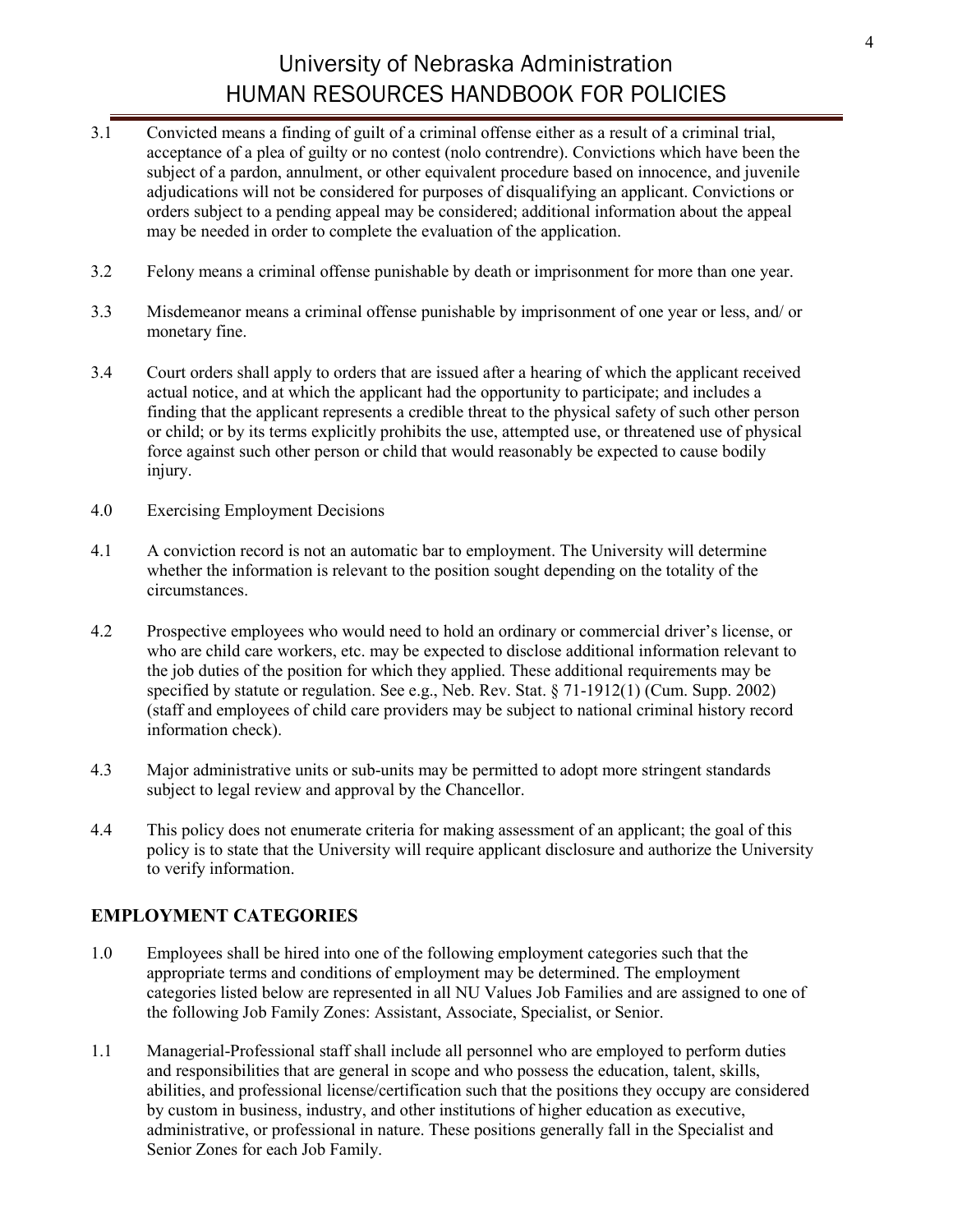1.2 Office and Service staff shall include all personnel who are employed to perform work that by custom in business, industry, and other institutions of higher education is managed on an hourly basis, with such work compensated according to hours worked or earned, including clerical and office employees, technical/trades employees, general service workers, and other personnel paid on an hourly basis. These positions generally fall in the Assistant and Associate Zones for each Job Family.

### **EQUAL EMPLOYMENT OPPORTUNITY**

- 1.0 The University of Nebraska is an Equal Opportunity employer in accordance with the provisions of the Civil Rights Act of 1964, as amended by the Civil Rights Act of 1991 and Section 503 of the Rehabilitation Act of 1973, the Americans with Disabilities Act of 1992, and all executive orders pertaining to equal opportunity in employment and the Nebraska State Statutes pertaining to employment discrimination.
- 2.0 The University forbids discrimination in employment against any applicant or employee on the basis of race, age 40 and above (with the exception of law enforcement officers who m may be required to terminate employment at the age of 70) , color, ethnicity, religion, sex, genetic information, national origin, sexual orientation, disability, political affiliation, marital or veterans status.
- 3.0 The University will take action to ensure applicants are employed and employees are treated during employment, without regard to these factors. Merit will be the criterion by which qualification for appointment, retention, or promotions are judged. Affirmative Action objectives will be pursued where Federal programs/funding requires such activities. Realistic labor force demographics will be considered for employment decisions.
- 4.0 Suspected violations of this policy shall be reported to the Equity and Diversity Office at each campus, the Campus Director of Human Resource, or to the University Administration Director of Human Resources.

#### **E-VERIFY**

U.S. law requires companies to employ only individuals who may legally work in the United States. E-Verify is an Internet-based system that allows businesses to determine the eligibility of their employees to work in the United States. E-Verify is fast, free and easy to use – and it is the best way employers can ensure a legal workforce. The E-Verify program is jointly administered by the Department of Homeland Security through the United States Citizenship and Immigration Services and the Social Security Administration. E-Verify allows the University to verify employment eligibility of newly hired and rehired employees, by checking the information provided on their Form I-9 against Social Security and the Department of Homeland Security databases. The University, by requiring new hires and rehires to complete the E-Verify process, complies with the State of Nebraska's E-Verify legislation outlined in LB 403. Questions regarding the E-Verify process and requirements should be directed to your campus Human Resource office

#### **REDUCTION IN FORCE**

1.0 A reduction in force is the elimination of staff position(s) and/or the reduction of FTE(s) at the University of Nebraska. A reduction in force may occur because of changing priorities, budgetary constraints, or other operational needs.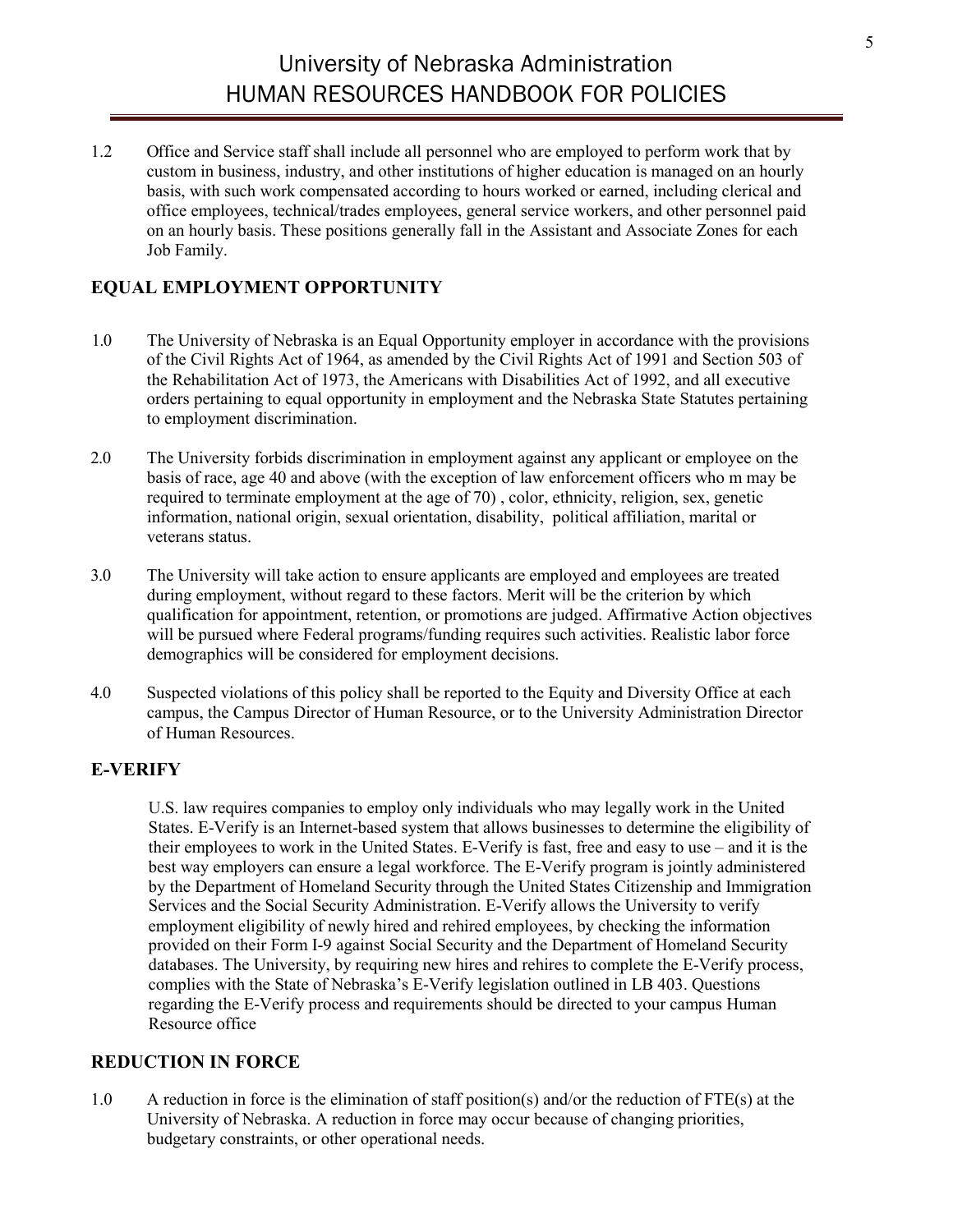- 1.0.1 Termination of employment solely due to poor job performance, misconduct, violation of University policy, or other similar reason(s) is not considered a reduction in force.
- 1.1 Affected employees may be separated from employment because of a general reduction in force or a reduction in force in any one area.
- 1.2 Unless otherwise specified in writing to the employee at the time of employment, employees being separated from employment as part of a reduction in force shall be notified in writing at least thirty (30) days prior to the date of separation if classified within the Office and Service classification and at least ninety (90) days prior to the date of separation if classified within the Managerial Professional classification.
- 1.3 This Reduction in Force policy shall not apply to those employees in probationary periods or those employees in temporary or on-call positions. Accordingly, such employees are not required to receive any notification under this policy.
- 2.0 The criteria for determining the order of employees affected by a reduction in force should normally be based on the type of appointment held, quality and length of service, funding source, and other considerations determined by the appointing authority in order to provide for the most efficient and effective operation of the area affected.
- 3.0 Employees shall be eligible for reinstatement and/or reemployment as set forth below.
- 3.0.1 "Reinstatement" means that the employee will be placed into the position previously held by the employee prior to the reduction in force.
- 3.0.2 "Reemployment" means that the employee will be placed into a comparable or lower position within the same area as the position previously held prior to the reduction in force.
- 3.1 An employee shall be reinstated to the position previously held should such position become available within six (6) months from the date of separation due to reduction in force.
- 3.2 If an employee's previous position is not available, qualified employees shall be reemployed in a comparable or lower position in the same area, or successor area, should such position(s) become available within six (6) months from the date of separation due to reduction in force.
- 3.2.1 "Comparable position" generally means a position that is similar to the employee's previous position in the following ways: requires similar knowledge, skills, andabilities; has similar job content (tasks and responsibilities); and has a similar pay range. Human Resources reserves the right to determine whether a position is comparable under this policy.
- 3.3 Employees declining reinstatement to their previous position or reemployment in a comparable position shall not be eligible for any future position under this policy. Employees declining reemployment in a lower position shall continue to be eligible for future positions under this policy.
- 3.4 Employees who do not respond to an offer of employment within five (5) working days will forfeit their rights under this policy.
- 3.5 Sections 3.0 to 3.4 of this policy shall not apply to those employees whose job performance is not at least satisfactory, as determined by Human Resources. In addition, Sections 3.0 to 3.4 of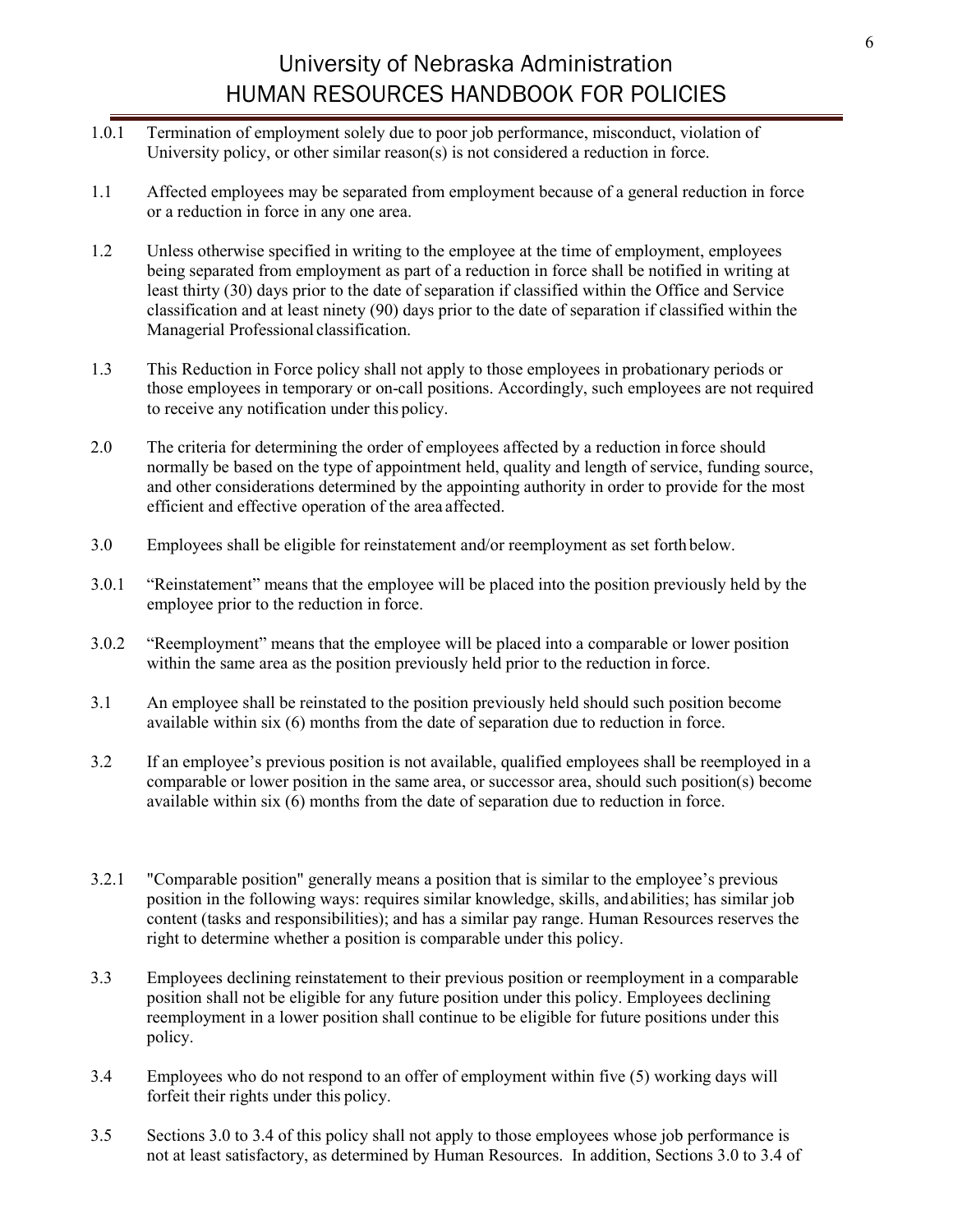this policy shall not apply to employees on grant funded positions or other positions funded through temporary funds.

- 4.0 Reduction in Force employees will be considered separated from the University for pay purposes.
- 4.0.1 Upon reinstatement, reinstated employees will be paid at the same rate of pay as when they left University employment and will not be required to serve a new original probationaryperiod.
- 4.0.2 Upon reemployment, reemployed employees will be treated as new employees for pay purposes and will be required to serve a new original probationary period.
- 5.0 Reductions in force are not grievable.

#### **TERMINATION OF EMPLOYMENT**

- 1.0 Appointment to all managerial-professional positions will terminate in accordance with the time stated in the appointment to the position or in the written contract and, if no time is stated in the appointment to the position or in the written contract, the appointment may be terminated by either party giving the other at least ninety (90) days notice of the date of termination.
- 1.1 Such appointments may also be terminated by the University with less than ninety (90) days notice if such termination is for adequate cause, disability, bona fide discontinuance of a program or department, or extraordinary circumstances because of financial exigencies.
- 1.2 Employees terminated with less than ninety (90) days notice shall have the right to due process.
- 2.0 Office and Service staff who voluntarily terminate their employment shall give at least two (2) weeks notice to the University. Longer notice is appreciated when the position requires supervisory or special skills. Office and Service employees terminated by the University shall be given two (2) weeks notice of termination unless the cause of termination is such that the employee cannot be permitted to remain on University premises.
- 3.0 For all separations that were not done for cause, it is recommended that an exit interview be conducted and duly recorded.

#### **TRANSFER OF EMPLOYEES**

- 1.0 Employees may be transferred within the same Job Family and Zone to positions on their current campus or to positions on another campus. Transfers may be made because of improvement in organizational effective- ness, change of programs, creation of new programs, cancellation of programs, or for any other valid reason for the benefit of the University or the employee.
- 2.0 Employees transferring to positions in the same classification, Managerial Professional or Office and Service, shall retain earned benefits and shall continue to earn benefits for which they qualify according to amounts prescribed for the number of years of service that is computed as continuous service.
- 3.0 Employees transferring to positions in a different classification, Managerial Professional or Office and Service, shall earn benefits associated with that classification. (For example, such employees will earn sick and vacation leave in accordance with the schedules in their new classification.)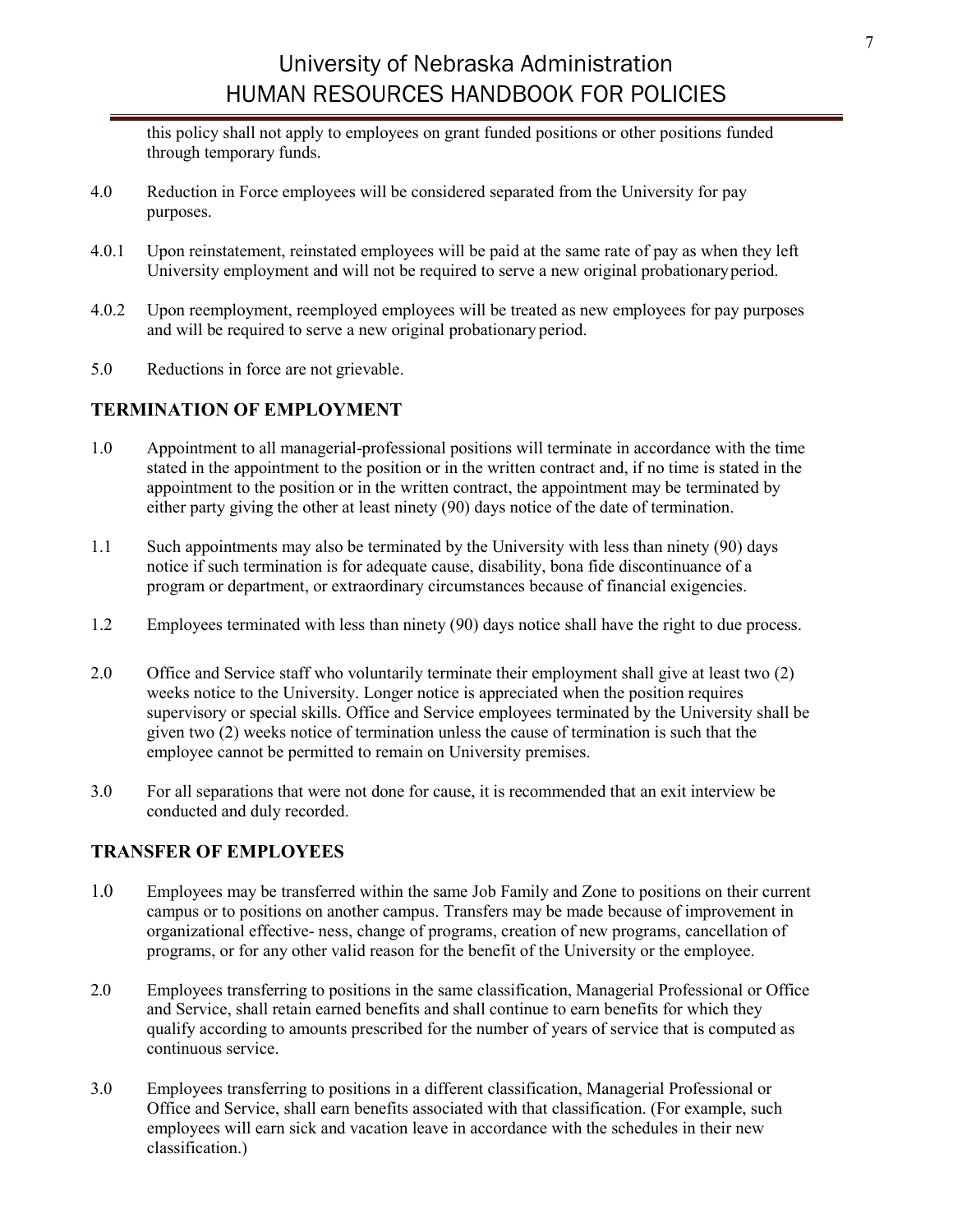4.0 Changes in salary shall be computed according to the policy on salary administration (NU Values).

## **VETERANS PREFERENCE**

- 1.0 Introduction
- 1.1 The University of Nebraska shall apply the following standards to comply with the requirements set forth in the Revised Statutes of Nebraska, Sections 48-225 to 48-231, with respect to veterans seeking a preference in employment as provided in said sections.
- 1.2 The University of Nebraska does not select or qualify applicants for employment on the basis of an examination. Therefore, in order to apply the preference accorded to veterans in the University's selection evaluation process, as required by Neb. Rev. Stat. Section 48-226, the University will recognize the preference upon determining applicants who qualify for employment and who are "preference eligible" as defined in subsection (H) of Neb. Rev. Stat. Section 48-225 shall be entitled to employment over other persons of equal qualifications in the final selection process.
- 2.0 Exercising preference in employment
- 2.1 Upon receipt of an application for employment from a veteran seeking to exercise his or her veteran preference right, said individual must produces evidence that he/she is "preference eligible".
- 2.2 If an applicant for employment is a veteran who is "preference eligible" is selected as a finalist during the selection process and such preference eligible veteran is "equally qualified" with nonveteran finalist candidate, the preference eligible veteran shall receive preference in the selection decision. Equally qualified shall mean all factors considered in making the selection decision, including, but not limited to, employment reference checks, work history, knowledge, skills, abilities and training.

## **LEAVE POLICIES**

## **ADMINISTRATIVE LEAVE**

- 1.0 Regular employees may be granted administrative leave with pay in the event of inclement weather, terrorist acts or threats, or non-scheduled "declared" holidays authorized by the U.S. President, Governor, or President of the University. Administrative leave shall be granted at the discretion of the Chancellor or University President.
- 2.0 Employees designated as emergency response team members for campus and or University operations shall be determined in advance, such that these employees will be made aware of their obligation to work during periods of inclement weather or other emergency. Team members/designees shall be compensated as established by campus payroll policies/procedures.
- 3.0 Temporary employees shall not be eligible to receive administrative leave.
- 4.0 Employees attending events/training/conferences on behalf of the university are considered to be on normal work assignment and not administrative leave.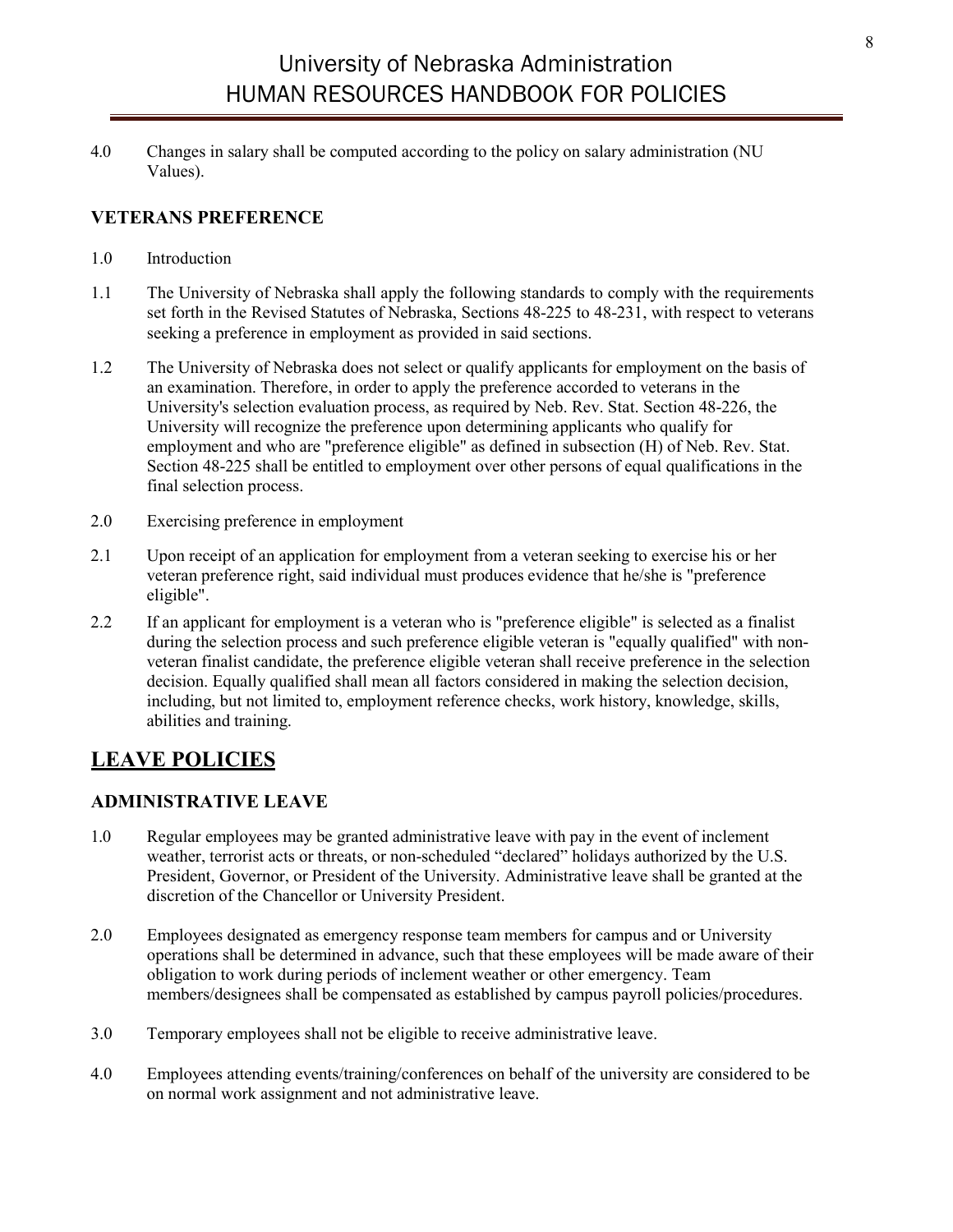### **CIVIL LEAVE**

- 1.0 All regular employees may be granted paid civil leave for the purpose of providing civic service as specified if the performance of such service is required during their normal working hours.
- 1.1 The specific instances for which civil leave shall be granted include jury duty, witness duty, court appearances regarding affairs of the State or University, emergency civilian duty in connection with national defense or national disaster, election board duty, and up to two (2) hours for voting in public elections.
- 1.2 Employees shall retain any compensation paid to them in carrying out such civic service.
- 2.0 Civil leave shall not be granted to an employee who attends court as a party plaintiff or party defendant on a personal matter. In such instances the employee may elect to have such time charged to vacation leave or may have such time treated as a leave of absence without pay.

#### **CRISIS LEAVE SHARING**

1.0 General Purpose

Each major administrative unit (campus) of the University of Nebraska will establish a crisis leave pool, the purpose of which is to allow employees to donate accumulated vacation leave for potential use in emergency situations by other employees whose leave has been exhausted.

2.0 Donation of Leave

Regular employees who earn vacation leave may donate to the crisis leave pool up to five (5) accumulated vacation days per calendar year.

- 2.1 Donations of accumulated vacation leave to the crisis leave pool will be accounted for on the basis of the number of days donated, rather than the dollar value of the days donated.
- 2.2 Employees with a leave balance subject to exceed the 280 hours maximum allowance may donate vacation leave to the crisis leave pool to retain the vacation accrual status.
- 2.3 Crisis leave may not be donated in units of less than one full day (eight hours).
- 3.0 Granting of Crisis Leave
- 3.1 Subject to the eligibility requirements contained in this policy and any eligibility requirements in a campus policy, a regular employee (who has six months of continuous employment) may, upon approval of the campus administration receive from the crisis leave pool up to the number of days of vacation leave he or she accrues in one calendar year, not to exceed 24 (twenty-four) work days.
- 3.1.1 Crisis leave will not be granted in units of less than one day and shall be prorated for employees who work less than full-time.
- 3.2 Regular employees are eligible to receive crisis leave (1) when all of their available sick leave, vacation leave and compensatory leave (as may be applicable to the purpose of the crisis leave request) has been exhausted, and (2) when additional leave is required for one of the following reasons:
	- serious illness of the employee or the employee's spouse;
	- serious illness of the employee's child or parent, or a person bearing the same relationship to the employee's spouse.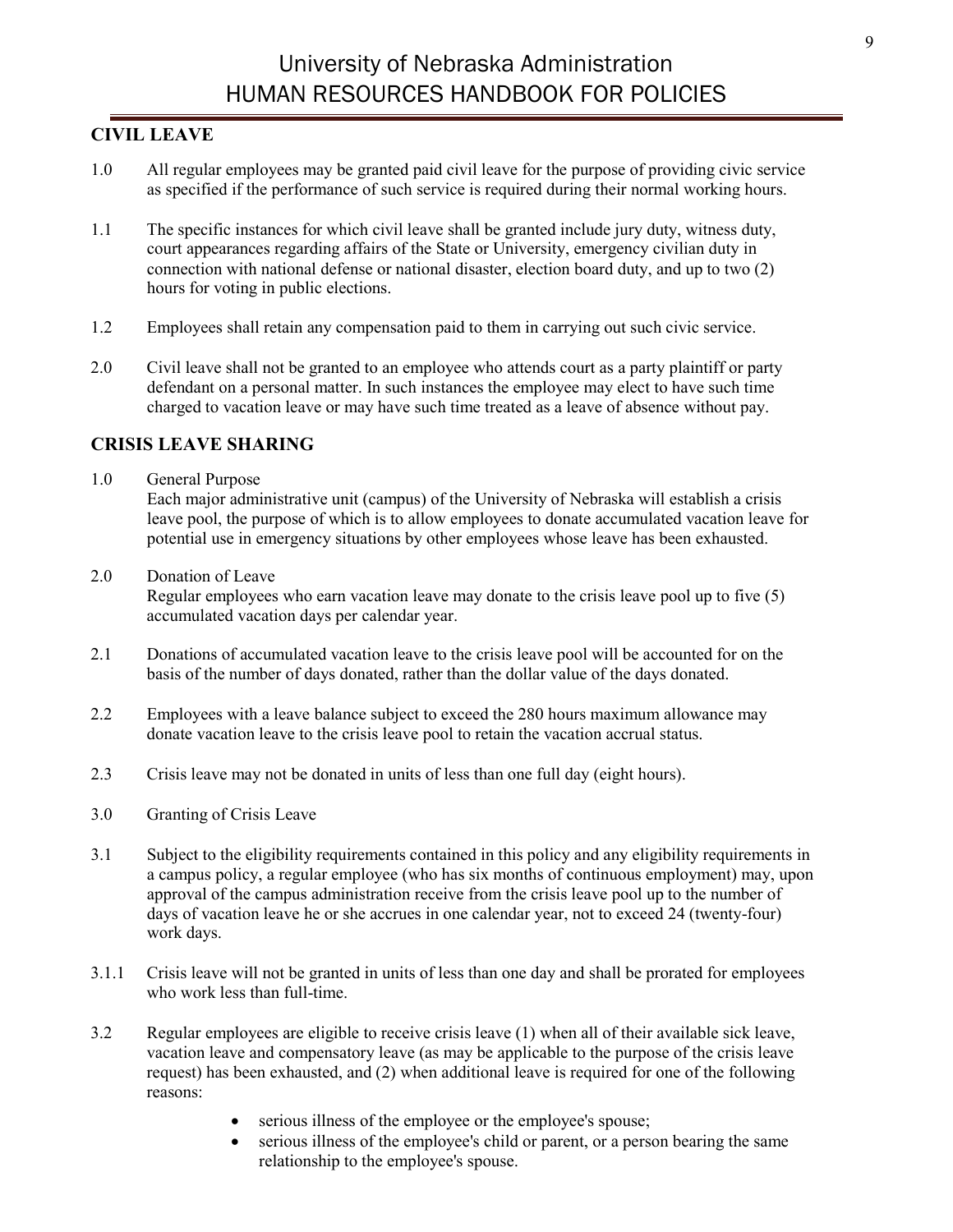3.2.1 For the purposes of this policy, a "serious illness" is defined as an illness that requires at least one overnight stay in a hospital, hospice or other residential health care facility under the treatment or supervision of a physician or other licensed health care provider OR

that requires an absence from work for more than three (3) days as recommended by a physician or other licensed health care provider

OR

is a chronic or long term illness that is incurable or so serious that if untreated would probably lead to incapacity for more than three days, and requires continuing medical treatment or supervision.

- 3.3 Campus Administrative Procedures
- 3.3.1 In order to assure consistent administration of this policy on each campus, specific campus procedures and criteria for donation and use of crisis leave shall be approved by eachChancellor and set forth in a written campus policy statement.
- 3.3.2 Requests for donated crisis leave must include the reason for the request and the anticipated time period of the leave. Appropriate certification or documentation from a treating physician or other licensed health care provider may be required by the University.
- 3.3.3 Each request for crisis leave shall be evaluated upon criteria which include:
	- whether or not the reason for the leave is appropriate under the policy;
	- the availability of leave within the crisis leave pool; and
	- the employee's record of leave use.
- 3.4 Denial of crisis leave shall not be a grievable event under any campus or University grievance policy or procedure.

## **DISASTER RELIEF ASSISTANCE**

- 1.0 In the event a request is made by a federal agency or other disaster relief organization, i.e., the Red Cross, Federal Emergency Management Agency (FEMA) or other federally designated department, the University President or Chancellor or his/her designee may authorize an employee up to (5) days civil leave to assist in the request. The (5) day limit may be extended upon approval of the University President or Chancellor or his/her designee.
- 1.1 Pursuant to Neb. Rev. Stat. § 81-1391, an employee **who is a Certified Disaster Service Volunteer of the American Red Cross** may, with the authorization of his or her supervisor, be granted a leave not to exceed fifteen working days in each year to participate in specialized disaster relief services in Nebraska for the American Red Cross, upon the request of the American Red Cross, without loss of pay, vacation time, sick leave, or earned overtime accumulation.
- 1.2 Employees who wish to volunteer for disaster relief assistance and other related activities/drills (not requested by a federal agency or disaster relief organization and not designated by the University President or Chancellor) will be required to use vacation or compensatory leave.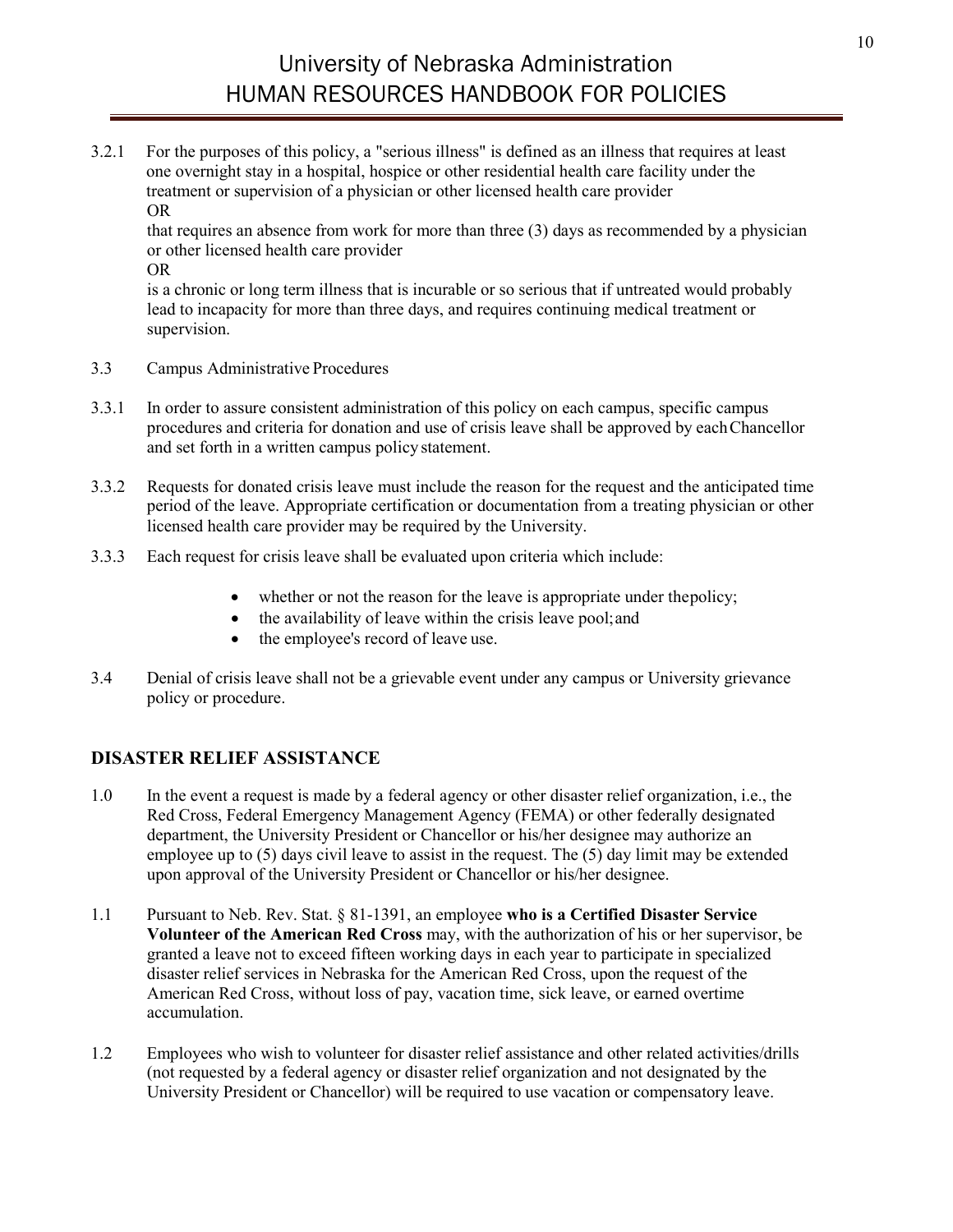## **FAMILY MEDICAL LEAVE OF ABSENCE**

Under University policy and as required by the Federal Family and Medical Leave Act of 1993 (FMLA) eligible employees are provided up to 12 weeks of unpaid, job-protected leave for certain family and medical reasons. All regular Academic/Administrative, Managerial/Professional and Office/Service employees with an FTE of .50 or greater are eligible, as are all other employees (including temporary and graduate student employees) who have worked for the University for at least one year, and for 1,250 hours over the previous 12 months.

Unpaid leave will be granted for any of the following reasons:

- to address maternal/paternal concerns related to the birth of a child, or the placement of a child with the employee for adoption or foster care;
- to care for the employee's spouse, son or daughter, or parent, who has a serious health condition;
- for a serious health condition that makes the employee unable to perform the employee's job, or
- in association with a death in the immediate family.

As may be required or approved by the University, certain kinds of paid leave may be substituted for unpaid leave, if such paid leave would otherwise be granted based on the reason for the absence.

Job Benefits and Protection Regarding Family/Medical Leave:

- For the duration of approved Family/Medical Leave, the University will maintain the employee's health coverage under any University sponsored "group healthplan."
- Upon return from Family/Medical Leave, employees will be restored to their original or equivalent positions with equivalent pay, benefits, and other employmentterms.
- The use of approved Family/Medical Leave cannot result in the loss of any employment benefit that accrued prior to the start of an employee'sleave.

For questions regarding the Family/Medical Leave of Absence policy and its procedures, please contact the campus Human Resources Office.

## **FUNERAL LEAVE**

- 1.0 All regular employees may be granted leave up to five (5) consecutive working days in the event of death within the immediate family. For this purpose, immediate family shall mean wife, husband, children, parents, grandparents, grandchildren, brother, sister, daughter-in-law, son-inlaw, guardian, ward, stepfather, stepmother, stepdaughter, stepson, or persons bearing the same relationship to the spouse of the employee.
- 2.0 For persons not defined as immediate family, up to one day of funeral leave may be granted at the discretion of the employee's immediate supervisor. An additional funeral day may be granted when an employee is required to travel across two or more states.
- 3.0 Death of a member of the immediate family demanding the employee's presence is a qualifying event under the Family Medical Leave Act (FMLA).

## **HOLIDAYS**

1.0 The State of Nebraska annually recognizes twelve (12) legal holidays, designated by statute as follows:

New Year's Day January 1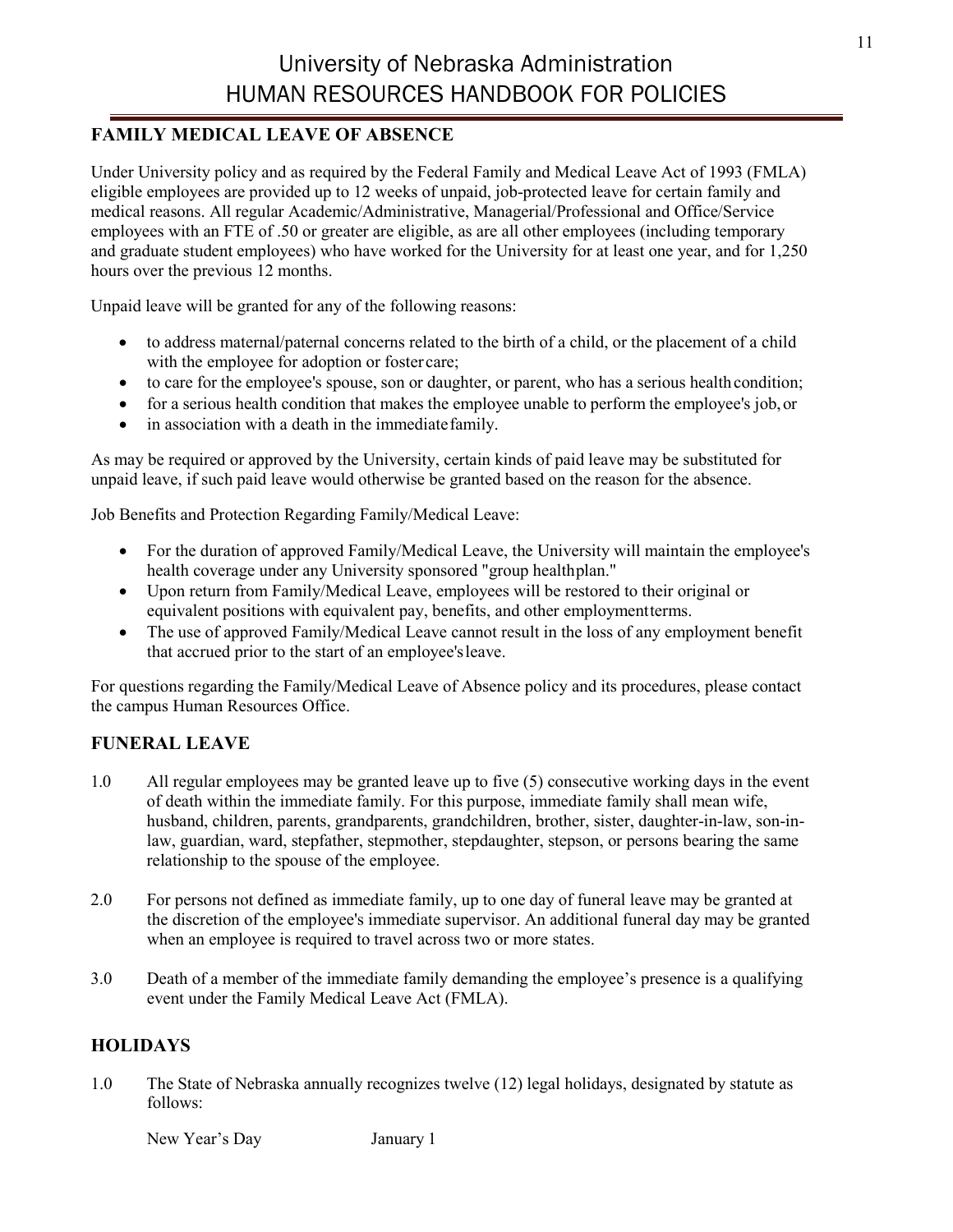| Martin Luther King, Jr. Day | Third Monday in January           |
|-----------------------------|-----------------------------------|
| President's Day*            | Third Monday in February          |
| Arbor Day*                  | Last Friday in April              |
| Memorial Day                | Last Monday in May                |
| Independence Day            | July 4                            |
| Labor Day                   | First Monday in September         |
| Columbus Day*               | Second Monday in October          |
| Veteran's Day*              | November 11                       |
| Thanksgiving Day            | Fourth Thursday in November       |
| Day after Thanksgiving Day  | Friday following Thanksgiving Day |
| Christmas Day               | December 25                       |

- 1.1 As provided under State Statute, the University Academic Calendar may require thatUniversity offices be open and staffed on certain state designated holidays. Accordingly, the following policy shall be followed.
- 1.2 Eligible employees who work on a state-designated holiday shall be granted a compensatory hour off for each such hour worked. Compensatory time must be used within the immediate 12 month period. Such compensatory time shall normally be used during closedown periods established by the academic calendar, such as Semester Break. Employees who separate employment prior tothe use of such compensatory leave shall be paid for the accumulated hours at their normal base pay rate at the time ofseparation.
- 2.0 Each major administrative unit (campus) shall notify all employees annually ofthe holiday schedule.
- 3.0 Regular part-time employees shall be eligible for paid holidays at their regularrate of pay proportionate to the full-time equivalency of their appointment. Temporary employees shall not be eligible for paid holidays, and if required to work on a holiday shall be paid for the time worked at their regular rate of pay. In order to receive pay for a holiday, an employee must be in a pay status on the scheduled work day before and scheduled work day after theholiday.
- 4.0 All leave will be documented in the official accounting system (SAP) in order tomaintain an accurate and uniform record in employee balances

## **INJURY LEAVE**

- 1.0 All employees subject to the provisions of the Worker's Compensation Act shall be entitled to injury leave with full pay for up to five (5) scheduled work days in the event of illness or injury arising out of and in the course of employment.
- 2.0 Injury leave shall not be charged to vacation leave or sick leave. (See Worker's Compensation Policy.)
- 3.0 Employees impacted by this policy are required to complete the First Report of Occupational Injury or Illness form. This is a legal document which will be filed with the Nebraska Workers'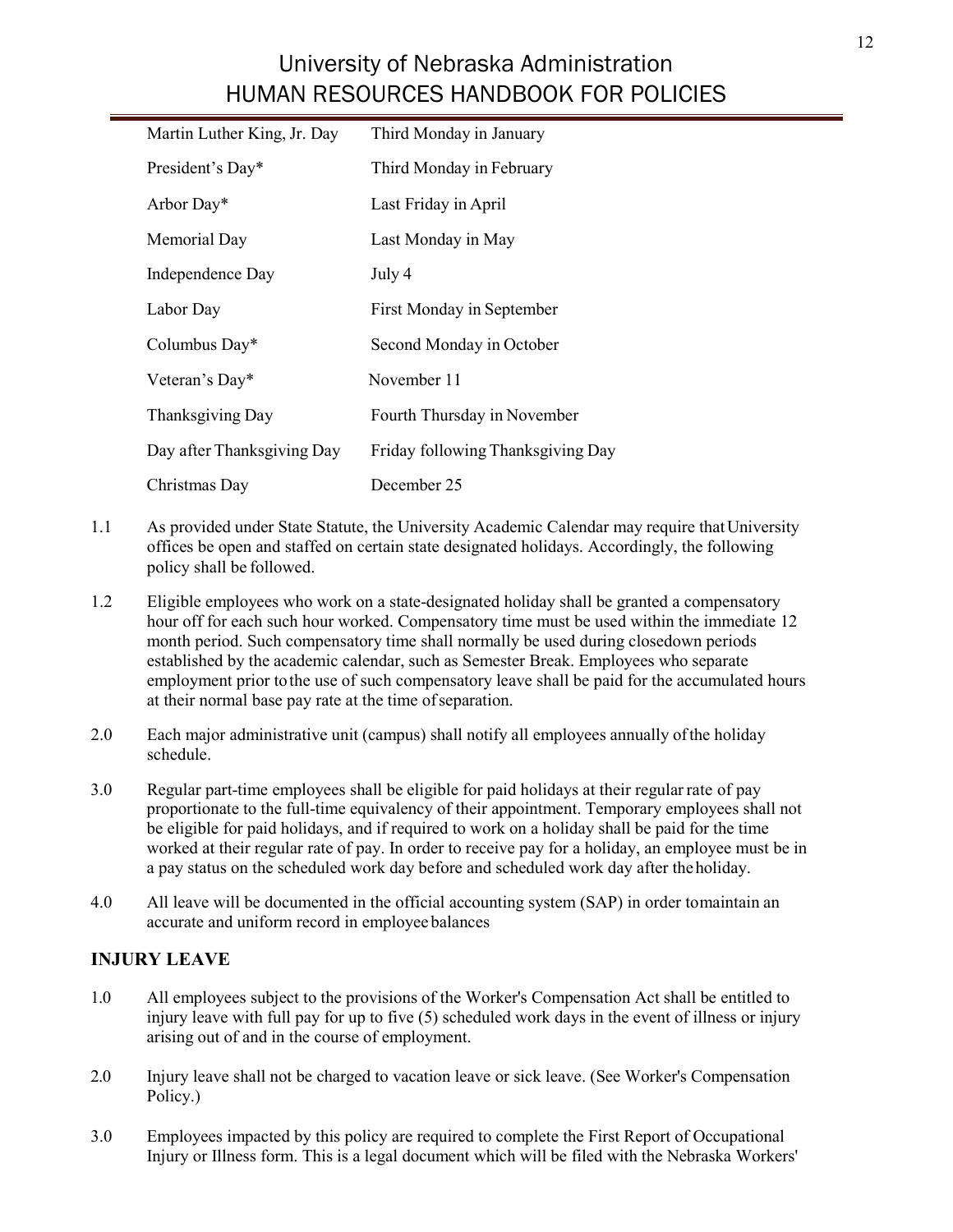Compensation Court. Mail or fax this form to the Campus Benefits Office within 24 hours of the occurrence.

#### **LEAVE OF ABSENCE**

- 1.0 Regular employees may be granted a leave of absence without pay for a maximum of one (1) year.
- 1.1 For professional staff a leave of absence maybe extended one (1) additional year as granted by the Board of Regents.
- 2.0 Upon return from leave, the employee shall be entitled to the same or comparable positions subject to budgetary limitations.
- 3.0 A leave of absence shall be granted only when it is in the best interest of the University.
- 4.0 Sick leave and vacation leave shall not accrue during a leave of absence. All unused accrued vacation leave shall be used prior to the effective date of the leave of absence. All unused accrued sick leave shall be carried forward upon return from the leave of absence.
- 5.0 For the purpose of service award recognition, an employee's service date is adjusted for leave of absence without pay.

## **MILITARY LEAVE RIGHTS & BENEFITS (USERRA & FAMILY MILITARY LEAVE ACT)**

- 1.0 Statutory Reference The University of Nebraska shall comply with the Uniformed Service Employment and Reemployment Rights Act of 1994 (USERRA) and Neb. Rev. Stat. §55-160 et seq. concerning the treatment of University employees with military obligations.
- 1.1 USERRA General Requirements

In general USERRA requires employers to grant leave to employees serving in the U.S. armed forces and the various reserve units; protects applicants and employees against discrimination on the basis of military service in the areas of hiring, job retention and advancement; provides certain rights to reemployment upon return from leave; and extends health care and retirement plan coverage during military leave.

1.2 Nebraska Statute

In accordance with State law, the University provides fifteen workdays of paid military leave per calendar year, without regard to the specific nature of the military leave (e.g. active military duty, annual training, emergency assignment, assignments of an unspecified length). Military service beyond fifteen workdays will be charged against accrued vacation or taken without pay, as designated by the employee within a reasonable time of receiving notice of his or her leave.

2.0 Employee Responsibilities

Employees serving in the military are required to provide advance notice to the University concerning their military obligations when possible and must inform the University when they plan to return to work once they have been discharged from their military duties.

#### 3.0 Annual Training Defined

Generally defined, annual training refers to the temporary duty in which military reserve personnel engage, commonly serving one weekend per month and two consecutive weeks during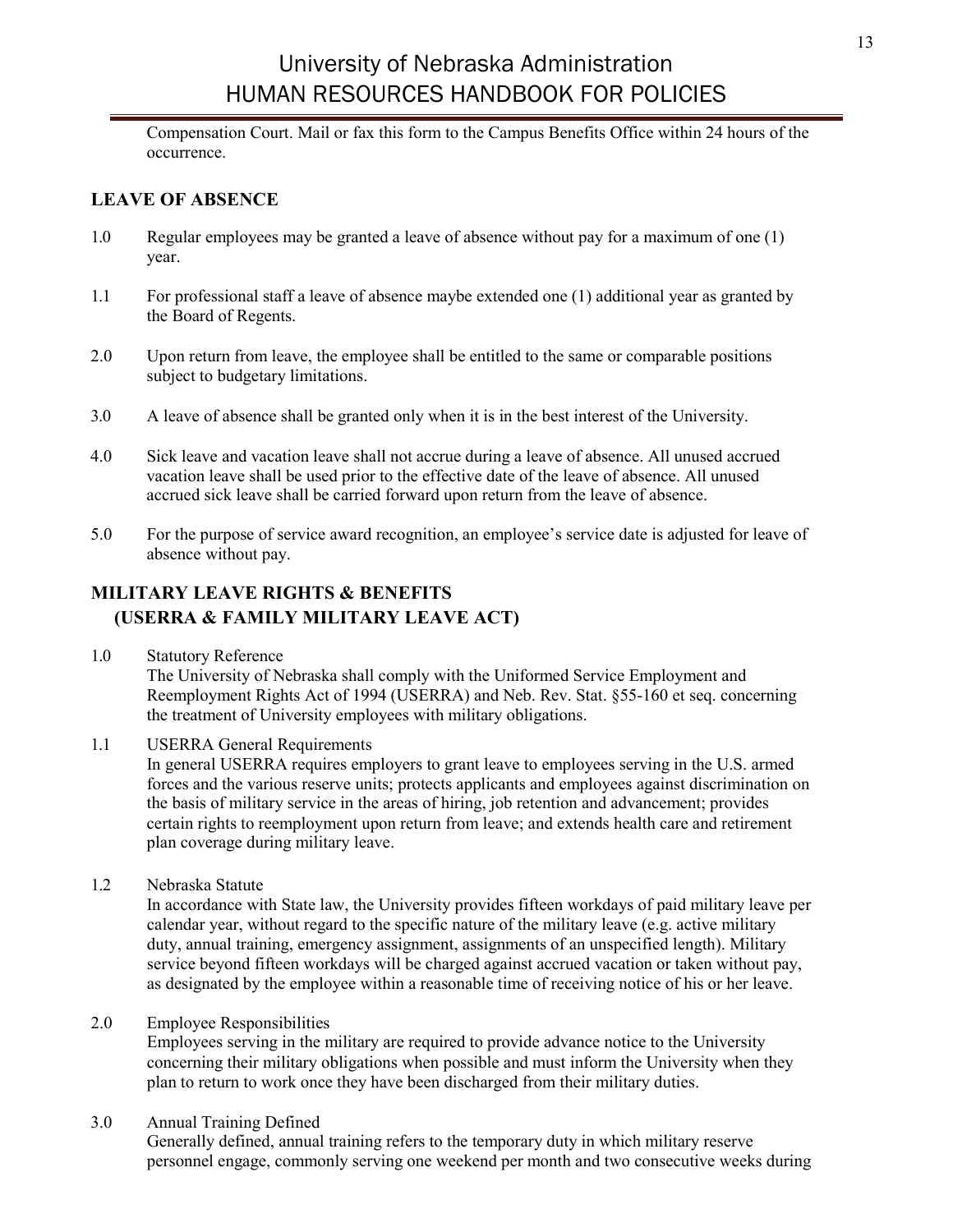the year.

#### 4.0 Emergency Duty

Leave will be granted to any employee, who is a member of the National Guard or any other reserve component, ordered to active duty under emergency conditions. Should the military pay of such person be less man his/her full University pay, the University shall pay the differential while the person is in the active emergency service of the State.

#### 5.0 Insurance and Retirement Benefits under USERRA

*Health Insurance*—Employees on military leave may continue medical and/or dental coverage for themselves and/or their dependents by paying the full cost of the premium (100%). This coverage may be continued for up to eighteen months from the date active military service began. Should the employee and/or dependents discontinue coverage, the coverage may be reinstated upon return from military service with no waiting period or exclusion for preexisting conditions.

*Life Insurance*-Employees on military leave may continue to participate in the group life insurance plan while on leave by paying the full premium. The Security Mutual Basic and Optional Plans, unlike many insurance programs, will cover the employee's death while on military duty; however, the Accidental Death and Dismemberment Plan does not cover claims associated with military service. Should the employee decide to discontinue any life insurance coverage, he/she may reinstate the coverage upon return to University employment without evidence of insurability.

- 5.1 Other Insurance-Long Term Disability coverage may not continue during military leave. Continued participation in reimbursement accounts is permitted.
- 5.2 Retirement Benefits-Once employment is reinstated, the employee may request retroactive participation in the basic plan, if otherwise qualified to participate. Upon paying his/her portion of the contribution to the retirement plan, the University will make the employer's retirement plan contribution. The amounts contributed will be based on the employee's compensation had he/she continued employment with the University. The employee may also make up contributions to the SRA plan. Employees may count military service towards the retirement plan's two years of service eligibility requirement.

#### 6.0 Family Military Leave For purposes of adopting the Nebraska "Family Military Leave Act" in coordination with the Federal Family Medical Leave Act (FMLA), as amended, and the provisions thereof the following is provided:

- 6.1 Any employee may request family military leave, provided the employee: (1) has been employed by the University of Nebraska for twelve months preceding the request for leave; (2) has provided at least 1,250 hours of University of Nebraska service prior to the request for leave; and (3) is a member of the immediate family of the person called to military service lasting one hundred seventy-nine days or longer with the State of Nebraska or the United States pursuant to the orders of the Governor of Nebraska or the President of the United States.
- 6.2 The employee may request through their immediate supervisor
	- a. 12 weeks of leave for "any qualifying exigency" arising out of the fact that the spouse, son, daughter, or parent of the employee is on active duty or has been notified of an impending call to active duty status, in support of a contingencyoperation; Or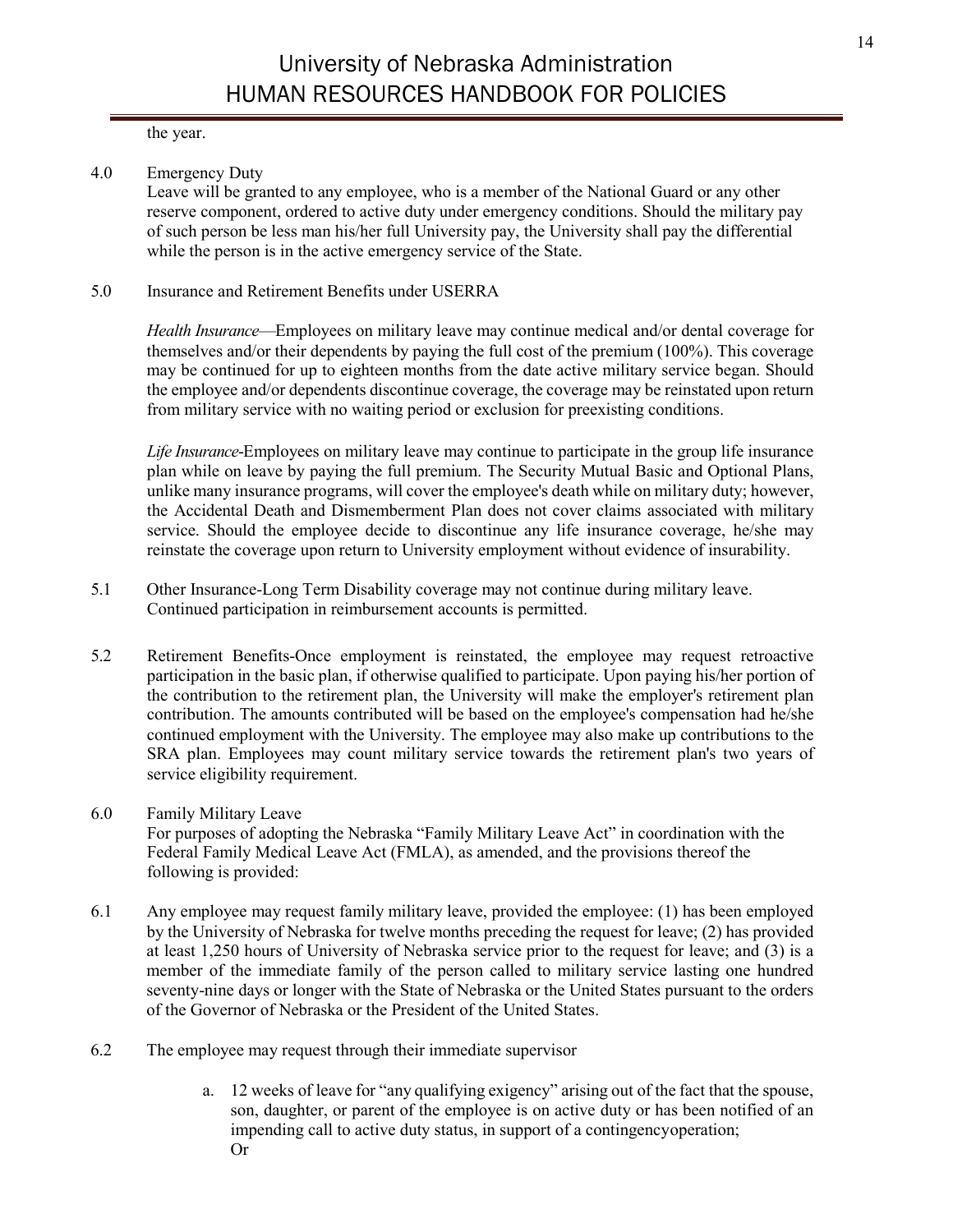b. An eligible employee who is the spouse, son, daughter, parent, or next of kin of a covered service member who is recovering from a serious illness or injury sustained in the line of duty on active duty is entitled to up to 26 weeks of leave in a single 12 month period to care for the service member. This military caregiver leave is available during "a single 12-month period" during which an eligible employee is entitled to a combined total of 26 weeks of all types of FMLAleave.

#### **6.3 Qualifying leave periods under the Federal Family Medical Leave Act (FMLA) and thoseof the Family Military Leave Act of Nebraska, for reasons cited in sections (a) and (b) will run concurrently.**

- 6.4 Up to the extent it is available the employee may elect to apply accrued vacation or compensatory leave to family military leave period. Employees requesting five (5) or more consecutive days of family military leave shall provide at least fourteen (14) days' prior notice, and where able, consult with their supervisor and schedule the leave to avoid undue work disruptions. For leave of less than five (5) consecutive days, employees shall give advance notice as is practicable.
- 6.5 Certification/proof of the call to service, from the proper military authority, may be required.
- 6.6 On expiration of the leave, the employee is entitled to be restored to the position held prior to commencement of the leave or to an equivalent position consistent with the requirements of the Act. Employees on family military leave, who are enrolled in the University's insured benefit programs, may continue to participate in such programs and continue to receive employer contributions for the period of the leave. They are, however, responsible for their employee contribution required to maintain those insurance benefits when on an unpaid leave status.
- 6.7 This policy is intended to implement the Nebraska Family Military Leave Act, which is incorporated herein, along with any of the Act's subsequent amendments. Should any inconsistency arise between this policy and the Nebraska Family Military Leave Act, the Act shall prevail, provided however, that if employee rights are explicitly provided in this or other University policies, which are greater than those required by the law, then the greater right shall be recognized and provided by the University.

#### **PARENTAL LEAVE**

The following Parental Leave Policies are intended to establish and clarify the leaves available to University staff in cases of pregnancy, childbirth, and adoption.

- 1.0 Medical Maternity Leave
- 1.1 The time during which an employee is unable to work because of a medical disability caused or contributed to by pregnancy, miscarriage, termination of pregnancy, childbirth and recovery there from, will be covered by the provisions of the University's sick leave policy or by the provisions of the University's disability leave program, depending on the category and associated leave eligibility of the affected staff member. Staff is therefore eligible for paid leave for such absences under the provisions of the applicable leave policy.
- 1.2 There shall be no stipulated medical maternity leave requirement either before or after childbirth. Leave requirements will vary depending upon each employee's individual circumstances, and the advice of an attending physician or other licensed health care provider will normally determine the appropriate length of leave. An eight-week total leave period for pre-partum and post-partum care and recovery, during which time the employee will be excused from all duties, will be considered normal; however, more or less leave time may be taken based upon individual health circumstances.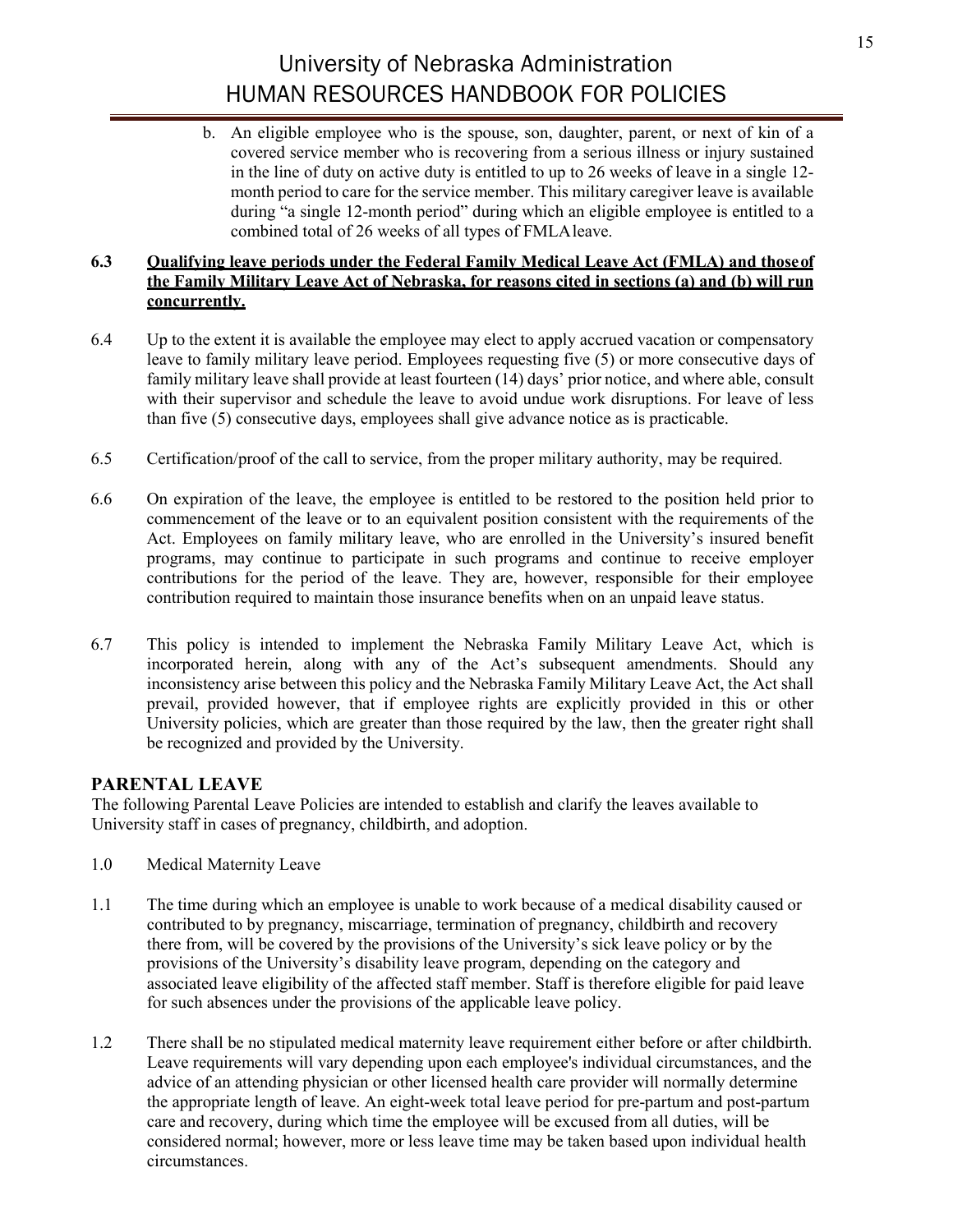- 1.3 The provisions of Section 3.4.3.3 of the Bylaws of the Board of Regents and associated administrative policy permitting paid leave to be reduced by the amount required to compensate a substitute shall not be exercised in cases of medical maternity leave.
- 2.0 Paternal Leave to Provide Care/Assistance to Mother and/or Child
- 2.1 For those employees who wish to take leave upon the birth of a child because the health of the employee's spouse or child requires the employee's presence, or because such presence would be beneficial to the employee's spouse or child, up to five days paid leave may be taken, chargeable to either sick leave or disability leave depending on the employee's appointment category.
- 2.2 The provisions of Section 3.4.3.3 of the Bylaws of the Board of Regents and associated administrative policy permitting an employee's paid leave to be reduced by the amount required to compensate a substitute shall not be exercised in cases of such paternal leave.
- 3.0 Adoption Leave
- 3.1 Newly adoptive parents may take up to eight weeks paid leave upon the adoption of a child to provide care and assistance to the child chargeable to either sick leave or disability leave depending on the employee's appointment category.
- 3.2 A newly adoptive parent, who is the primary care giver, may take up to eight weeks paid leave upon adoption of a child to provide care and assistance to the child chargeable to either sick leave or disability leave depending on the employee's appointment category. The declaration of which parent is the primary care giver is made by the adopting parents. The non-primary caregiver of the adopted child may take up to five days paid leave to provide assistance in the care of the child.
- 3.3 The provisions of Section 3.4.3.3 of the Bylaws of the Board of Regents and associated administrative policy permitting an employee's paid leave to be reduced by the amount required to compensate a substitute shall not be exercised in cases of adoption leave.
- 4.0 Family/Medical Leave Act/Policy Coordination
- 4.1 Under the federal Family Medical Leave Act (FMLA), and related University policy, eligible staffs have a right to take up to twelve weeks leave for certain qualifying events, including the birth of an employee's child or the placement of a child through adoption, and care of the child upon birth or placement through adoption. Any parental leaves taken pursuant to the foregoing parental leave policies are, by definition, related to qualifying events under the FMLA, and will therefore be considered part of the twelve week FMLA leave period.

## **SICK LEAVE FOR MANAGERIAL PROFESSIONAL EMPLOYEES**

Pursuant to Section 3.4.3.3 of the Bylaws of the Board of Regents of the University of Nebraska, the following regulations shall apply to leaves of absence due to non-occupational sickness or accident.

1.0 Members of the Managerial-Professional staff shall accumulate one day of sick leave per month for the first two years of employment; thereafter, the foregoing provisions (Section 2) shall apply.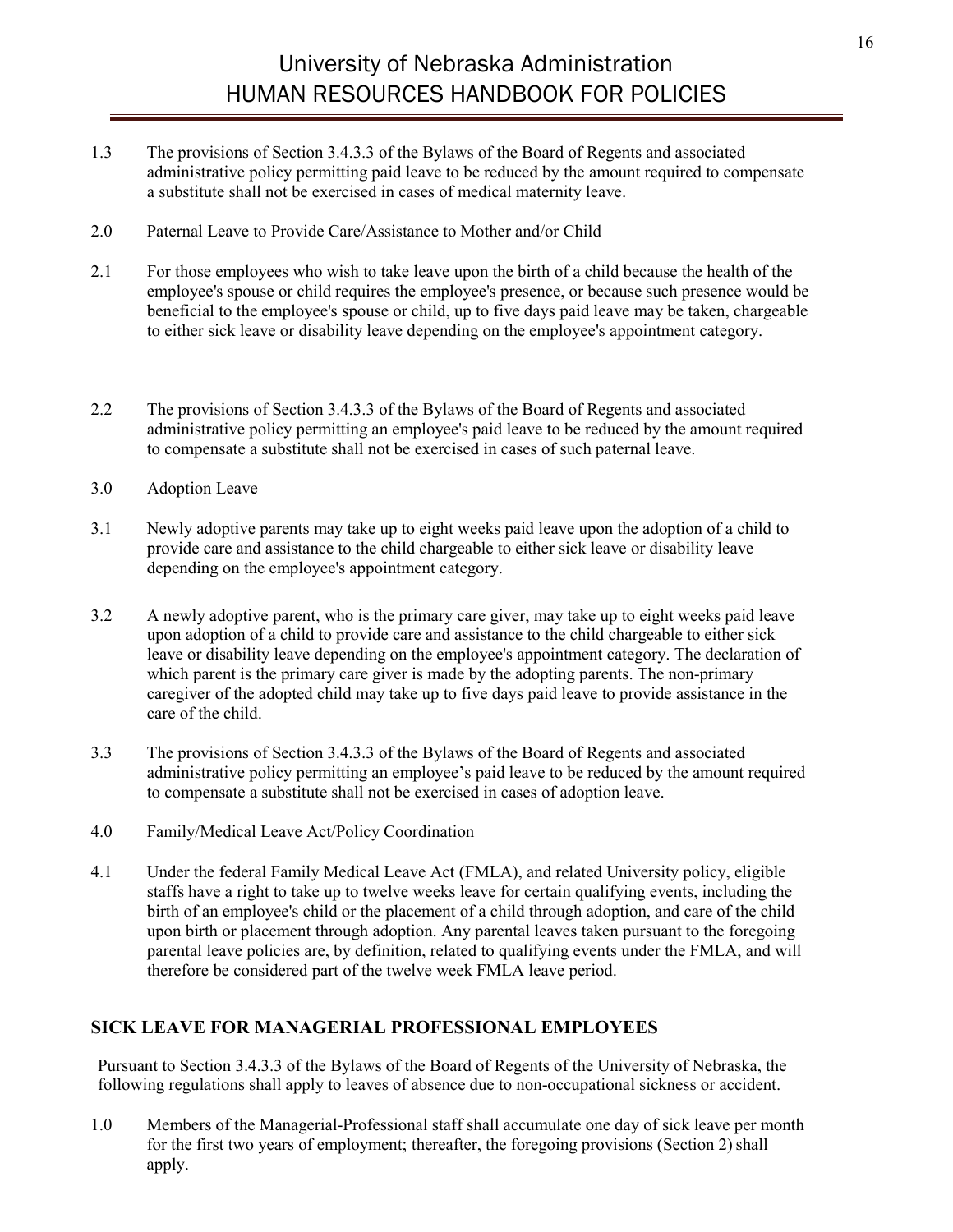- 1.1 Such employees may, when all sick leave and vacation leave are exhausted, be advanced up to 40 hours (one work week) of sick leave, pro-rated for part-time employees. Employees shall reimburse the University for any used, unearned sick leave upon separation.
- 1.2 Managerial Professional staff do not receive, upon retirement or death, the supplemental salary payment equal to 1/4 of their unused accrued sick leave.
- 2.0 Whenever a member of the Managerial-Professional staff who has completed two years of service is temporarily disabled due to illness or accident, such staff member, upon approval of the Chancellor or President, shall be paid his or her regular salary during the period of such disability but not to exceed a period of six months less:
- 2.1 The amount he or she has received during such time as workers' compensation; and
- 2.2 Unless used for purposes of Parental Leave, the amount required, if any amount be required, to pay any substitute who has performed all or any part of the work of the incapacitated staff member. Substitutes shall be selected by the Chancellor or President. Whether such a substitute shall receive pay for such work performed or be permitted to substitute gratuitously for the incapacitated staff member shall be determined by the Chancellor or President.
- 2.3 Such leaves of absence may be extended beyond six months without pay upon recommendation of the Chancellor and the President and approval by the Board.
- 3.0 In order to comply with the terms of existing United States Civil Service retirement regulations, newly appointed Cooperative Extension staff with federal appointments will accumulate sick or injury leave at the rate of one month per year.
- 3.1 Past or present service retirement benefits will not be paid during the period of an extended disability leave.
- 4.0 Disability absences caused or contributed to by pregnancy, childbirth, and recovery there from are considered sick leave, and shall be governed by the provisions of the Parental Leave Policy.
- 5.0 Any leaves taken pursuant to this policy may be considered to be qualifying events under the federal Family Medical Leave Act and the Family Medical Leave Policy approved by the Board.
- 6.0 The rate at which an employee accrues sick leave shall be computed from the service date and adjusted by breaks in service if such break in service is less than three years.
- 7.0 Sick leave, up to a maximum of five (5) working days per illness, may be granted when illness of or injury to a member of the immediate family requires the employee's presence. Immediate family means wife, husband, children, parents, grandparents, grandchildren, guardian, ward, brother, sister, daughter-in-law, son-in-law, stepfather, stepmother, stepdaughter, stepson, or persons being the same relationship to the spouse.

## **SICK LEAVE FOR OFFICE AND SERVICE EMPLOYEES**

- 1.0 Sick Leave Eligibility
- 1.1 All regular Office and Service personnel shall be eligible for paid sick leave.
- 1.2 All Office and Service personnel hired on a regular part-time basis shall be eligible for paid sick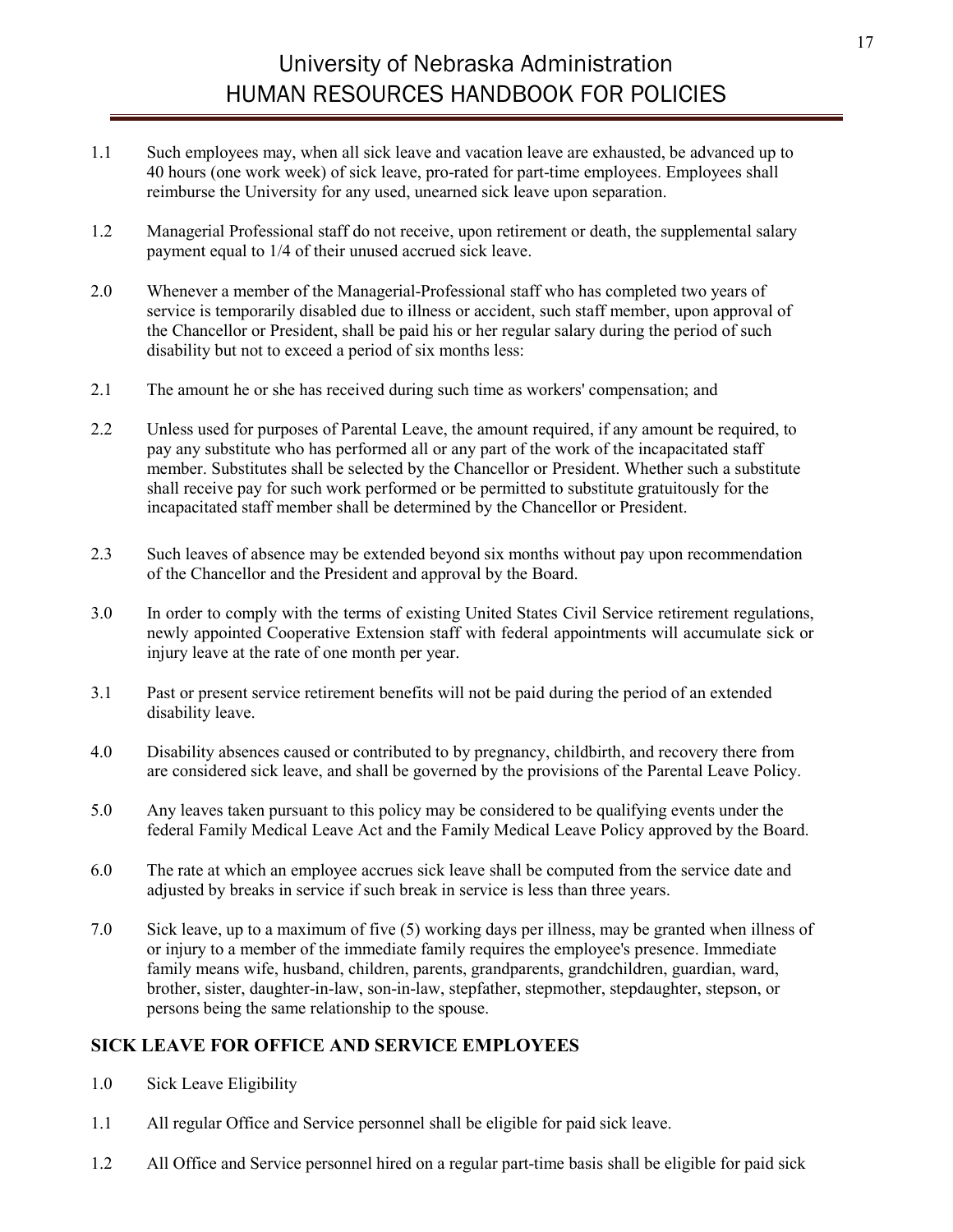leave at their regular rate of pay proportionate to the full-time equivalency of their appointment.

- 1.3 Temporary staff shall not be eligible for paid sick leave.
- 2.0 Sick Leave Accruals
- 2.1 Office and Service personnel shall accrue sick leave according to the following schedule.

| Years of                                        | Hours | Hours per | Days per | <b>Hours</b> per |
|-------------------------------------------------|-------|-----------|----------|------------------|
| Employment                                      | Month | Year      | Year     | Day              |
| 1st through 5th year                            | 8.00  | 96.00     | 12.00    | 0.26301          |
| Beginning of 6th yr.                            | 11.33 | 136.00    | 17.00    | 0.37260          |
| Beginning of 7th yr.                            | 12.00 | 144.00    | 18.00    | 0.39452          |
| Beginning of 8th yr.                            | 12.67 | 152.00    | 19.00    | 0.41644          |
| Beginning of 9th yr.                            | 13.33 | 160.00    | 20.00    | 0.43836          |
| Beginning of 10th yr                            | 14.00 | 168.00    | 21.00    | 0.46027          |
| Beginning of 11th yr                            | 14.67 | 176.00    | 22.00    | 0.48219          |
| Beginning of 12th yr                            | 15.33 | 184.00    | 23.00    | 0.50411          |
| Beginning of $13th$ yr                          | 16.00 | 192.00    | 24.00    | 0.52603          |
| Beginning of 14th yr                            | 16.67 | 200.00    | 25.00    | 0.54795          |
| Beginning of 15th yr                            | 17.33 | 208.00    | 26.00    | 0.56986          |
| Beginning of 16th yr                            | 18.00 | 216.00    | 27.00    | 0.59178          |
| Beginning of 17th yr                            | 18.67 | 224.00    | 28.00    | 0.61370          |
| Beginning of 18th yr                            | 19.33 | 232.00    | 29.00    | 0.63562          |
| Beginning of 19th yr and<br>all following years | 20.00 | 240.00    | 30.00    | 0.65753          |
| <b>Maximum Accrual</b>                          |       | 1440.00   | 180.00   |                  |

- 2.2 Sick leave shall begin to accrue with the date of hire. Sick leave shall be charged against the sick leave accrued on a work-hour basis. An employee shall be eligible to use sick leave as soon as it has accrued.
- 2.3 Sick leave shall be cumulative up to a maximum of 1,440 hours, or 180 working days. Once an employee has accrued 1,440 hours of sick leave, he or she shall not accrue sick leave until his or her accrued sick leave is below 1,440 hours.
- 2.4 Office and Service employees who were hired before January 1, 2019, and who retire from the University before July 1, 2035, shall receive a supplemental salary payment equal to 1/4 of their unused accrued sick leave up to a maximum 360 hours with the rate of payment equal to the regular rate of pay at the time of retirement. Normal retirement requirements of being at least 55 years of age and having at least 10 years of University service must be met in order to retire from the University and receive the ¼ supplemental salary payment. Office and Service employees hired on or after January 1, 2019, will not be eligible to receive the  $\frac{1}{4}$  supplemental salary payment upon retirement.
- 2.4.1 An employee hired before January 1, 2019, who transfers from the Managerial Professional classification to the Office and Service classification on or after January 1, 2019, will not be eligible for the ¼ supplemental salary payment upon retirement.
- 2.5 Upon the death of an Office and Service employee who was hired before January 1, 2019, and who passes away before July 1, 2035, the beneficiary of the employee shall receive a supplemental death benefit payment equal to 1/4 of the unused accrued sick leave of the deceased employee up to a maximum of 360 hours with the rate of payment equal to the regular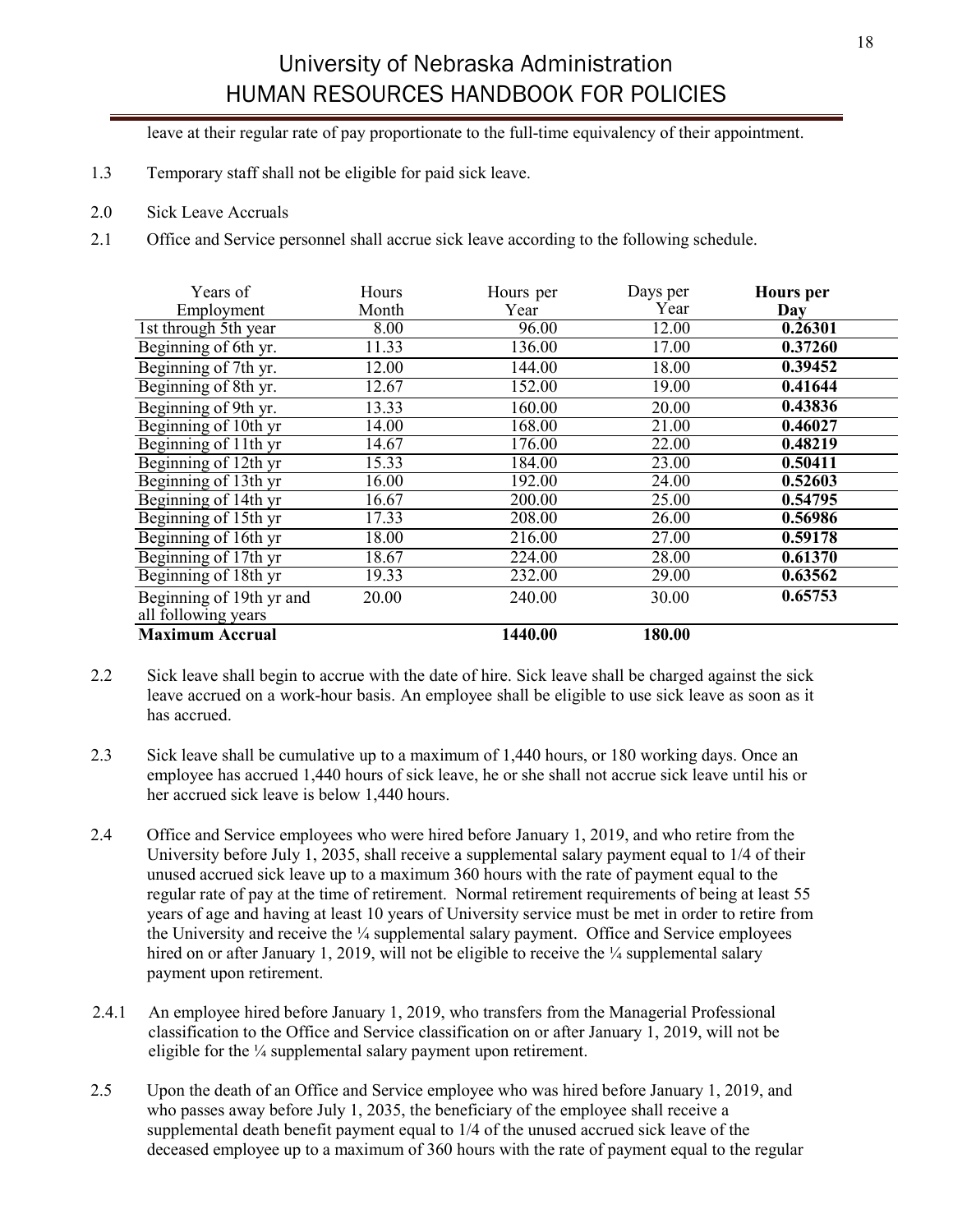rate of pay on the date of death. The beneficiary of an Office and Service employee hired on or after January 1, 2019, will not be eligible to receive the ¼ supplemental death benefit payment upon the death of the employee.

- 2.6 Office and Service employees transferred from one department or campus to another shall have their accrued sick leave transferred to the receiving department or campus.
- 2.7 Office and Service staff that transfer from employment with the State government or State colleges shall accrue sick leave at a rate based on the hiring date or service date with the organization from which they are transferring. In addition, such Office and Service employees shall be credited with unused sick leave, up to a maximum of 360 hours, accrued while an employee of the State government or the State colleges.
- 3.0 Sick Leave Use.
- 3.1 Sick leave means the period of time that the employee is incapacitated or unable, due to illness, injury, to perform the regularly assigned duties of his or her position. The period of time shall begin and end when medically indicated to the satisfaction of the appropriate administrative officer.
- 3.2 Paid sick leave means a period of time that the employee is paid his or her regular salary during a period of illness or injury. The period of time shall begin and end as stated in subsection 3.1.
- 3.3 Disability absences caused or contributed to by pregnancy, childbirth and recovery there from are considered to be sick leave, and shall be governed by the provisions of the Parental Leave Policy. The period of time shall begin and end as stated in subsection 3.1.
- 3.4 One hour of sick leave shall be consumed for each working hour of absence due to illness or injury. Absence due to illness or injury, which is more than the amount of accrued sick leave, may be charged to accrued vacation leave by written mutual agreement between the employee and the appointing authority.
- 3.5 When all accumulated sick leave and vacation leave are exhausted, the employee may be advanced up to forty hours (40) (one work week) of sick leave, pro-rated for part-time employees. Employees shall reimburse the University for all used, unearned sick leave upon separation.
- 3.6 When all accrued sick leave and vacation leave are consumed and/or advanced, an employee may, upon written request, be granted sick leave without pay. A period of sick leave without pay normally shall not exceed one year. It shall not be extended beyond that period unless there are exceptional, mitigating circumstances.
- 3.7 Employees on Leave Without Pay, Suspension, or Layoff shall not accrue sick leave during that time.
- 3.8 Sick leave, up to a maximum of five (5) working days per illness, may be granted when illness of or injury to a member of the immediate family requires the employee's presence. Immediate family means wife, husband, children, parents, grandparents, grandchildren, guardian, ward, brother, sister, daughter-in-law, son-in-law, stepfather, stepmother, stepdaughter, stepson, or persons being the same relationship to the spouse.
- 3.9 Vacation days or University holidays that may fall within the period of paid sick leave shall not be counted as days to be subtracted from sick leave.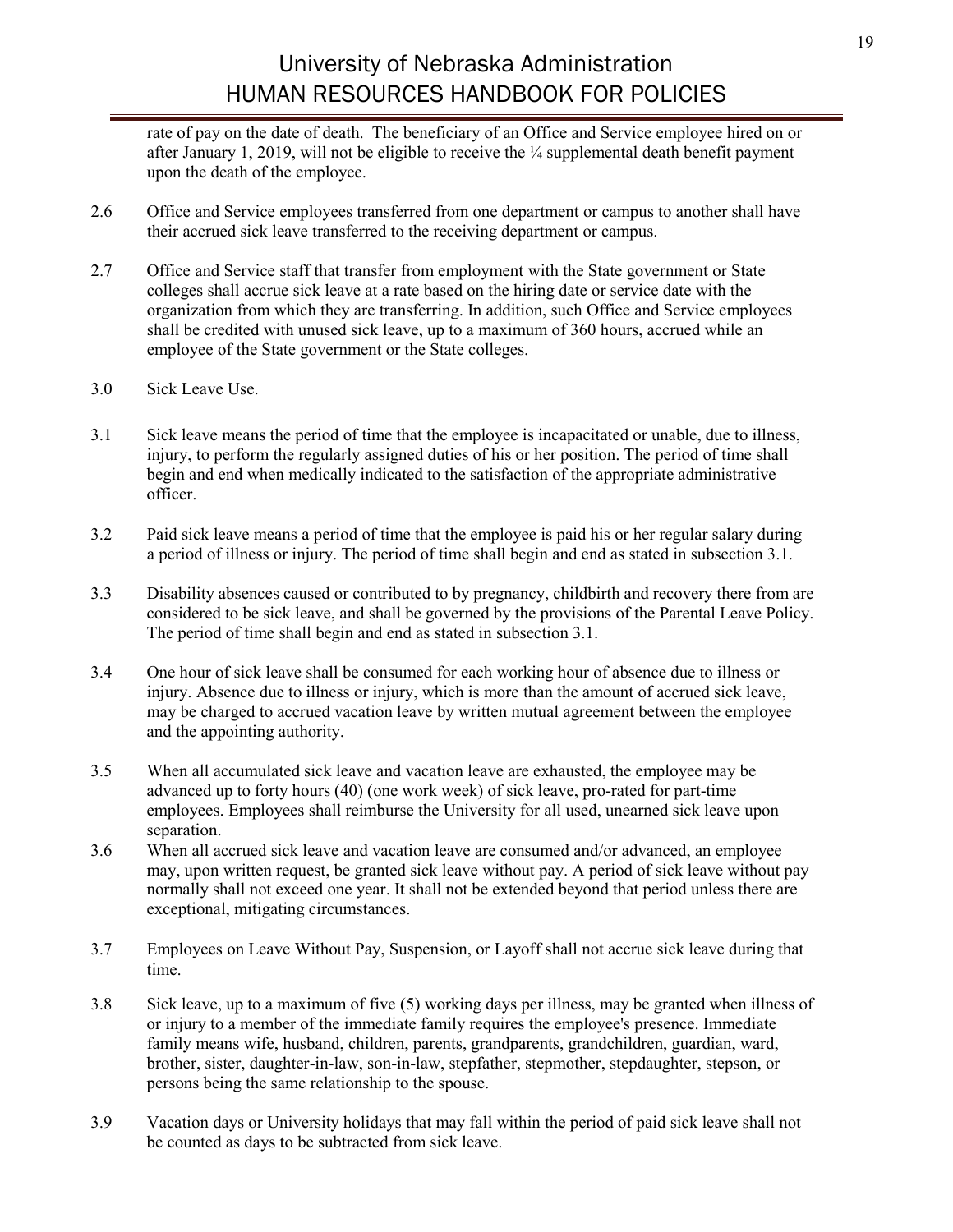- 3.10 The allowance of sick leave for any purpose under this policy shall be subject to the right of the University to require satisfactory evidence of illness or injury including the certification of an attending physician in the case of the employee or a member of his or her immediate family. Sick leave allowance shall be at the discretion of the University.
- 3.11 Any leaves taken pursuant to this policy may be considered to be qualifying events under the federal Family Medical Leave Act and the Family Medical Leave Policy approved by the Board.
- 3.12 The rate at which an employee accrues sick leave shall be computed from the service date and adjusted by breaks in service if such break in service is less than three years.
- 3.13 Employees returning to the university with less than three years break in service will also have the hours from their previous sick leave balance restored.

### **VACATION LEAVE**

- 1.0 All regular employees of the University of Nebraska shall be granted vacation leave according to schedules in Sections 2.0 and 3.0.
- 1.1 Vacation leave shall accrue on a pay period basis, and an account of such leave earned and used shall be maintained.
- 1.2 Effective April 1, 2007, the maximum vacation leave which may be earned and accrued by members of the Managerial-Professional staff and members of the Office and Service staff shall be two hundred eighty (280) hours; provided that any employee who has accumulated more than 280 hours of vacation leave as of said effective date shall be entitled to retain any such excess vacation leave over 280 hours future use.
- 1.3 The rate at which an employee accrues vacation leave shall be computed from the service date and adjusted by breaks in service if such break in service is less than three years.
- 1.4 Employees may be advanced vacation leave in an amount not to exceed a total of forty hours (40) (one work week), pro-rated for part-time employees. Employees shall reimburse the University for all used, unearned vacation leave upon separation.
- 2.0 Managerial-Professional Staff Members of the Managerial-Professional staff shall earn and receive eight (8) hours of vacation leave per month during each of the first two years of employment, twelve (12) hours of vacation leave per month during the third through the fifth year of employment and sixteen (16) hours of vacation leave per month during each year thereafter; provided, that once a member of the Managerial-Professional staff member has accumulated two hundred eighty (280) hours of unused vacation leave, he or she shall not earn or receive additional vacation leave until his or her accumulated and unused vacation leave is less than two hundred eighty (280) hours.
- 3.0 Office and Service Staff Office and Service employees shall earn vacation leave according to the following schedule; provided, that once an Office and Service employee has accumulated two hundred eighty (280) hours of unused vacation, he or she shall not earn or receive additional vacation leave until his or her accumulated and unused vacation leave is less than two hundred eighty (280) hours.

| Years of   | <b>Hours</b> | <b>Hours</b> | Days |
|------------|--------------|--------------|------|
|            | per          | per          | per  |
| Employment | Month        | Year         | Year |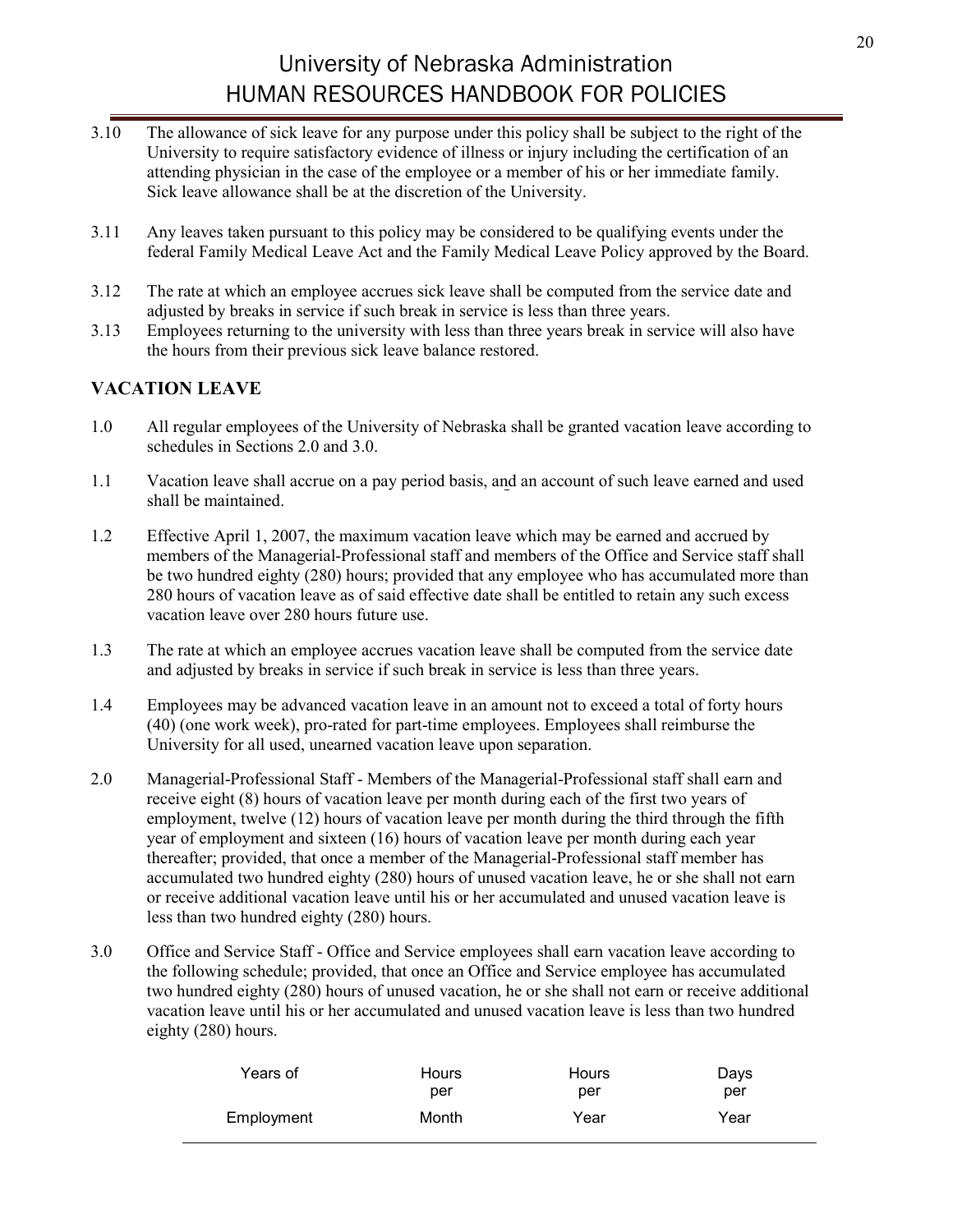| 1st through 5th year                                | 8.00  | 96.00                  | 12.00 |
|-----------------------------------------------------|-------|------------------------|-------|
| Beginning of 6th yr.                                | 10.00 | 120.00                 | 15.00 |
| Beginning of 7th yr.                                | 10.67 | 128.00                 | 16.00 |
| Beginning of 8th yr.                                | 11.33 | 136.00                 | 17.00 |
| Beginning of 9th yr.                                | 12.00 | 144.00                 | 18.00 |
| Beginning of 10th yr.                               | 12.67 | 152.00                 | 19.00 |
| Beginning of 11th yr.                               | 13.33 | 160.00                 | 20.00 |
| Beginning of 12th yr.                               | 14.00 | 168.00                 | 21.00 |
| Beginning of 13th yr.                               | 14.67 | 176.00                 | 22.00 |
| Beginning of 14th yr.                               | 15.33 | 184.00                 | 23.00 |
| Beginning of 15th yr.                               | 16.00 | 192.00                 | 24.00 |
| Beginning of 16th yr.<br>And all following<br>years | 16.67 | 200.00                 |       |
|                                                     |       | Capped at 280.00 hours |       |

- 4.0 Vacation Leave Use
- 4.1 Regular part-time employees shall earn vacation leave on a proportionate basis to their FTE.
- 4.2 Vacation leave shall be arranged to not interfere with the conduct of University business.
- 4.3 Unused vacation shall be paid when an employee separates. Upon death of an employee, his or her beneficiary shall be paid for any unused vacation leave of the employee.
- 5.0 All regular employees who transfer from employment with the State government or the State colleges shall accrue vacation leave at a rate based on the hiring date with the organization from which they are transferring.
- 6.0 New senior members of the managerial-professional staff may be granted, upon employment, the right to earn vacation days at the rate of twelve (12) hours or sixteen (16) hours per month at the discretion of the Chancellor or President where such exception is necessitated by the conditions in Sections 6.1 and 6.2.
- 6.1 Exceptions may be granted in order to continue such provisions to a staff member who has been eligible for the benefits of such provisions under a prior University employee category.
- 6.2 Exceptions maybe granted in order to recognize prior related work experience.
- 6.3 If twelve (12) hours of vacation per month are granted during the first year of employment, the employee shall earn sixteen (16) hours of vacation per month beginning with the fourth year of employment.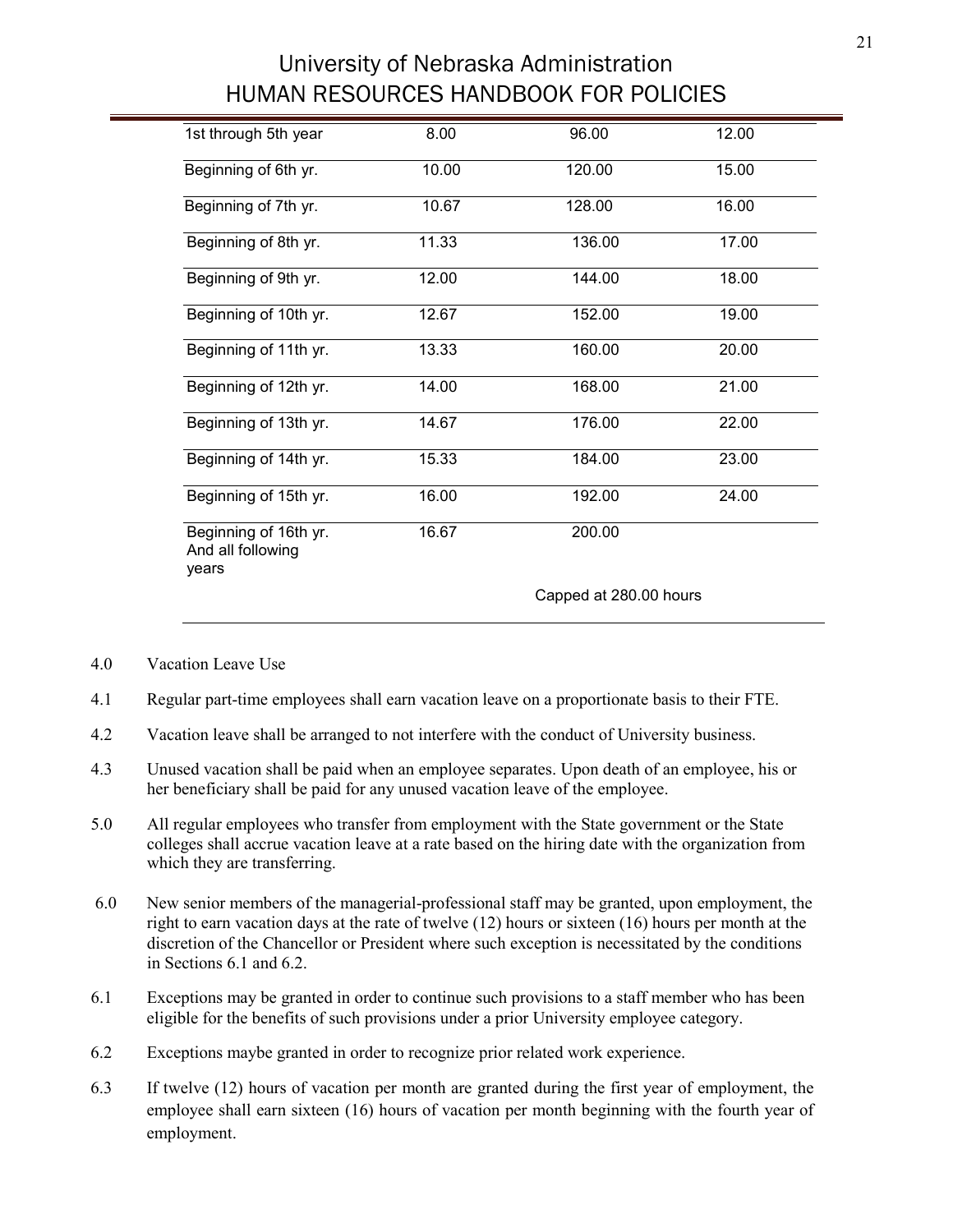## **BENEFITS**

#### **EMPLOYEE AND DEPENDENT SCHOLARSHIP PROGRAM**

- 1.0 Introduction
- 1.1 Pursuant to Section 3.7 of the Bylaws of the Board of Regents of the University of Nebraska, the following regulations shall apply to an Employee Scholarship Program.
- 2.0 Eligibility
- 2.1 All regular full-time (1.0 F.T.E.) employees of the University are eligible to apply.
- 2.2 All retired employees of the University who have met the normal retirement regulations are eligible to apply.
- 2.3 Employees must be admitted students of the University and must have met all normal academic requirements for the courses taken.
- 2.4 The Employee Scholarship Program is not available to employees on leave of absence without pay.
- 2.5 The Employee Scholarship Program is not available to employees whose anticipated employment period is less than six (6) months.
- 3.0 Terms and Conditions
- 3.1 The granting of employee scholarships is subject to openings in the specific classes in which the employee intends to enroll. If the reduction or withdrawal of this privilege, however, is necessitated by the lack of funds, such reduction or withdrawal shall apply to all classes of employees on a University-wide basis and timely notice of this action shall be provided to all employees.
- 3.2 The Employee Scholarship Program applies only to academic credit courses being offered at any unit of the University of Nebraska. These courses may be taken for credit or audit.
- 3.3 The University of Nebraska Scholarship Program shall provide tuition equal to the University's resident tuition charge per semester credit hour.
- 3.4 Employees whose applications have been approved pay all normal admission and matriculation fees, including lab fees and course fees, but not UPFF fees. Employees shall also pay all usual course-related costs such as books and supplies.
- 3.5 Credit Hours For regular full-time employees the Employee Scholarship Program is limited to no more than fifteen (15) credit hours in any 12-month period (August - July) and is normally restricted to no more than six (6) credit hours per semester.
- 3.6 Employees eligible for scholarship plans through other programs are expected to avail themselves of these programs prior to applying for the University of Nebraska Employee Scholarship Program. If the employee's costs are not entirely covered by the other programs, the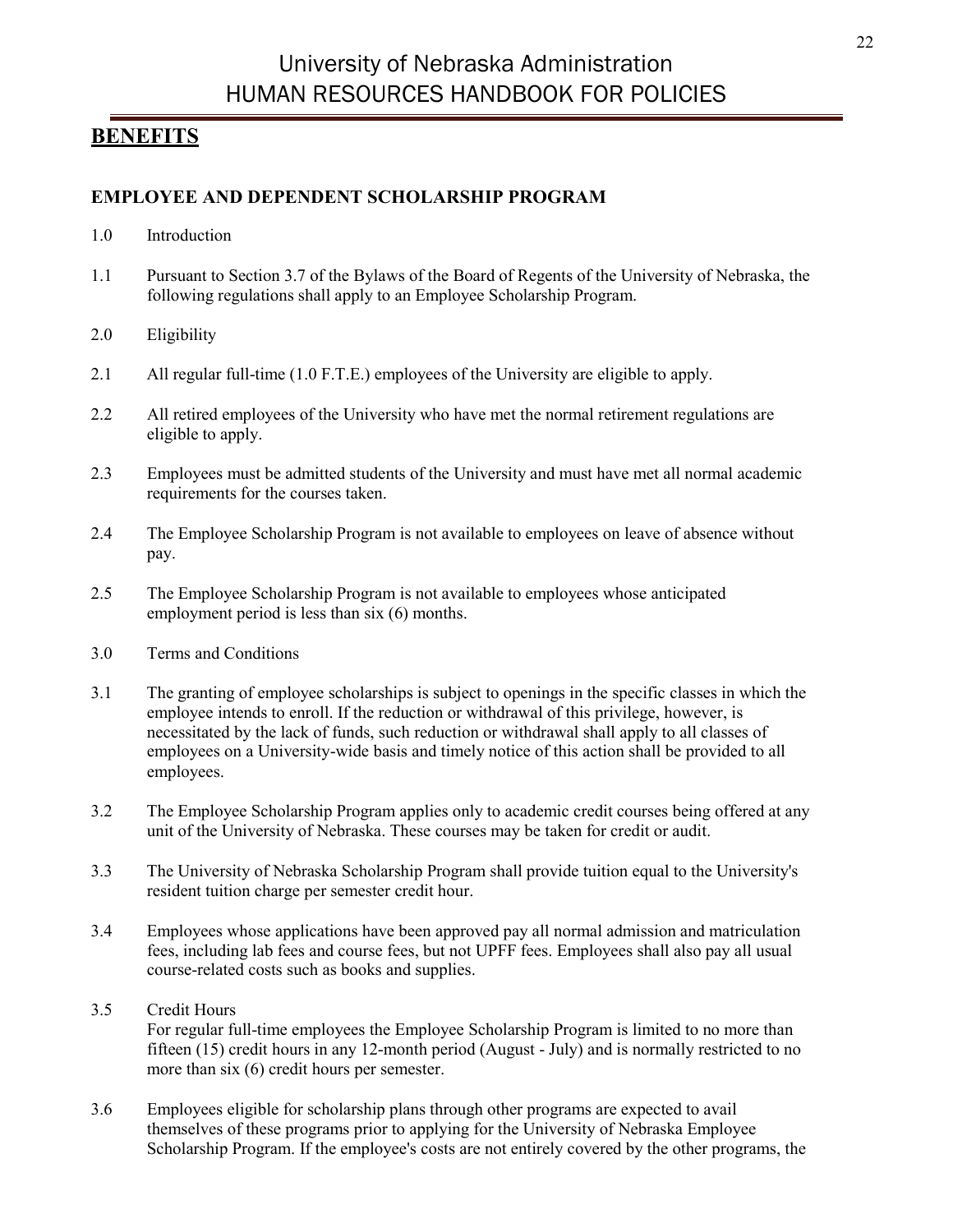University of Nebraska Employee Scholarship Program shall allow for the difference up to the maximum established herein.

- 3.7 Employees will be billed for their tuition if they resign from University employment and the effective date of resignation occurs during the first thirty (30) days after classes have commenced.
- 4.0 Class Attendance.
- 4.1 Normally, employees taking advantage of the Employee Scholarship Program will enroll in classes held during non-working hours.
- 4.2 If the course is not scheduled during non-working hours, the employee's hours may be rearranged, with the appropriate approvals, to accommodate enrollment.
- 5.0 Dependent Scholarship Program

Pursuant to Section 3.7 of the Bylaws of the Board of Regents of the University of Nebraska, All University of Nebraska employees who meet the eligibility conditions in Section 2.0 may elect to allocate all or part of their employee scholarship benefit to their spouse or to their dependent children. The following parameters shall apply to the dependent scholarship program.

#### 5.1 Spouse and Dependent Children will be defined as follows:

*Spouse:* Employee's husband or wife, as recognized under the laws of the State of Nebraska. Including the husband or wife of a deceased employee, but not a divorced spouse.

*Dependent Children***:** Employee's natural born or legally adopted children, or stepchild, or ward of an employee who (i) is unmarried and under 24 years of age, and (ii) is chiefly dependent on the employee for support who is living in the employee's home and is chiefly dependent on the employee for support (claimed as a dependent for tax purposes). Including the dependent children of a deceased employee.

- 5.2 The Dependent Scholarship Program is only available to an employee's spouse or any dependent children who is an admitted students of a University of Nebraska campus and who have met all normal academic requirements for the course(s) taken. Full-time student enrollment status is required for a dependent child to be eligible, but not for a spouse. An affidavit will be required to document the status of dependent children. The University reserves the right to request copies of tax returns and or other supporting documentation.
- 5.3 All retired employees of the University who have met the normal retirement regulations may apply the dependent scholarship program to their spouse or to their eligible dependent children.
- 6.0 Dependent Scholarship Program Terms and Conditions
- 6.1 The Dependent Scholarship Program will be limited to undergraduate academic credit courses at any campus of the University of Nebraska.
- 6.2 The Dependent Scholarship Program shall provide tuition equal to the University's resident tuition charge per semester credit hour at the campus of attendance, subject tothe limitations listed in Section 6.5 below.
- 6.3 Dependents whose applications have been approved shall pay all normal admission and matriculation fees including lab fees, course fees and UPFF fees, and all usual course- related costs such as books and supplies.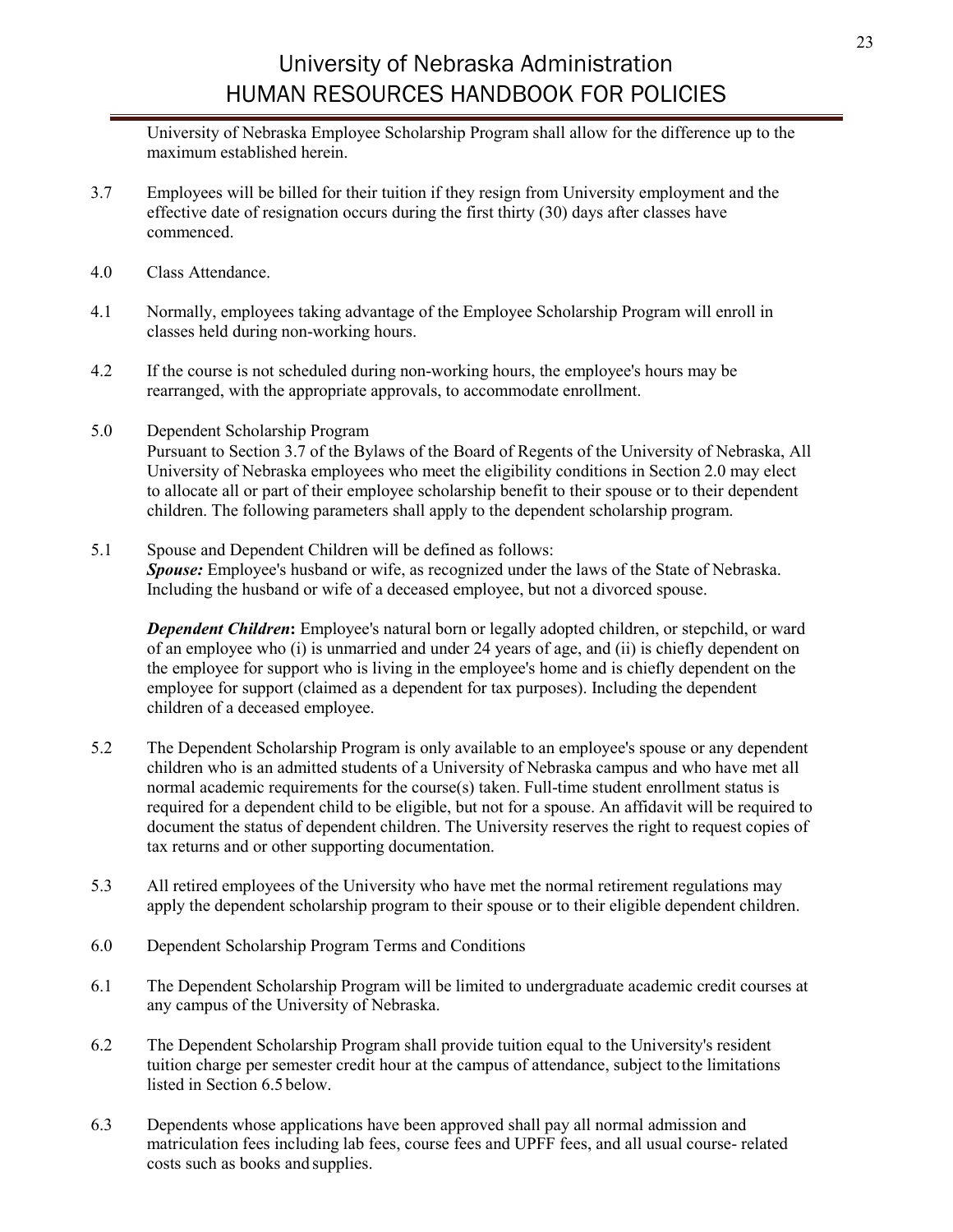- 6.4 The maximum total number of credit hours that may be transferred by an employee toone or more dependents will be the equivalent of fifteen (15) semester credit hours in any 12 month period (August through July) and is restricted to no more than nine (9) credit hours per semester.
- 6.5 Dependents eligible for scholarship plans through other programs are expected to avail themselves of these programs prior to applying for the University of Nebraska Dependent Scholarship Program. If the dependent's tuition costs are not entirely covered by the other programs, the University of Nebraska Dependent Scholarship Program shall allow for the difference up to the maximum established herein.
- 6.6 Employees will be billed for their dependent's tuition if they resign from University employment and the effective date of resignation occurs during the first thirty (30) days after classes have commenced.

#### **NUFLEX BENEFITS**

#### **1.0** NUFlex Overview

The NUFlex benefits program allows an employee to choose from a group of benefit options that best suit his or her circumstances and lifestyle. With NUFlex, an employee can customize their benefits to fit personal needs by making choices among these benefit areas:

- Medical Insurance
- Dental Insurance
- Vision Care Insurance
- Long Term Disability Insurance
- Life Insurance
- Accidental Death & Dismemberment Insurance
- Dependent Life Insurance
- Long Term Care Insurance
- Health Care Reimbursement Account
- Dependent Care Reimbursement Account

Each benefit option has a price tag which reflects individual differences such as age, salary, benefits FTE, tobacco/nicotine use, and number of dependents enrolled for coverage. The University of Nebraska provides each employee an allowance of NUCredits (based on the benefits FTE). This allowance represents part of the money the university spends for an employee's benefits and is to be used on coverage which fit their needs. If benefit choices add up to less than the allowance of NUCredits, the employee will receive the remaining amount as taxable cash. If benefits choices add up to more than the NUCredits allowance, any additional cost will be deducted from the employee's pay.

2.0 Eligibility

Faculty and Staff employed in a "Regular" position with an FTE of .5 or greater or employed in a "Temporary" position for more than 6 months with an FTE of .5 or greater are eligible to enroll for insured benefits. For additional information and a full description regarding eligibility; please go to the [BENEFITS w](http://nebraska.edu/faculty-and-staff/benefits.html)eb page on the University Administration website.

#### 3.0 Change in Status Guidelines

NUFlex choices will be in effect for the calendar year unless 1) a qualified change in status event occurs and 2) requested change is consistent with the event that results in the employee, employee's spouse or dependent child gaining or losing coverage eligibility. Enrollment or changes in coverage must be made within 31 days of the Permitted Election Change Event.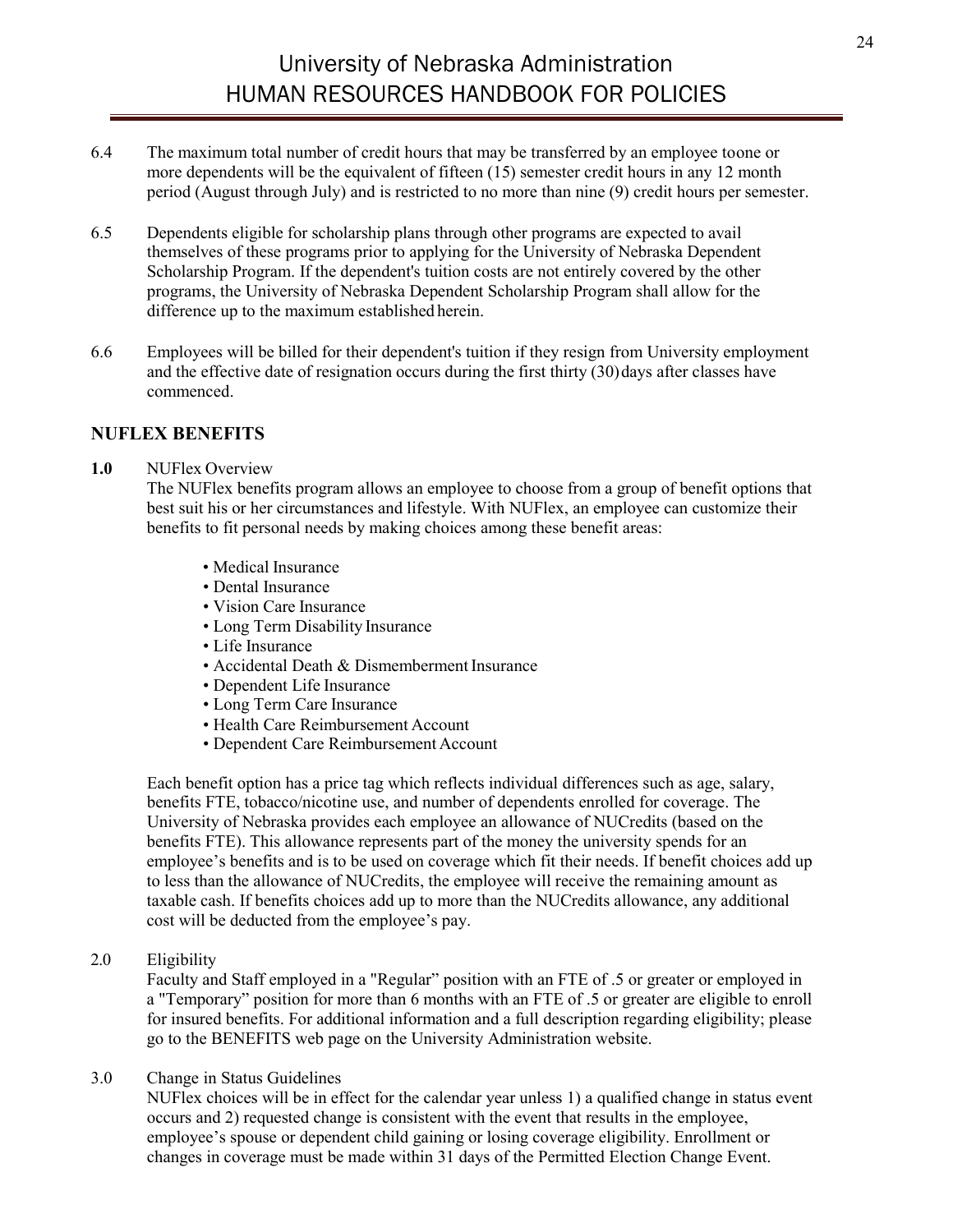#### **Some enrollment changes are limited due to certain eligibility restrictions.** Listed below are several Permitted Election Change Events that may allow the employee to initiate a midyear benefits election change.

- Change in legal marital status
- Change in number of dependent children
- Change in employment status or work schedule which results in a gain or loss of coverage eligibility
- Change in coverage under other employers' benefits plan

A Medical, Dental and Vision Care Insurance Dependent Information Request Form must be completed to add a new dependent child to the medical, dental, or vision care insurance policy even if the employee is currently enrolled for Employee & Child or Employee & Family coverage.

- 4.0 An employee in a non-pay status may continue to participate in the insured benefit programs. However, the University's contribution toward these programs will not be made during the nonpay status.
- 5.0 In the event of the employee's death, a surviving spouse and/or dependent children of the employee may elect to participate in the medical, dental, and vision care insurance benefit programs at their own expense until the surviving spouse remarries or a dependent child is no longer eligible for benefits.
- 6.0 A retiree of the University may elect to participate in the medical, dental, term life, and long term care programs at his or her own expense.

#### **RETIREMENT**

1.0 Retirement Eligibility

The normal retirement age for all members of the University staff shall be 62 years. Retirement shall be mandatory at age 70 for law enforcement personnel only. Employees may retire at age 55 after ten (10) years of service with the University.

For law enforcement personnel, the mandatory retirement date of an employee who has reached the mandatory retirement age shall be July 1 following the month in which the employee reaches such age.

2.0 Disability Retirement

An employee regardless of age is eligible for a disability retirement should a physical or mental disabilities prevent such employee from satisfactorily performing work. A Disability Retirement will allow a disabled employee to receive University retiree benefits

Approval of a Disability Retirement is predicated on

1) The disabled employee's obtainment of a Social Security Disability Award, or

2) Long Term Disability benefits approved by the group long term disability insurance company

University Administration may also approve a Disability Retirement in certain situations. In addition, Disability Retirement for Academic/Administrative Staff and Faculty must be approved by the Board of Regents.

## **UNEMPLOYMENT COMPENSATION**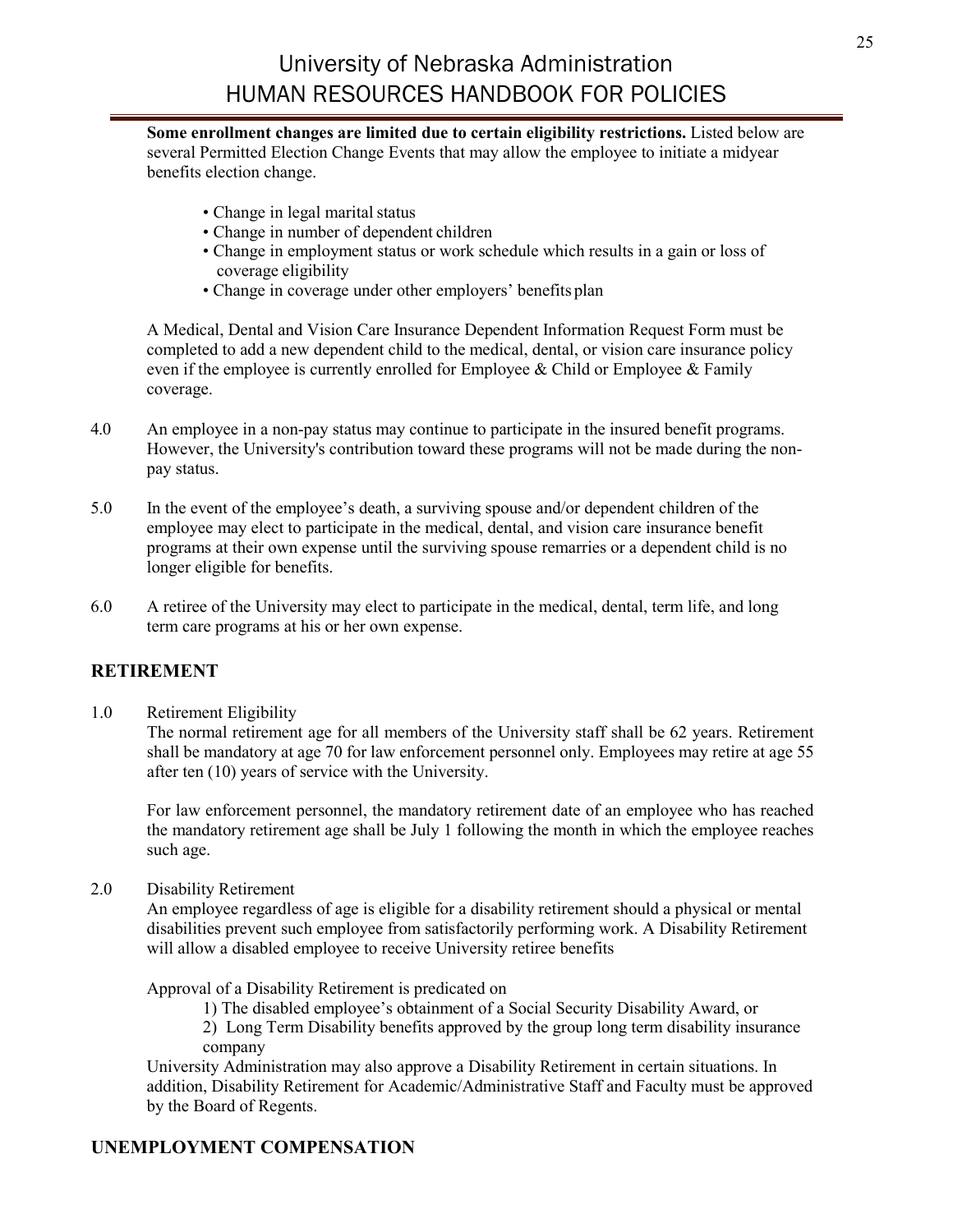1.0 All unemployed persons eligible for unemployment compensation may file a claim for unemployment compensation under the Nebraska Employment Security Law. Claims should be filed with the local office of the Division of Employment, State Department of Labor.

### **WORKER'S COMPENSATION**

- 1.0 All employees subject to the provisions of the Worker's Compensation Act shall be entitled to coverage in accordance with the Act if they suffer illness or injury arising out of and in the course of their employment. This protection provides payments of all reasonable medical expenses incurred, and loss of time from the job to the extent provided by the law. (See Injury Leave Policy.)
- 2.0 Employees impacted by this policy are required to complete the First Report of Occupational Injury or Illness form. This is a legal document which will be filed with the Nebraska Workers' Compensation Court. Mail or fax this form to the Campus Benefits Office within 24 hours of the occurrence.

## **WORK RELATED POLICIES**

## **CONCEALED WEAPONS & FIREARMS**

- 1.0 The possession of concealed weapons on property controlled by the University of Nebraska is prohibited. This ban applies to University of Nebraska vehicles, and events sponsored by the University. This policy applies to all members of the general public, students, and University employees, except University employees who are specifically authorized to carry concealed weapons as part of their job responsibilities.
- 2.0 Possession of firearms on property controlled by the University of Nebraska, in University vehicles and at events sponsored by the University may only be authorized by the principal business officers of each administrative unit. The rules governing authorized possession of firearms adopted by each administrative unit shall be reviewed and approved by the Office of the University General Counsel. Once approved, such rules shall be kept on file by the Corporation Secretary.
- 3.0 Notices prohibiting the carrying of concealed handguns shall be conspicuously posted as each Chancellor shall determine to be appropriate on property controlled by the University of Nebraska that is open to the public as long as such posting is required by Nebraska Concealed Handgun Permit Act to accomplish enforcement of the Act.
- 4.0 For the purposes of this policy, the term "property controlled by the University of Nebraska" shall mean and include all property owned by the University, all property leased by or licensed to the University, and all fraternity houses, sorority houses, or other student housing facilities recognized by the University.

#### **CONFLICT OF INTEREST**

1.0 An employee with a potential conflict of interest will notify, in writing, his or her immediate supervisor which, after review, may go to the Nebraska Accountability and Disclosure Commission. The written notification will describe the potential conflict of interest.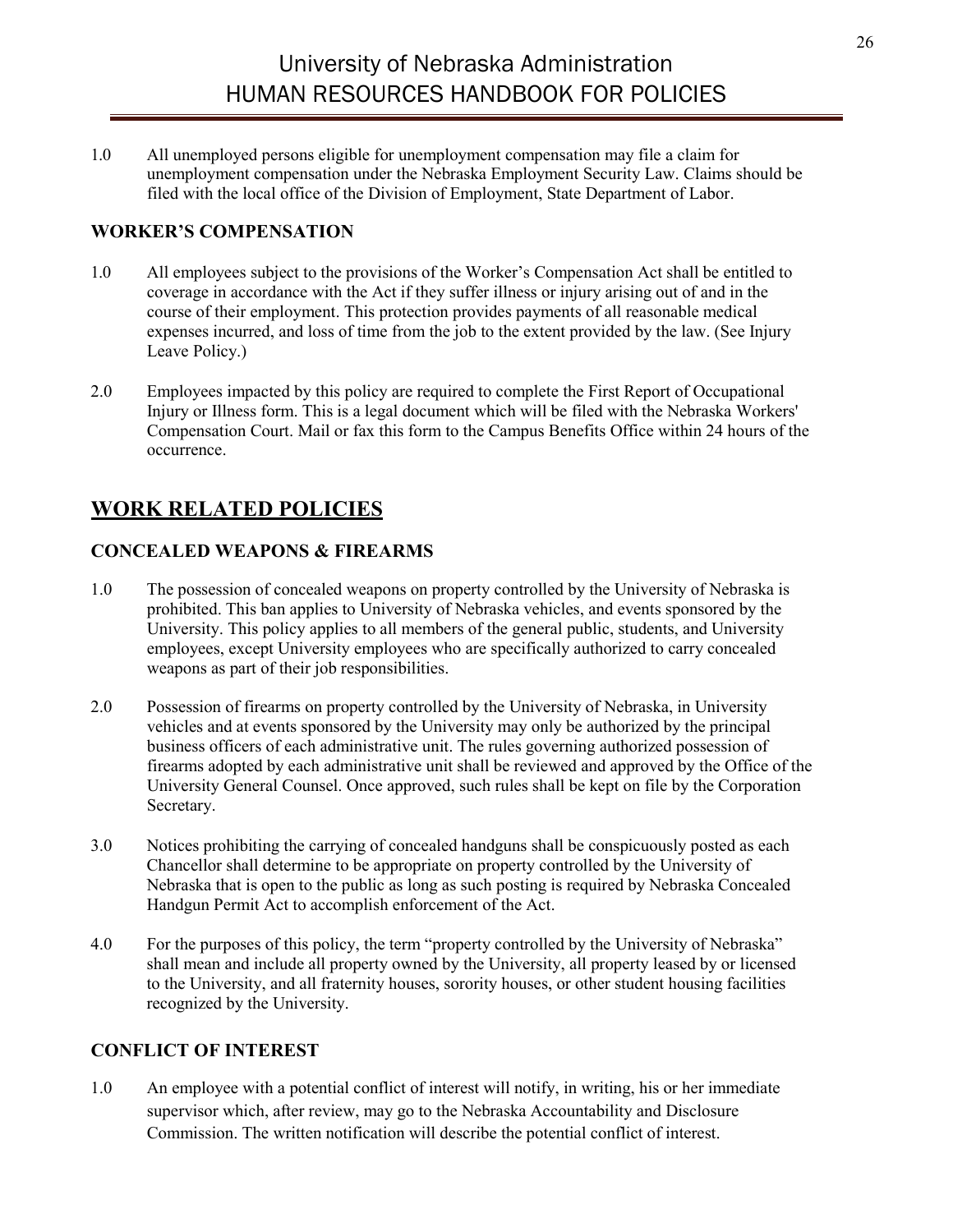- 2.0 An employee has a potential conflict of interest if he or she is faced with taking an official action or making an official decision which could result in a financial benefit or detriment to the employee, a member of his or her immediate family, or a business or other organization with which he or she is associated.
- 3.0 An employee who has an actual conflict of interest will take such steps to remove themselves from the situation in which there is a conflict.
- 4.0 Employees failing to resolve a conflict of interest, may be subject to disciplinary action.

## **EMPLOYEE DISCIPLINE**

- 1.0 Employees are responsible for meeting reasonable standards of performance and conduct in their work activities. Supervisors are responsible for providing leadership that makes possible such performance and conduct.
- 2.0 Supervisors may impose disciplinary actions for reasons of taking corrective measures up to and including termination in the event an employee's performance is less than the reasonable standards of performance or if the employee's conduct is not in keeping with what is expected in the working environment of the University.
- 2.1 Types of disciplinary action may include verbal warning, written warning, suspension without pay, and termination.
- 2.2 Written records shall be kept regarding disciplinary actions taken and shall be filed for a specific period of time.
- 3.0 The grievance procedures for disciplinary actions follow the Nonacademic Grievance Policy.

## **GRIEVANCE POLICY- NON ACADEMIC**

## **LAW ENFORCEMENT INVESTIGATIONS**

#### **NEPOTISM**

- 1.0 Neptoism is defined and subject, but not limited, to Board of Regents Bylaws, 3.2.2 and Nebraska law Rev. Stat 49-1499.03 and 49-1499.07, which prohibits hiring, promoting, or advancing a family member in the University or recommending the hiring, promotion, or advancement of a family member in the University, including initial appointment and transfer to other positions in the University.
- 2.0 For the purposes of this policy, family member shall mean any person related to the individual by blood, marriage, including the common designations of step and in-law, or adoption as the individual's spouse, child, parent, brother, sister, grandchild, or grandparent. Family shall also include any person who the individual or the individual's spouse claims as a dependent for federal income tax purposes.
- 3.0 Supervisor means an individual having authority, in the interest of the University, to hire, transfer, suspend, lay off, recall, promote, discharge, assign, reward, or discipline employees, responsibility to direct them or to adjust their grievances, or effectively to recommend any such action, if the exercise of such authority is not merely of a routine or clerical nature but requires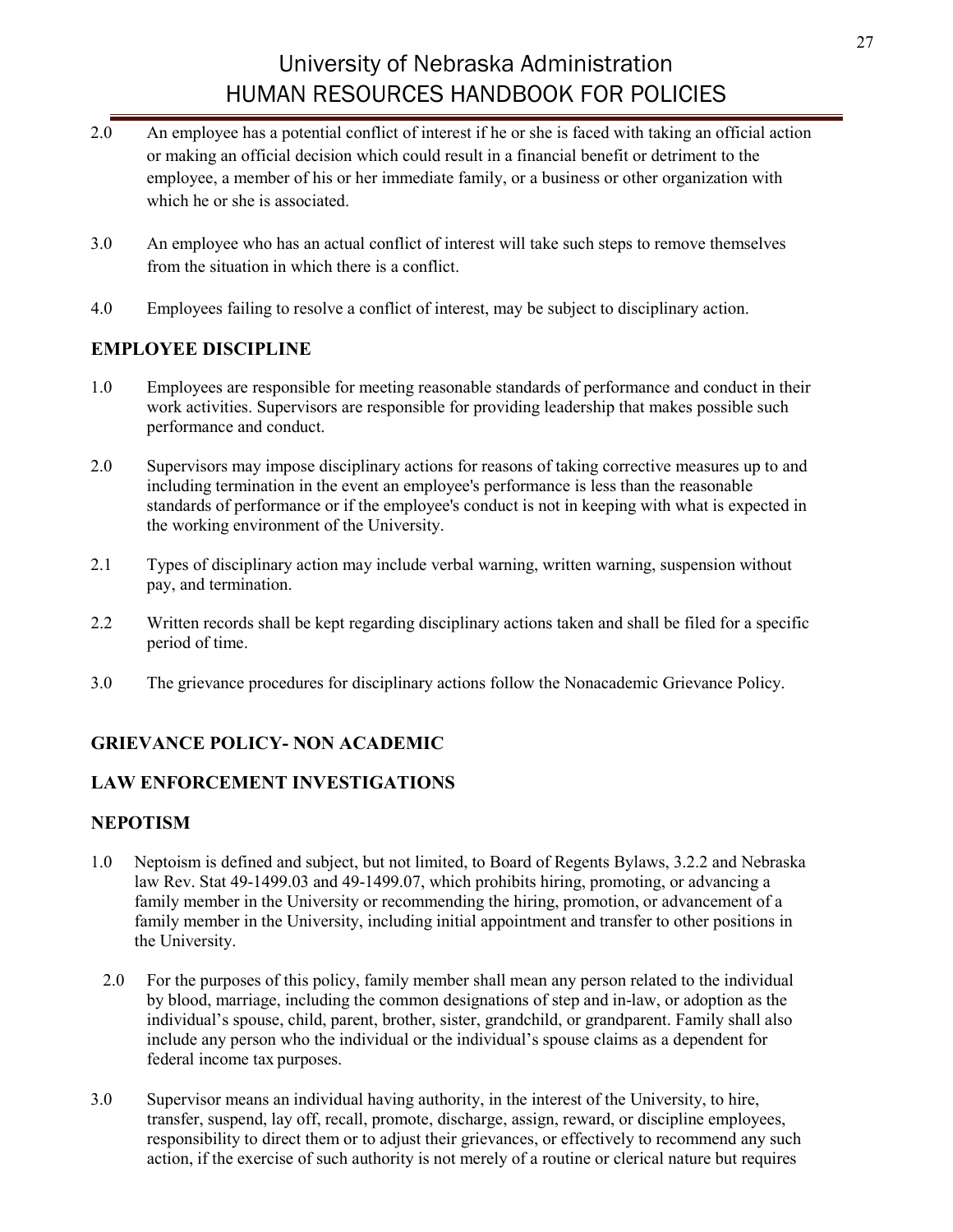the use of independent judgment.

- 4.0 The Board of Regents Bylaws, 3.2.2.4, grants the President or the cognizant Chancellor may, upon a written showing of good cause, the ability to grant an exception to policy. The written showing of good cause shall be filed with the appropriate University records officer and shall be considered a public record.
- 5.0 All potential personnel actions involving immediate family members shall be submitted to the Human Resources Office, President or Chancellor within seven days of becoming aware of such situation for a review. Human Resources, the President or cognizant Chancellor shall act as soon as practicable.
- 6.0 In addition to the other penalties provided by law, any University employee violating the provisions above may be subject to disciplinary action.

## **NU VALUES ADMINISTRATION**

### 1.0 INTRODUCTION

- 1.1 The University of Nebraska makes all decisions regarding recruitment, hiring, promotion, and all other terms and conditions of employment without discrimination on the basis of race, color, religion, sex, sexual orientation, national or ethnic origin, age, disability, marital status, veterans status or individual characteristics other than qualifications for employment, quality of performance of duties, and conduct related to employment in accordance with University policies and rules and applicable law.
- 1.2 The NU Values program shall be applicable to all regular University of Nebraska Office/Service and Managerial/Professional positions.
- 1.3 The NU Values program is a compensation and performance management system for Office/Service and Managerial/Professional employees of the University of Nebraska. NU Values:
	- Links performance of employees to the mission and the vision of the University.
	- Focuses on job families as the basis for market relevance and equity in pay decisions.
	- $\Box$  Provides the tools for growth and development of employees.
	- Provides an open framework whereby the tools/ processes used to make pay decisions are widely known.
	- Utilizes a simple yet effective job evaluation system.
	- Utilizes competencies as a basis for employee performance
- 1.4 The NU Values program groups all positions having similar characteristics into job families so that an effective, equitable and market relevant level of compensation may be identified. This categorization is based on an analysis of each position in order to determine the general function, the duties and responsibilities, the supervision received and exercised, and the educational background, training, and experience needed for the position.

#### 2.0 AUTHORITIES ANDRESPONSIBILITIES

- 2.1 The Vice President for Business and Finance, University Administration, is responsible for the maintenance and revision of the NU Values program.
- 2.2 The University Administration Director of Human Resources coordinates the administration of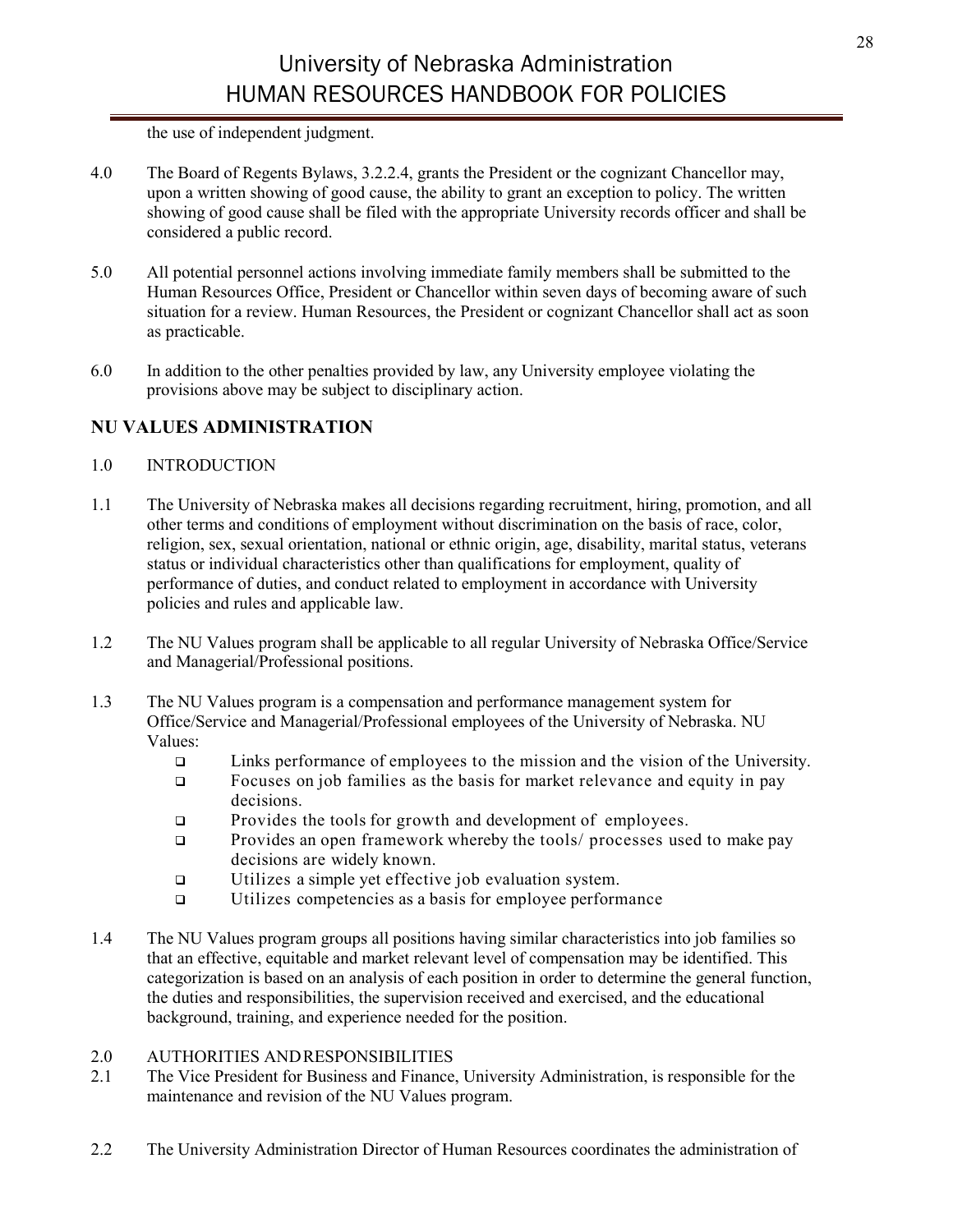the NU Values program and shall develop procedures, as required, to facilitate the consistent application and administration of policies related to NUValues.

- 2.3 The Chief Business Officers are responsible for the overall direction of the NU Values program at the campus level.
- 2.4 The Campus Human Resources Directors are responsible for the day-to-day administration of the NU Values program at the campuslevel.
- 3.0 JOB PLACEMENT
- 3.0.1 JOB FAMILIES: Job families are composed of jobs related through common vocations/professions. Jobs in a job family are similar in that they have a continuum of knowledge, skills and abilities from the lowest to the highest-level job, related key behaviors and similar market characteristics.
- 3.0.2 BANDS: Each job family has its own broad salary band. This band reflects the unique nature of each job family and has its own pay characteristics. The University Administration Human Resources Department, in conjunction with the campus Human Resources Departments, will utilize labor market wage and salary surveys to determine the pay range for each band.
- 3.0.3 ZONES: Zones are established within each band to reflect groupings of positions based onmajor differences in scope, responsibilities, qualifications and competencies. The zones are labeled Assistant, Associate, Specialist and Senior. Job families with only three zones do not have a Specialist zone.
- 3.0.4 JOB ANALYSIS: Job analysis places a relative value on the differing factors that distinguish one job from another: Nature and Complexity of work, Problem solving andDecision-making, Know-how, Interaction and Supervision received and/or exercised.

There are generally two situations that require analysis, either a new position is needed or an existing position has changed. All new and existing positions will be assigned to a job family and zone using the job analysis process. This process is designed to slot positions into families and zones based upon assigned duties, qualifications, competencies, and reference to the Federal Regulations pertaining to job classifications.

For the purposes of setting pay, job analysis identifies the relative value of positions that are not specifically surveyed in the labor market to those whose values are known. The University of Nebraska's job analysis process is based on the following objectives:

- $\Box$  A simplified system that organizational units will use to determine appropriate job family, zone and working job title for a position.
- A flexible process that enables organizational units to quickly or efficiently design positions to meet their needs.
- A set of easy-to-understand-and-apply steps that organizational unit leaders will use to develop employees.
- 3.0.5 JOB DESCRIPTION: The development and maintenance of current and accurate job descriptions is vital to the job analysis process. The job description is a written statement that describes the work that is to be done and the knowledge, skills, abilities, and talent needed to perform the work. Job descriptions serve a variety of purposes. They introduce new employees or applicants to the job, assist in outlining strategic goals of the major administrative unit and the work unit's objectives, provide basic documentation used in job analysis and compensation planning, set performance standards and help employees understand what is expected of them, provide a basis for setting goals and objectives, identify and document "essential job functions"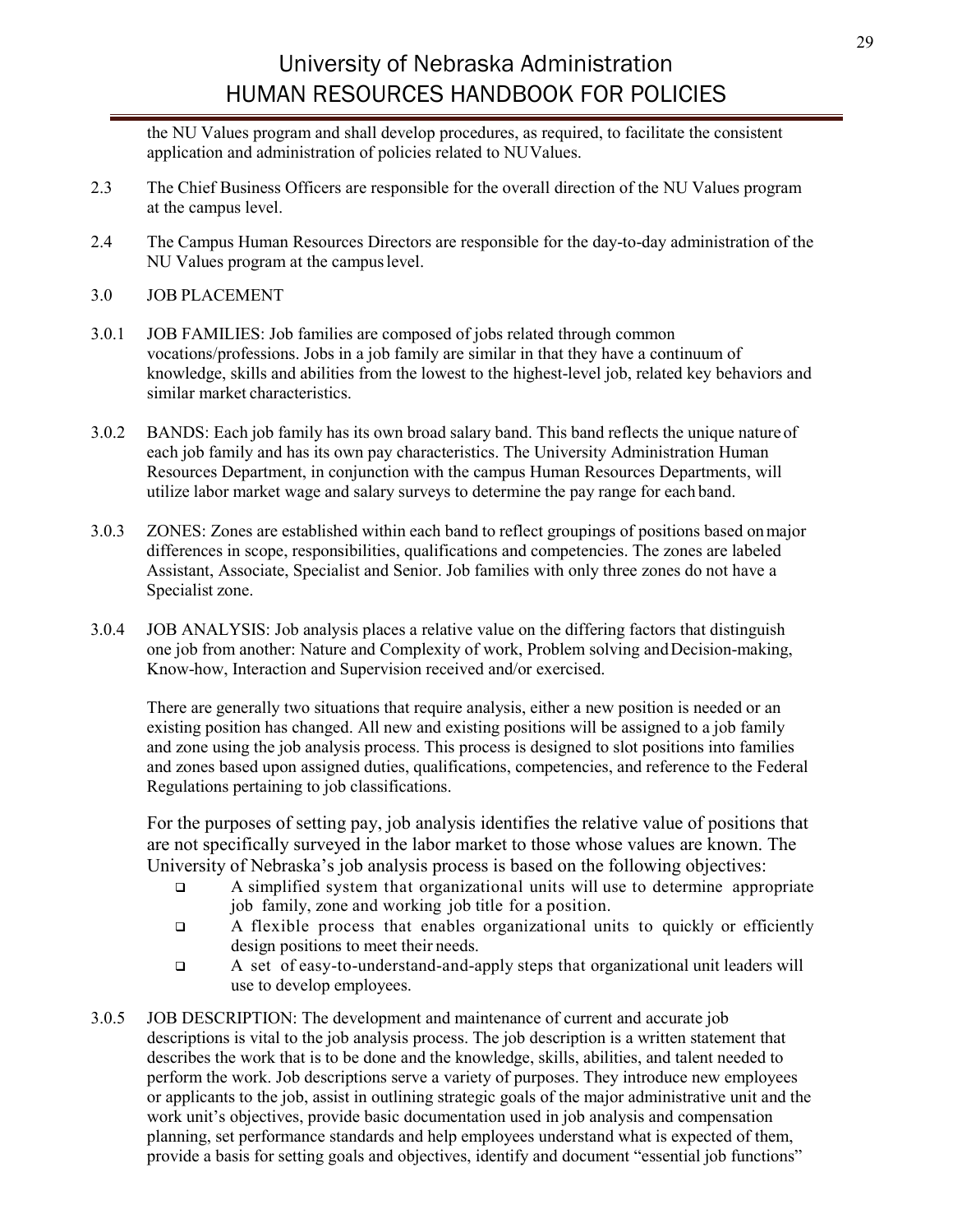and physical requirements to ensure compliance with applicable laws and comply with other legal and workplace requirements.

3.0.6 A current copy of an employee's job description should be filed in their HR/Personnel file (paper or electronic).

#### 3.1 FAMILY / ZONE PLACEMENT

- 3.1.1 No person will be assigned to any position until it has been properly allocated to a job family and zone.
- 3.1.2 If a filled position is reallocated to another job family/zone, the incumbent will not be automatically qualified to continue filling the position unless he or she possesses the minimum qualifications necessary to perform the work satisfactorily. The incumbent of a position reallocated to another family zone who is not qualified to remain in the position will be reassigned, if warranted, or given proper notice period to acclimate or will be separated from the University.

#### 3.2 JOB TITLES

3.2.1 The standard job title, created by combining the job family name and the zone name, is the job title that will be used on personnel documents. For example, if an employee were in the healthcare job family and in the associate zone, the standard job title would be "Healthcare Associate." The organizational units are encouraged to use a working title that matches position responsibilities and reflect the job family, such as Dental Hygienist.

#### 4.0 APPEAL PROCEDURES

4.1 If there is a disagreement regarding the job family/zone assignment of a position, a request for additional review may be made by following the procedures listed in campus-specific policies. Decisions regarding job family/zone assignment may not be appealed through the formal grievance process.

#### 5.0 Glossary of Terms

| <b>Accountability</b>   | Accepts responsibility for own actions and decisions and<br>demonstrates commitment to accomplish work in an ethical, efficient<br>and cost-effective manner.                                              |
|-------------------------|------------------------------------------------------------------------------------------------------------------------------------------------------------------------------------------------------------|
| <b>Adaptability</b>     | Adjusts planned work by gathering relevant information and applying<br>critical thinking to address multiple demands and competing priorities<br>in a changing environment.                                |
| Advancement             | When an employee is given a pay increase, but stays within the same<br>Job Family Zone. May occur because of additional duties, projects or<br>assignments within the same scope of their current position |
| Allocate or re-allocate | The method of placing a position within a Job Family/Zone.                                                                                                                                                 |
| Assignment              | The placement of a person into a position within a Job Family.                                                                                                                                             |
| <b>Benchmark Jobs</b>   | Positions that can be matched to salary surveys of market data.                                                                                                                                            |
| <b>Career Change</b>    | When an employee is re-assigned to a new Job Family.                                                                                                                                                       |
| Communication           | Effectively conveys information and expresses thoughts and facts.<br>Demonstrates effective use of listening skills and displays openness<br>to other people's ideas and thoughts.                         |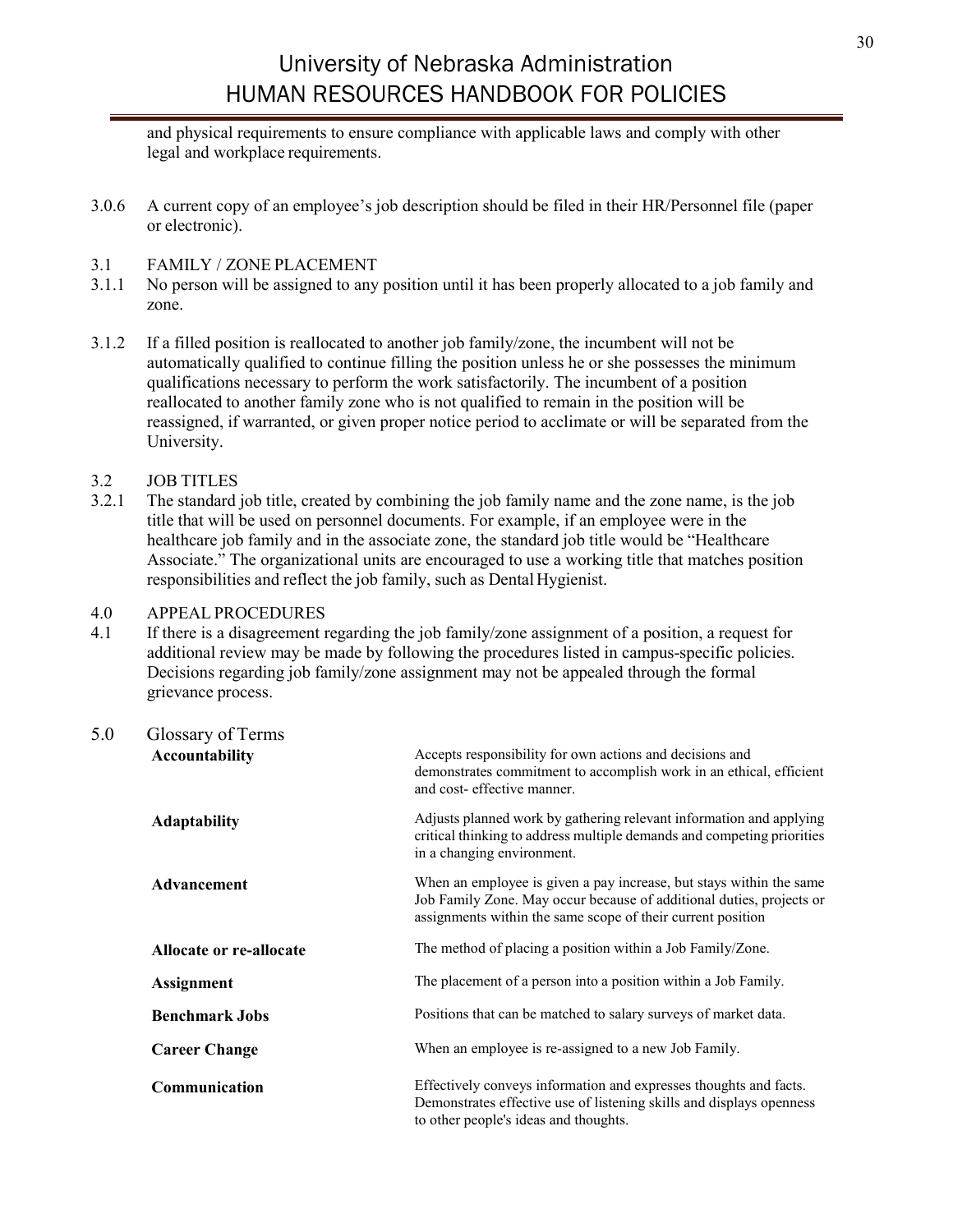| Compensation<br>Competencies                    | The method of maintaining balance between interests of operating<br>the university within the fiscal budget and attracting, developing,<br>retaining and rewarding high quality staff through wages that are<br>competitive with the prevailing rates for similar employment in the<br>labor market.<br>The combination of observable and measurable knowledge, skills,<br>abilities and personal attributes that contribute to enhance employee<br>performance and ultimately result in organizational success. |
|-------------------------------------------------|------------------------------------------------------------------------------------------------------------------------------------------------------------------------------------------------------------------------------------------------------------------------------------------------------------------------------------------------------------------------------------------------------------------------------------------------------------------------------------------------------------------|
| <b>Customer/Quality Focus</b>                   | Anticipates, monitors and meets the needs of customers and responds<br>to them in an appropriate manner. Demonstrates a personal<br>commitment to identify customers' apparent and underlying needs<br>and continually seeks to provide the highest quality service and<br>product to all customers.                                                                                                                                                                                                             |
| <b>Demotion</b>                                 | Corrective actions or disciplinary reductions in an employee's job<br>assignment or pay.                                                                                                                                                                                                                                                                                                                                                                                                                         |
| <b>Exempt</b>                                   | Employees who are not covered by the Fair Labor Standards Act's<br>minimum wage and overtime provisions. These employees are<br>typically salaried.                                                                                                                                                                                                                                                                                                                                                              |
| <b>Feedback &amp; Coaching</b>                  | Supervisor's ability to demonstrate effective use of listening skills, to<br>display a general openness to employees' ideas and thoughts and to<br>praise or provide constructive assessment of an employee's work<br>performance and work habits.                                                                                                                                                                                                                                                               |
| <b>FTE</b>                                      | Full-Time Equivalency. Relates to the number of hours worked as a<br>percentage of full-time hours (e.g., an FTE of 0.50 means a person<br>works half-time or twenty hours per week).                                                                                                                                                                                                                                                                                                                            |
| <b>Incentive Plan</b>                           | Distribution of monetary awards through incentive payments based<br>upon completion of previously identified plan objectives.                                                                                                                                                                                                                                                                                                                                                                                    |
| <b>Inclusiveness</b>                            | Fosters respects for all individuals and points of view. Interacts<br>appropriately with all members of the campus community, campus<br>visitors and business and community partners without regard to<br>individual characteristics. Demonstrates a personal commitment to<br>create a hospitable and welcoming environment.                                                                                                                                                                                    |
| <b>Job Analysis or Job</b><br><b>Evaluation</b> | The method of ordering jobs with respect to their value or worth to<br>the organization.                                                                                                                                                                                                                                                                                                                                                                                                                         |
| <b>Job Family</b>                               | Groupings of related jobs with common vocations/professions in that<br>they have similar market characteristics, related key behaviors and a<br>continuum of knowledge, skills and abilities.                                                                                                                                                                                                                                                                                                                    |
| <b>Job Title</b>                                | The word or words that identify a job. In NU Values the system job<br>title is a combination of the job family and zone names, e.g., Library<br>Services Associate. The zones are labeled Assistant, Associate,<br>Specialist and Senior. Job families with only three levels do not have<br>a Specialist zone. The working job title is more specific and<br>descriptive.                                                                                                                                       |
| Leadership                                      | Communicates the University's vision in ways that gain the support<br>of others. Mentors, motivates and guides others toward goals.                                                                                                                                                                                                                                                                                                                                                                              |
| <b>Managerial/Professional</b>                  | Managerial/professional employees are normally paid monthly<br>salaries, have responsibilities primarily managerial or professional in<br>nature and are generally exempt from the overtime provisions of the<br>FLSA.                                                                                                                                                                                                                                                                                           |
| <b>Market (or Labor Market)</b>                 | Local, regional or national area and/or competitive employers in<br>which employees are either gained or lost.                                                                                                                                                                                                                                                                                                                                                                                                   |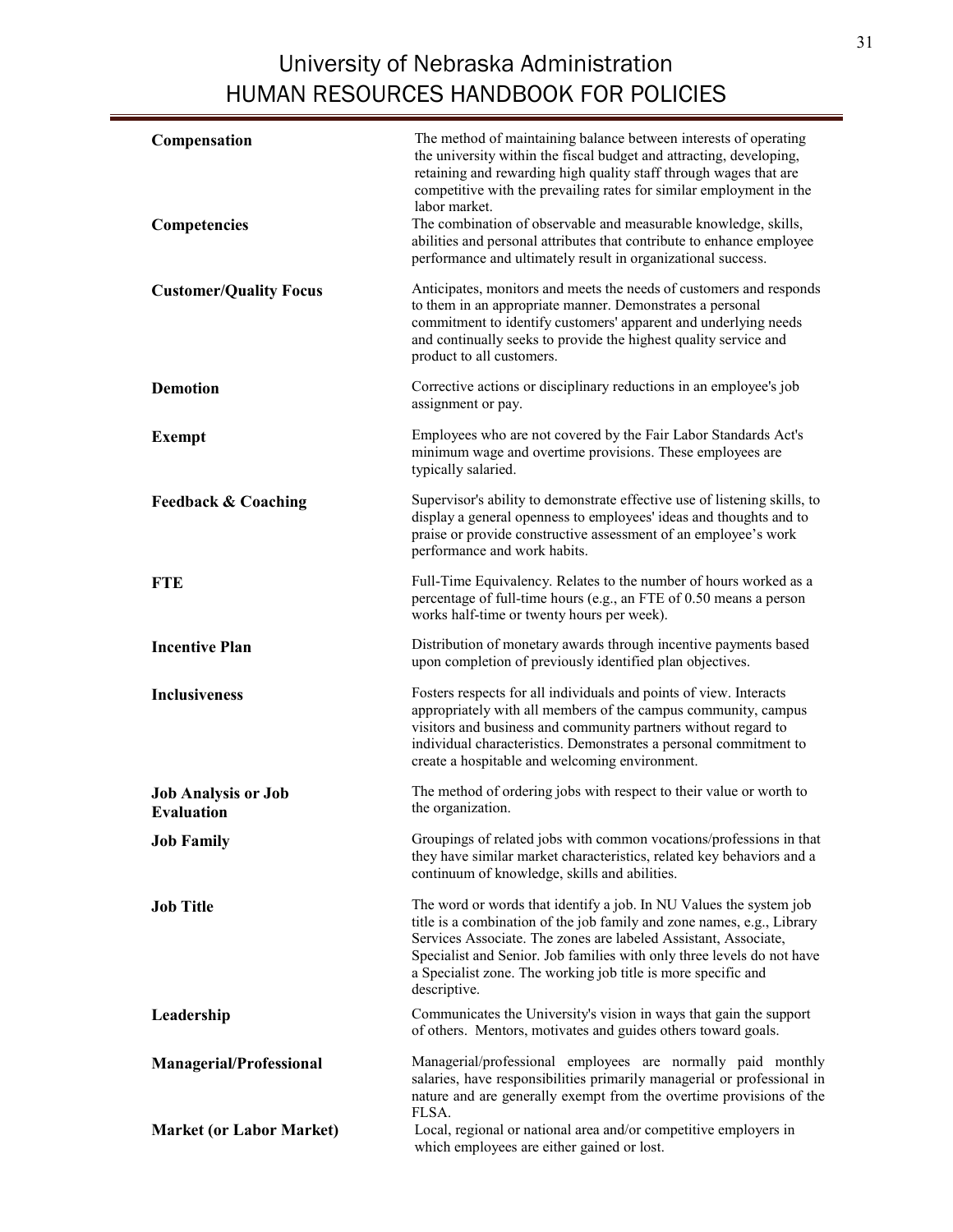| <b>Market Analysis</b>        | Review of salary data to facilitate job pay comparisons and<br>information that reflects the labor force from which the university<br>recruits employees.                                                                                                                                                                                                                                                                                                                                                                                                                                                                  |
|-------------------------------|----------------------------------------------------------------------------------------------------------------------------------------------------------------------------------------------------------------------------------------------------------------------------------------------------------------------------------------------------------------------------------------------------------------------------------------------------------------------------------------------------------------------------------------------------------------------------------------------------------------------------|
| <b>Market Pricing</b>         | Rate of pay or comparable value for specific jobs in relative labor<br>market.                                                                                                                                                                                                                                                                                                                                                                                                                                                                                                                                             |
| <b>Market Relevance</b>       | Responsiveness to market fluctuations.                                                                                                                                                                                                                                                                                                                                                                                                                                                                                                                                                                                     |
| <b>Non-Exempt</b>             | Employees who are covered by the Fair Labor Standards Act's<br>minimum wage and overtime pay provisions.                                                                                                                                                                                                                                                                                                                                                                                                                                                                                                                   |
| <b>NU</b> Values              | The compensation and performance management system covering<br>the managerial/professional and office/service employees of the<br>University of Nebraska.                                                                                                                                                                                                                                                                                                                                                                                                                                                                  |
| <b>Occupational Knowledge</b> | Level of proficiency in the principles and practices of one's field or<br>profession.                                                                                                                                                                                                                                                                                                                                                                                                                                                                                                                                      |
| <b>Office/Service</b>         | Office/Service employees are paid hourly and are subject to overtime<br>provisions of the Nebraska overtime law and the FLSA.                                                                                                                                                                                                                                                                                                                                                                                                                                                                                              |
| <b>Performance Evaluation</b> | The method of evaluating an employee's performance which<br>involves tracking, evaluating and giving feedback on actual<br>performance based on key behaviors/competencies established in the<br>goals that support the achievement of the overall organizational<br>mission.                                                                                                                                                                                                                                                                                                                                              |
| <b>Performance Increase</b>   | Consistent with the University President's Memorandum dated Feb.<br>1995, an increase in salary may be granted only on January 1 and<br>July 1, as funding permits. Employee must have worked in same Job<br>Family and Zone for at least 6 months and be supported by evidence<br>in the employee's personnel file. The total amount of performance<br>increases given to an employee per year may not be less than one<br>(1) percent or more than ten (ten) percent. This increase is<br>separate from any pay increase pursuant to the policies governing<br>annual increases generated by legislative appropriations. |
| <b>Performance Management</b> | A system of linking employee's job performance to the University's<br>missions using goals, objectives, and coaching and feedback<br>mechanisms.                                                                                                                                                                                                                                                                                                                                                                                                                                                                           |
| <b>Position/Job</b>           | A set of duties assigned to job and uniquely identifiable by a position<br>number.                                                                                                                                                                                                                                                                                                                                                                                                                                                                                                                                         |
| <b>Position Description</b>   | A written statement that describes the work that is to be performed<br>by the job incumbent. The description includes general position<br>information, a summary sentence, detailed duties and<br>responsibilities, and minimum qualifications.                                                                                                                                                                                                                                                                                                                                                                            |
| <b>Promotion</b>              | A job change that involves movement of an employee to a higher<br>zone within the same Job Family, which results in an increase in pay.                                                                                                                                                                                                                                                                                                                                                                                                                                                                                    |
| <b>Salary Adjustment</b>      | An Increase in salary authorized to address the recruitment or<br>retention of an individual as a result of an offer by another employer.<br>Requires prior approval from campus Human Resources Director.                                                                                                                                                                                                                                                                                                                                                                                                                 |
| <b>Salary Band</b>            | The range of pay for a job family.                                                                                                                                                                                                                                                                                                                                                                                                                                                                                                                                                                                         |
| <b>Salary Survey</b>          | A published summary report of salary information of benchmarked<br>positions from multiple employers. Human Resources use a<br>comparison of multiple salary surveys to price jobs to the labor<br>market.                                                                                                                                                                                                                                                                                                                                                                                                                 |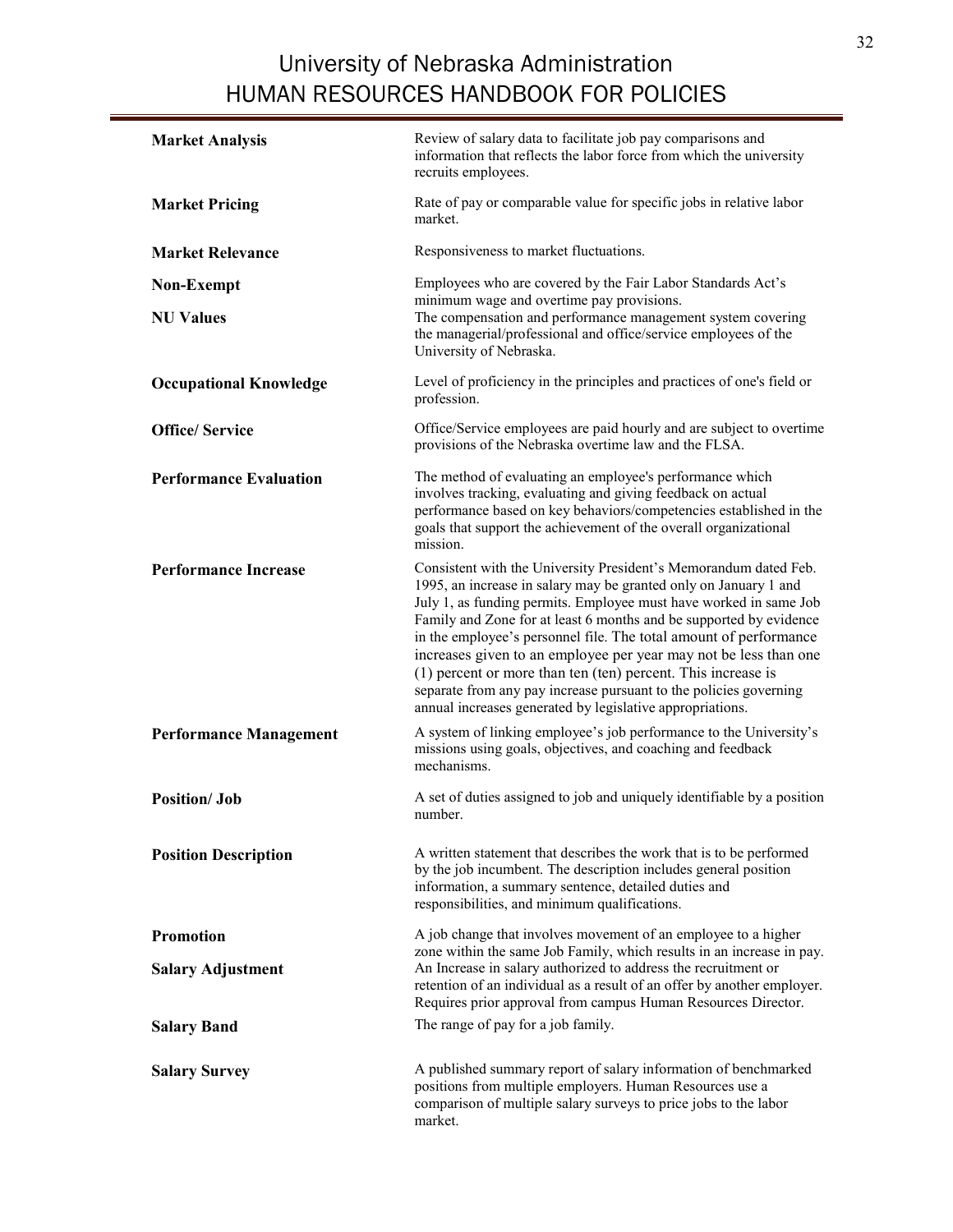| <b>Team Focus</b>             | Works cooperatively and effectively with others to achieve common<br>goals. Participates in building a group identity characterized by<br>pride, trust and commitment.                                                                                                                         |
|-------------------------------|------------------------------------------------------------------------------------------------------------------------------------------------------------------------------------------------------------------------------------------------------------------------------------------------|
| <b>Technology Orientation</b> | Commitment to continuous improvement to include understanding<br>and application of technology (hardware, software, equipment and<br>processes).                                                                                                                                               |
| <b>Transfer</b>               | A movement to a position in the same job family and zone, but in a<br>different Organizational Unit. It is not considered to be a promotion.                                                                                                                                                   |
| <b>Voluntary Reduction</b>    | When an employee accepts or requests to be placed into a position at<br>a lower zone within the same Job Family.                                                                                                                                                                               |
| Zone                          | Represents a recognizable and measurable level of responsibilities,<br>skills and expertise within a Job Family and the associated salary<br>base.<br>The zones are labeled Assistant, Associate, Specialist and Senior.<br>Job families with only three levels do not have a Specialist zone. |

### **PAY TRANSPARENCY**

1.0 The University of Nebraska will not discharge or in any othermanner discriminate against employees or applicants because they have inquired about, discussed, or disclosed their own pay or the pay of another employee or applicant. However, employees who have access to the compensation information of other employees or applicants as a part of their essential job functions cannot disclose the pay of other employees or applicants to individuals who do not otherwise have access to compensation information, unless the disclosure is (a) in response to a formal complaint or charge, (b) in furtherance of an investigation, proceeding, hearing, or action, including an investigation conducted by the employer, or (c) consistent with the University's legal duty to furnishinformation. 41 CFR 60-1.35(c)

## **PERFORMANCE EVALUATIONS**

- 1.0 A performance evaluation shall be performed on all regular employees. The purpose is to review the employee's overall performance and achievement with respect to the "essential functions" and other job/performance related objectives according to the position(s) they occupy. It is intended that the evaluation process enable an employee to become aware of the importance of his or her work, manner of performance, and the level of performance the supervisor expects.
- 1.1 A performance evaluation is recommended within six months of initial hire and is requiredat least annually.
- 1.2 A memorandum of record or other written document may be used whenever the supervisor desires to record noteworthy performance - either favorable or unfavorable.
- 2.0 The supervisor shall discuss the employee's performance using a written document or electronic performance evaluation tool with the employee. The employee shall receive a copy of the completed evaluation. It is intended that the discussionprovide

(a) an opportunity to clarify job duties and responsibilities and establish performance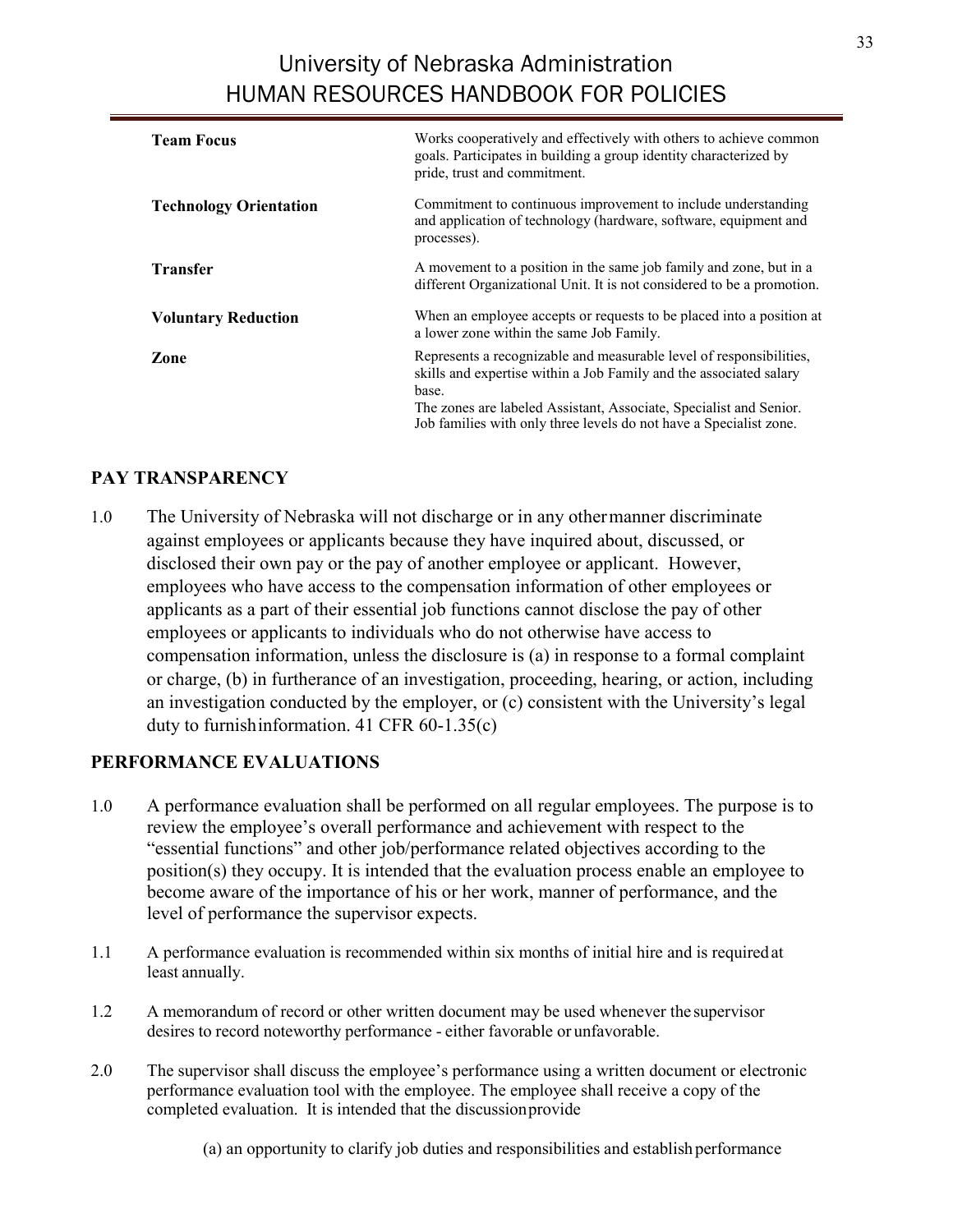#### expectations,

(b) a setting for discussing an employee's strengths and areas for needed improvement, (c) identifying goals and professional development for the next evaluationperiod

- 3.0 The employee must be offered the opportunity to comment and submit a written response to their performance evaluation which shall be retained with the completed evaluation in the employee's official HR/Personnel file.
- 3.1 An employee's signature on their performance evaluation is required to establish that an evaluation was conducted and that the employee had an opportunity to review itscontents.
- 3.2 Performance evaluations are not subject to the grievanceprocess.

### **PERSONNEL FILES**

- 1.0 With the evolution of the paper to electronic files, the traditionalpaper employee personnel file has changed. Records containing employee information may be kept in electronic or paper form and may be maintained in several different electronicsystems and physical locations. All employee personnel files shall be secured in strict conformance with federal and state laws and University Bylaws governing the confidentiality of information. Employment records will be kept according to the Employment Records Retention Schedule for the University ofNebraska.
- 2.0 Employees may view their records in the applicable administrativeunit's Human Resources office at any time during regular working hours upon appropriate advance notice to Human Resources. The employee must present a staff identification cardbefore access to records will be granted.
- 3.0 Contents of individual employee files vary and the records may be maintained in electronic or paper form in several different sources. A typical personnel file may include some or all of the following:
	- Application
	- Letters of offer and acceptance of employment
	- Job descriptions
	- Personnel action forms and personnel data forms
	- Performance evaluations
	- Performance counseling forms, forms showing corrective action
	- Letters of commendation
	- Outside employment authorization form(s)
- 4.0 Reports, letters, and documents which reflect unfavorably on an employee shall not be placed in the personnel file without his or her knowledge. Records of disciplinary action shall be maintained in the personnel file for a specified period, according to the University's Records Retention Policy.
- 5.0 Information which reflects unfavorably, except information originated bythe employee, shall not be placed in an employee's file subsequent to the discharge, resignation, or retirement of such employee, unless a copy of such information is mailed to the employee, within 30 calendar days, at the last known address of theemployee.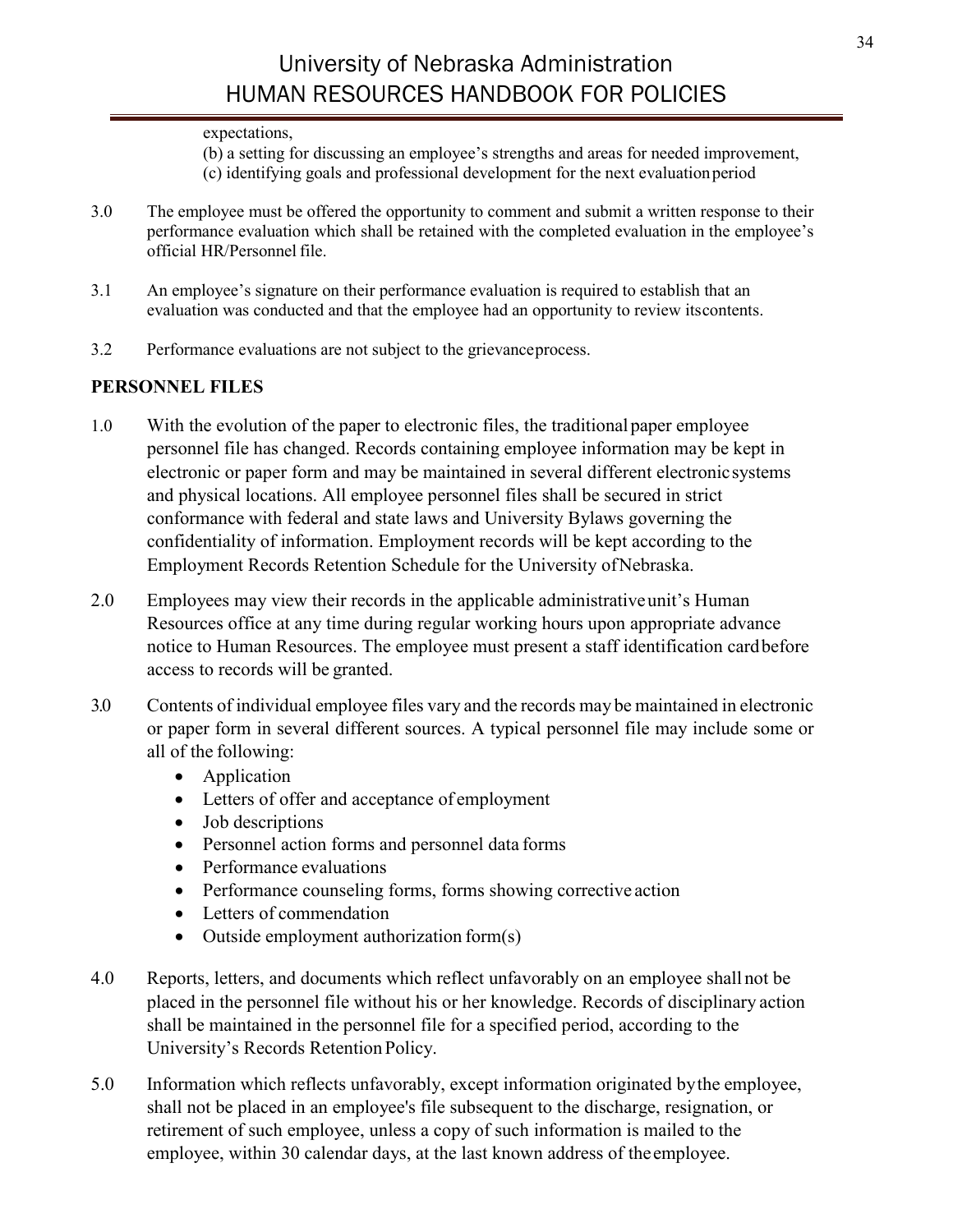- 6.0 The following documents should not be included in the personnel file and instead should be kept in a separate file. Such documents should be accessible by the applicable administrative unit's Human Resourcesoffice:
	- EEO/invitation to self-identify disability or veteran status records
	- Reference checks
	- Background checks
	- Drug test results
	- Employment Eligibility Verification forms (Form I-9)
	- E-Verify forms
	- Medical records (medical questionnaires, doctors notes, leave of absence records, etc.)
	- ADA accommodation related records
	- FMLA-related documents
	- Crisis Leave authorization
	- Garnishments
	- Injury Report & Workers' compensation claims
	- Requests for employment/payroll verification/ loan verificationrequests
	- Immigration processing paperwork
	- Recruitment file documents
		- o Interview notes and employment test results
		- o Advertisements
		- o Job Descriptions
		- o Non –Select Rationale

## **POLITICAL ACTIVITIES OF EMPLOYEES**

- 1.0 Employees of the University enjoy the full right of citizens to participate in the political life of the State of Nebraska and the United States. The welfare of the University, however, requires that each employee perform the duties of his or her position without the interference of outside activities. The following policies, therefore, shall apply to employees engaging in political activity.
- 2.0 An employee of the University, contemplating filing as a candidate for any part-time public office or entering upon the performance of the duties of any part-time public office to which he or she may be elected or appointed, shall notify the Chancellor and appropriate dean or division head of his or her intention to do so. It shall be the duty of the Chancellor to determine to what extent such political activities will interfere with the employee's regular duties and to decide to what extent his or her duties and compensation shall be curtailed.
- 3.0 The criteria to be used in determining the extent to which such political activities interfere with the performance of regular duties of the employee shall be:
- 3.1 The time which he or she will be required to devote to such political activities during the period assigned for the performance of his or her duties to the University.
- 3.2 The time which, in the absence of such political activities, he or she would devote to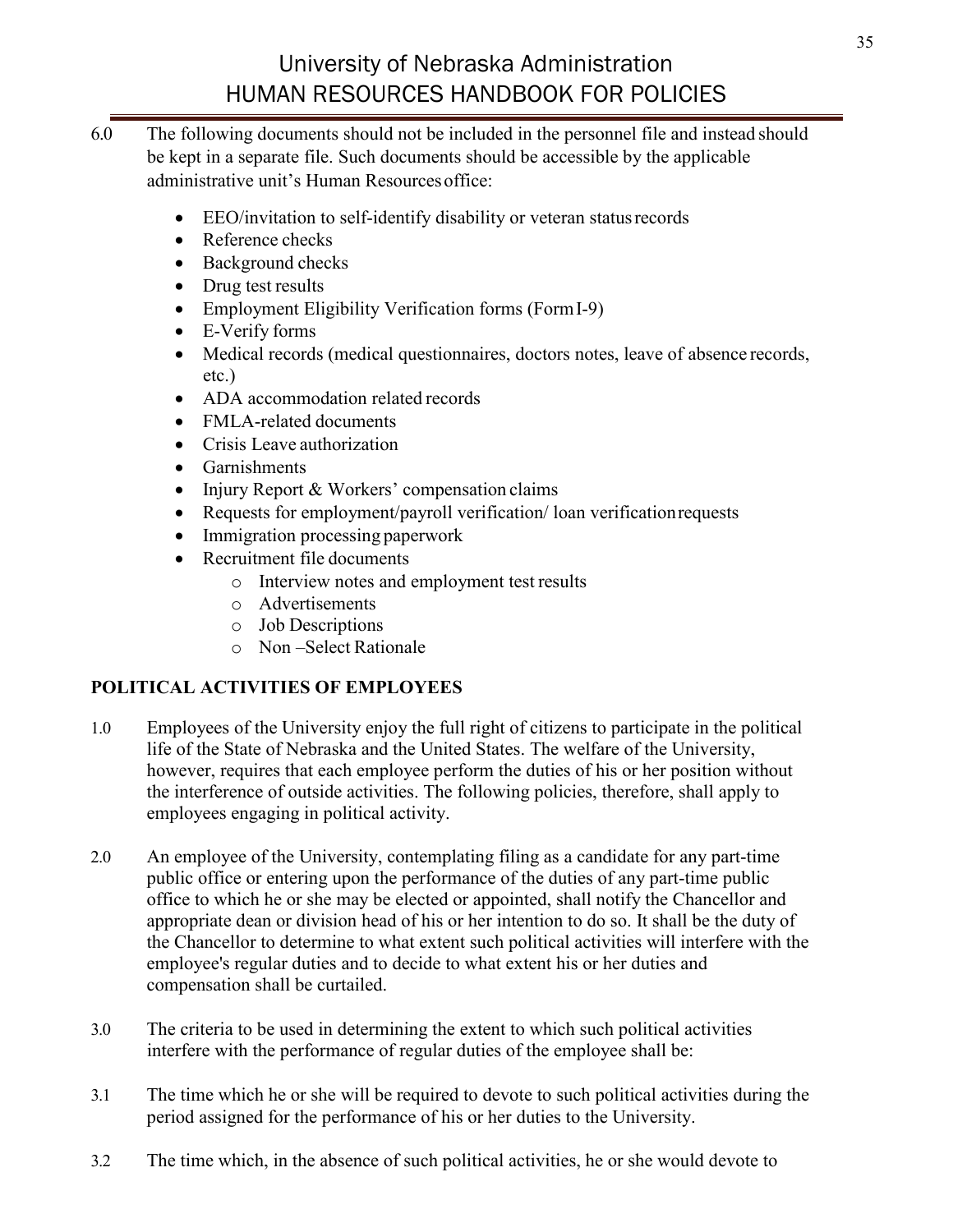University duties, such as administrative, class, laboratory, research, extension, counseling, meeting schedules, necessary preparation for the performance of his or her duties, etc.,

- 3.3 The duration of such political activities and duties.
- 4.0 The curtailment of an employee's duties and compensation shall follow the principle that adjustments in duties and compensation shall be commensurate with the degree of interference with an employee's regular duties.
- 5.0 A member of the staff seeking a full-time public office shall be required to take a leave of absence without pay during the semester in which he or she shall be a candidate for either the primary or general elections. Such leaves of absence shall commence no later than the date on which a candidate must file for that office. If the operation of the department requires, the chair may request such candidate to take a leave of absence starting with the opening of the semester in which such election is to be held. Leaves of absence taken for political purposes shall be for the balance of the semester during which such leave is started. In the event the employee shall be elected or appointed to a full-time public office, he or she must resign his or her position with the University effective on the date of commencing the new office.

## **PROBATIONARY PERIOD**

- 1.0 Every employee's first six months following their hire date is considered their "probationary period" for the purpose of determining an employee's suitability for the position he or she occupies.
- 1.1 An employee may have their "probationary period" extended, normally not be longer than 180 days, unless extenuating circumstances exist resulting in an extension no more than 12 months.
- 2.0 If it is determined during the "probationary period" that the services of an employee have not been acceptable, the employee shall be notified in writing of the date employment is to be terminated. In such cases of termination an employee shall not have recourse through the grievance process except for cases of alleged discrimination.
- 3.0 Unless otherwise provided by the Board of Regents, no "probationary" employee shall receive a salary increase except in the event of a promotion.
- 3.1 The serving of a probationary period shall not prevent an employee from being promoted to a position of a higher classification.
- 3.2 The probationary period for the new classification of position the employee is being promoted to shall begin with the date of the new appointment.
- 4.0 Employees transferred to positions of another classification during their probationary period must satisfy all conditions required for an original appointment to the classification.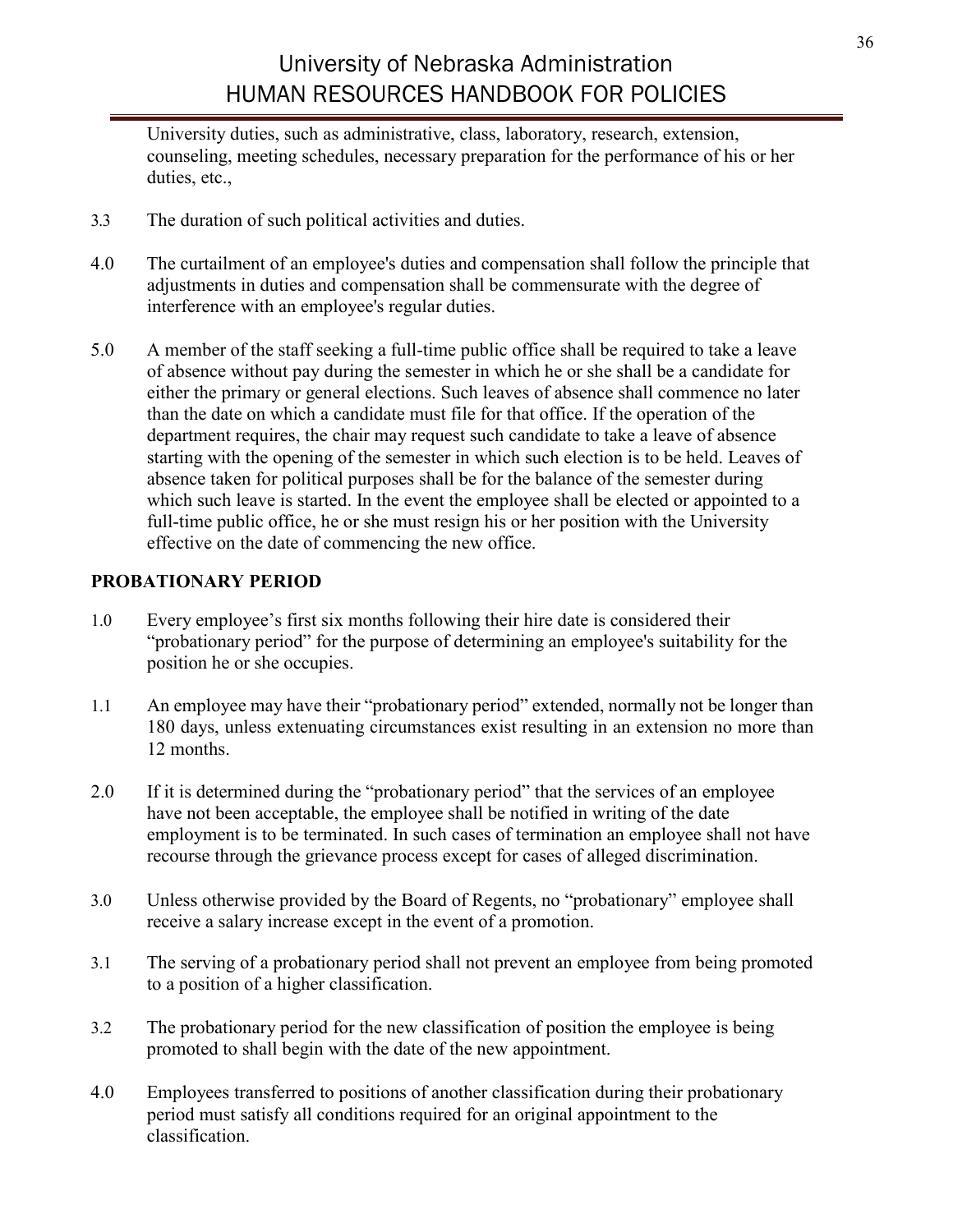## SEXUAL MISCONDUCT

- 1.0 Beginning with the University of Nebraska charter in 1869, Nebraska law has provided that no person shall be deprived of the privileges of this institution because of sex. Discrimination on the basis of sex is also prohibited by Federal law. The University of Nebraska has programs to promote awareness of and to help prevent domestic violence, dating violence, sexual assault, and stalking, and to assist members of the university community who are affected by such behavior. Rape, acquaintance rape, domestic violence, dating violence, sexual assault, sexual harassment and stalking are against the law and are unacceptable behaviors under University of Nebraska policy. These unacceptable behaviors are hereafter referred to as "sexual misconduct." Sexual misconduct is conduct in violation of University policy and state and federal law that the University will take action to eliminate, prevent, and redress once the University has notice that sexual misconduct has occurred.
- 2.0 The President and Chancellor shall implement procedures to address the rights of all individuals involved in cases of alleged sexual misconduct. This policy applies to all University of Nebraska employees and students regardless of sexual orientation or gender identity, and to all programs and activities under the jurisdiction of the University of Nebraska. The University may respond to complaints of sexual misconduct whether they are alleged to have occurred on or off University premises and to complaints of misconduct committed by third parties who are not employees or students.
- 3.0 The University has implemented policies and procedures to address the rights of all individuals involved in cases of alleged sexual misconduct. These apply to all University of Nebraska employees and students regardless of sexual orientation or gender identity, and to all programs and activities under the jurisdiction of the University of Nebraska. They provide information regarding the University's efforts related to sexual misconduct, as well as how the University will proceed once it is made aware of sexual misconduct in keeping with our institutional values and to meet our legal obligations under Title IX and other relevant law.

The University of Nebraska's Sexual Misconduct Policy and Procedures for Student Sexual Misconduct Complaints are available below.

[University of Nebraska Sexual Misconduct Policy](https://nebraska.edu/docs/hr/NU_Sexual_Misconduct_Policy_2014_0530.pdf) 

[University of Nebraska Procedures for Student Sexual Misconduct Complaints](https://nebraska.edu/docs/hr/sexualmisconduct_allegations_2014.pdf) 

## **USE OF UNIVERSITY EQUIPMENT AND SUPPLIES**

## **WORKPLACE VIOLENCE**

1.0. Objective: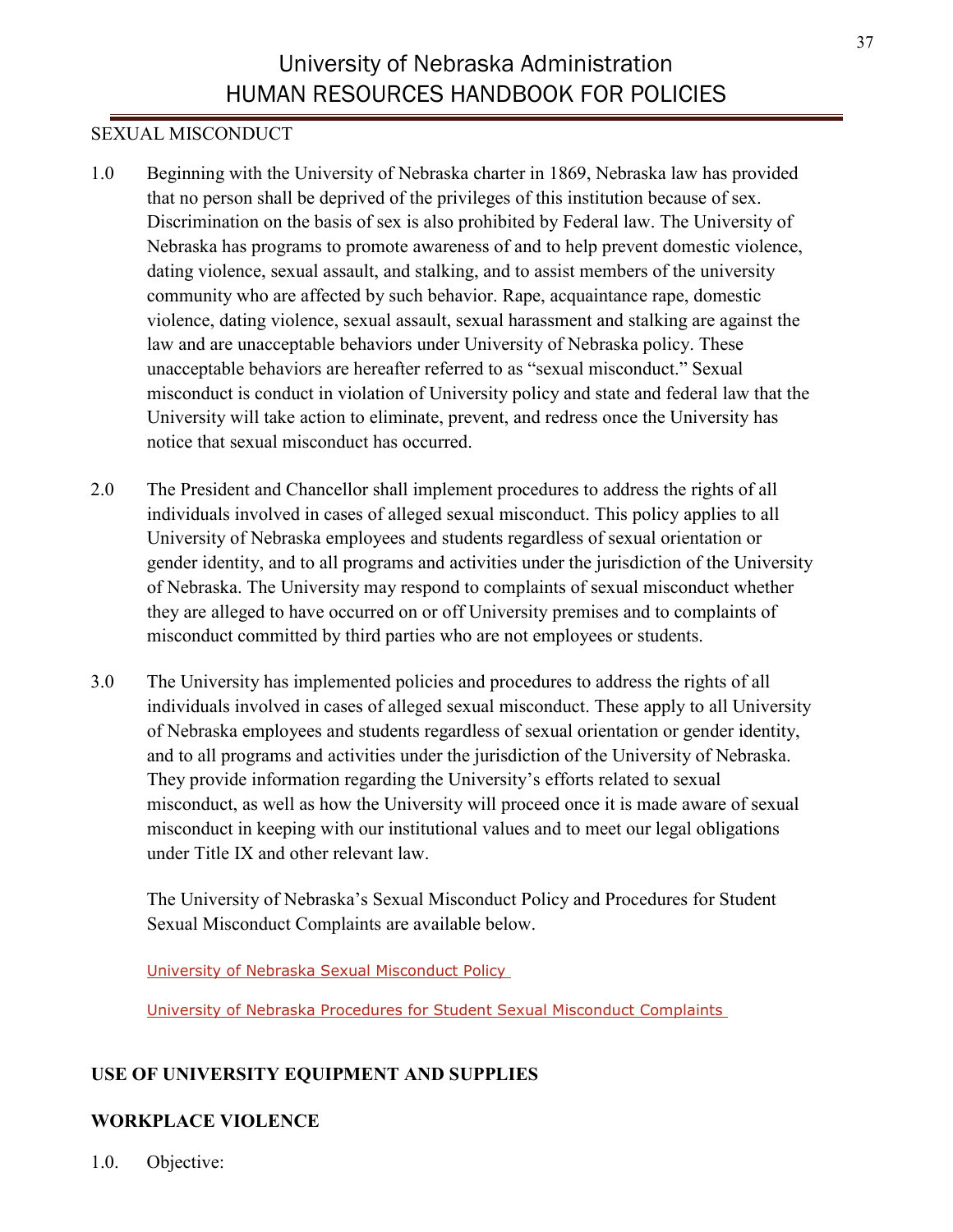The University of Nebraska is committed to preventing workplace violence and to maintaining a safe work environment for all employees. To ensure a safe workplace and to reduce the risk of violence, all employees should review and understand all provisions of this workplace violence policy.

- 2.0. Scope of Policy: All faculty and staff are covered under this policy.
- 3.0. Prohibited Conduct:

The University will not tolerate any type of workplace violence committed by or against employees. Employees are prohibited from any conduct, including verbal or nonverbal conduct that is physically threatening or results in violent behavior.

- 3.1 This list of behaviors, while not inclusive, provides examples of conduct that is prohibited.
	- Causing physical injury to another person;
	- Making threatening remarks;
	- Aggressive or hostile behavior that creates a reasonable fear of injury to another person or subjects another individual to emotional distress;
	- Intentionally damaging University property or property of another employee or student;
	- Possession of firearms, weapons, fireworks and other dangerous or hazardous devices or substances on University property without proper authorization;
	- Conduct that intimidates, or coerces another employee, customer, student, vendor, or solicitors.
- 4.0. Procedures

All threats of (or actual) violence, both direct and indirect, should be reported as soon as possible to your immediate supervisor, or the safety/security office on your campus/worksite. This includes threats by employees, as well as threats by customers, students, vendors, solicitors, or other members of the public. When reporting a threat of violence, the person providing the information should be as specific and detailed as possible. (Who, what, when, where, how)? Reports can be made anonymously and all reported incidents will be investigated. Reports or incidents will be handled appropriately and information will only be disclosed to others only on a need-to-know basis.

5.0 Disciplinary Actions

Threats, threatening conduct, or any other acts of aggression or violence in the workplace will be subject to disciplinary action, up to and including termination.

## **WORK SCHEDULES**

- 1.0 All employees shall work according to established work schedules for the purpose of maintaining continuity in the administration of the University.
- 1.1 The normal workweek shall be forty (40) hours.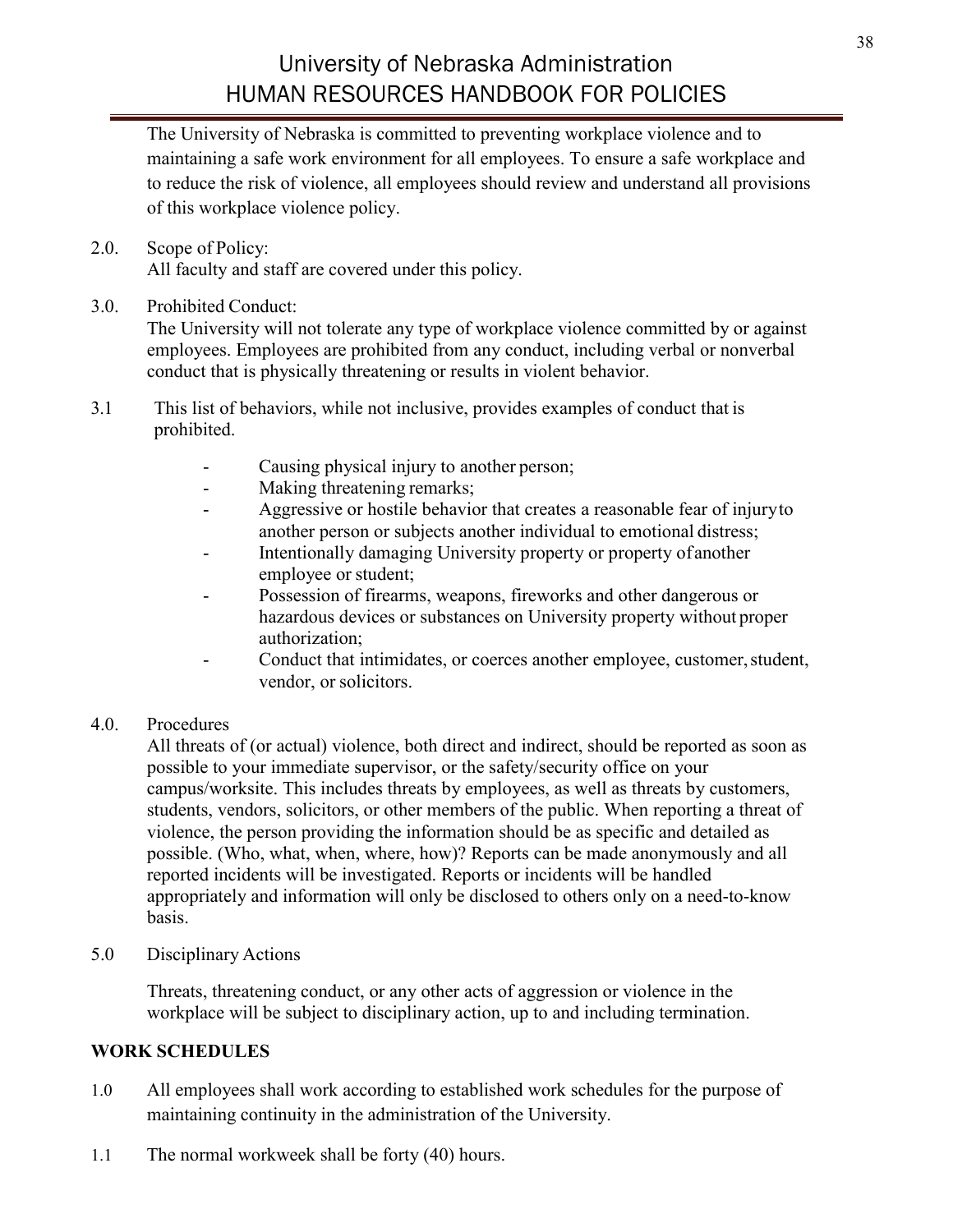- 1.2 Work schedules may provide for a lunch period that is unpaid, and may provide for two rest periods of fifteen (15) minutes each per workday. Such rest periods shall be paid and are, therefore, considered a privilege granted to employees.
- 1.3 Work schedules shall specify that in certain instances an employee may be required to work overtime.
- 1.4 All hours worked in overtime status shall be compensated in accordance with the regulations governing the Fair Labor Standards Act (FLSA).

## **PAYROLL & COMPENSATION**

## **IMPROPER PAYROLL DEDUCTIONS**

- 1.0 The University of Nebraska shall apply the following standards prohibiting improper payroll deductions.
- 1.1 The new "Fair Pay1'regulations of the Federal Labor Standards Act (FLSA) effective August 23, 2004, prohibit the University from making improper payroll deductions from an employee's pay. To comply with the provisions of the Act the University will take the appropriate actions for all improper payroll deductions.
- 2.0 Process
- 2.1 An employee's salary is intended to cover all hours worked, and the University intends to pay employees, subject to the provisions of the Act, and will not make deductions from an employee's salary that are prohibited under FLSA. If an employee believes their salary includes improper deductions, or errors, or their salary is incorrect, based on wages earned, they should immediately report the incident to the payroll office or human resources division.
- 2.2 The payroll office or human resources division will conduct a prompt review, and if appropriate, remedy any improper deduction, payroll error, or incorrect paychecks during the next regularly scheduled pay period/cycle. In addition, remedial actions will be taken to prevent the occurrence of the same or similar improper deductions in the future.
- 2.3 Employees who register a complaint alleging improper deductions from their salary shall not be subject to disciplinary or other adverse action as a result of making a complaint. Each campus will designate individuals within the human resources division or payroll office to assist employees with their pay issues or inaccuracies.
- 2.4 Questions regarding this policy should be directed to the Human Resources Department/Payroll Administration offices.

#### **OVERTIME**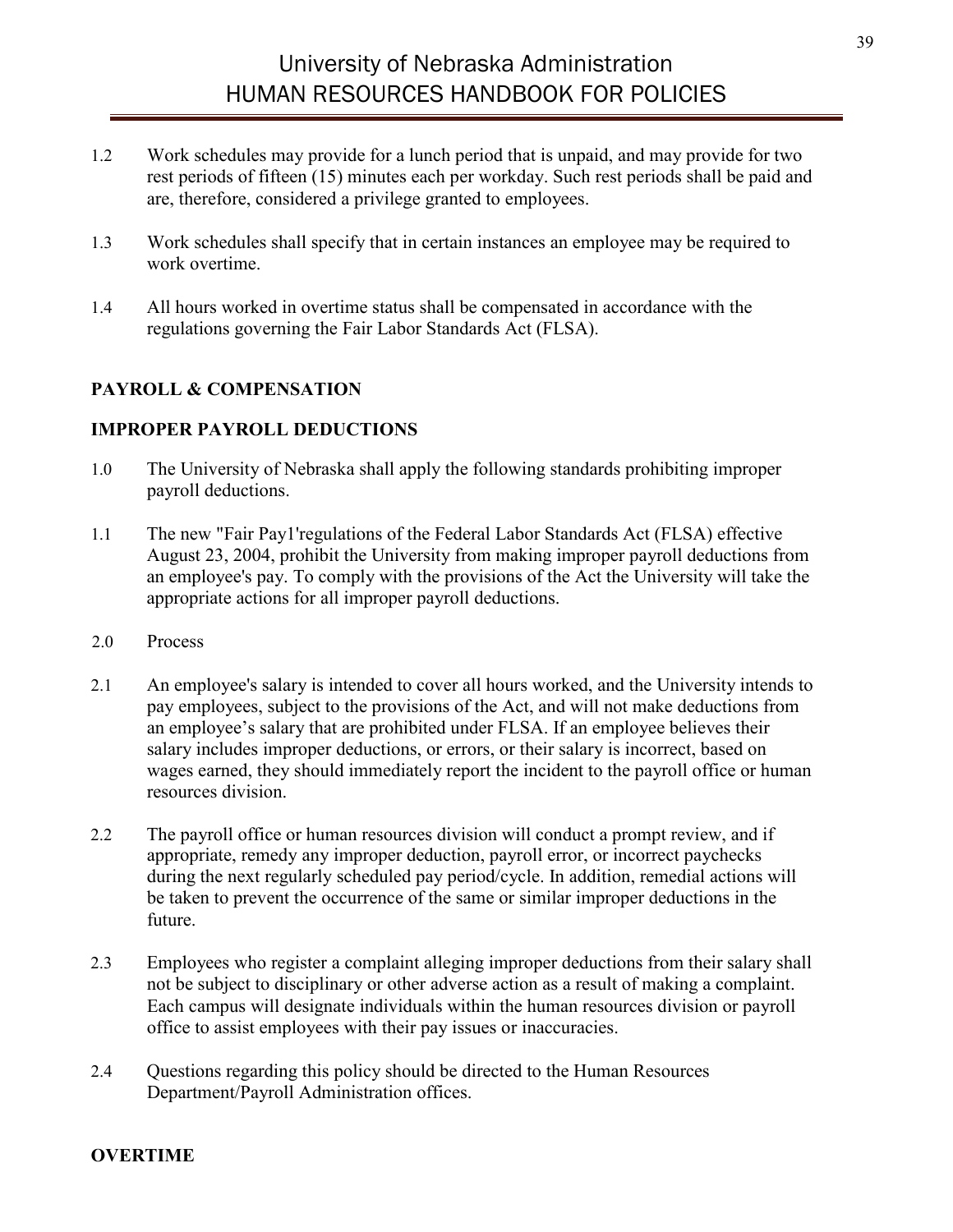- 1.0 All employees except those exempted by Section 81-117 of Revised Statutes, 1943, and except as provided below, who are required to work in excess of forty (40) hours in any work week shall be paid at a rate of one and one-half  $(1 1/2)$  times their regular hourly rate or monthly rate prorated on an hourly basis for each hour worked in excess of forty (40) in any work week.
- 1.1 Agricultural employees shall be paid overtime compensation for hours worked in excess of fifty (50) in any workweek.
- 1.2 Employees working within organized segments of the University which are primarily engaged in the care of persons residing on the premises who are sick, aged, or mentally ill or defective shall be paid overtime for hours worked in excess of eight (8) per day or eighty (80) per fourteen consecutive calendar days.
- 1.3 Compensatory time off may be granted in lieu of overtime compensation, subject to the prior approval of the employee's supervisor. Compensatory time-off will be awarded at the rate of one and one-half hours off for each overtime hour worked.
- 1.3.1 In general, employees may not accrue more than 60 hours of compensatory time off (120 hours in the case of employees involved in public safety activities or seasonal work). Employees who accrue more than 60 (or 120) hours of compensatory time off shall be paid for additional overtime hours as provided in paragraph 1.0.
- 1.3.2 Employees who have requested to use accrued compensatory time off shall be permitted to use such time within a reasonable period after making such request if the use of the compensatory time off does not unduly disrupt the operation of the department.
- 1.3.3 All accumulated compensatory time off must be taken (or paid) prior to the receipt of a promotional salary increase or any type of salary decrease on the part of the employee.
- 1.3.4 Employees who terminate employment shall be paid for accrued compensatory time off as provided in paragraph 1.0.
- 1.3.5 Records on accumulated but unused compensatory time off shall be kept as part of the regular time reporting system.
- 2.0 The payment of overtime compensation shall not apply to managerial-professional employees that are classified exempt according to the Fair Labor Standards act criterion of:
	- professional, executive, or administrative in nature, and
	- by custom in business, industry and other institutions of higher education
- 2.1 However, positions classified exempt from overtime may require an individual to work extra and irregular hours.
- 2.2 Acceptance of such position constitutes the employee's acknowledgment that such requirement is a part of an obligation to the University of Nebraska as an employee.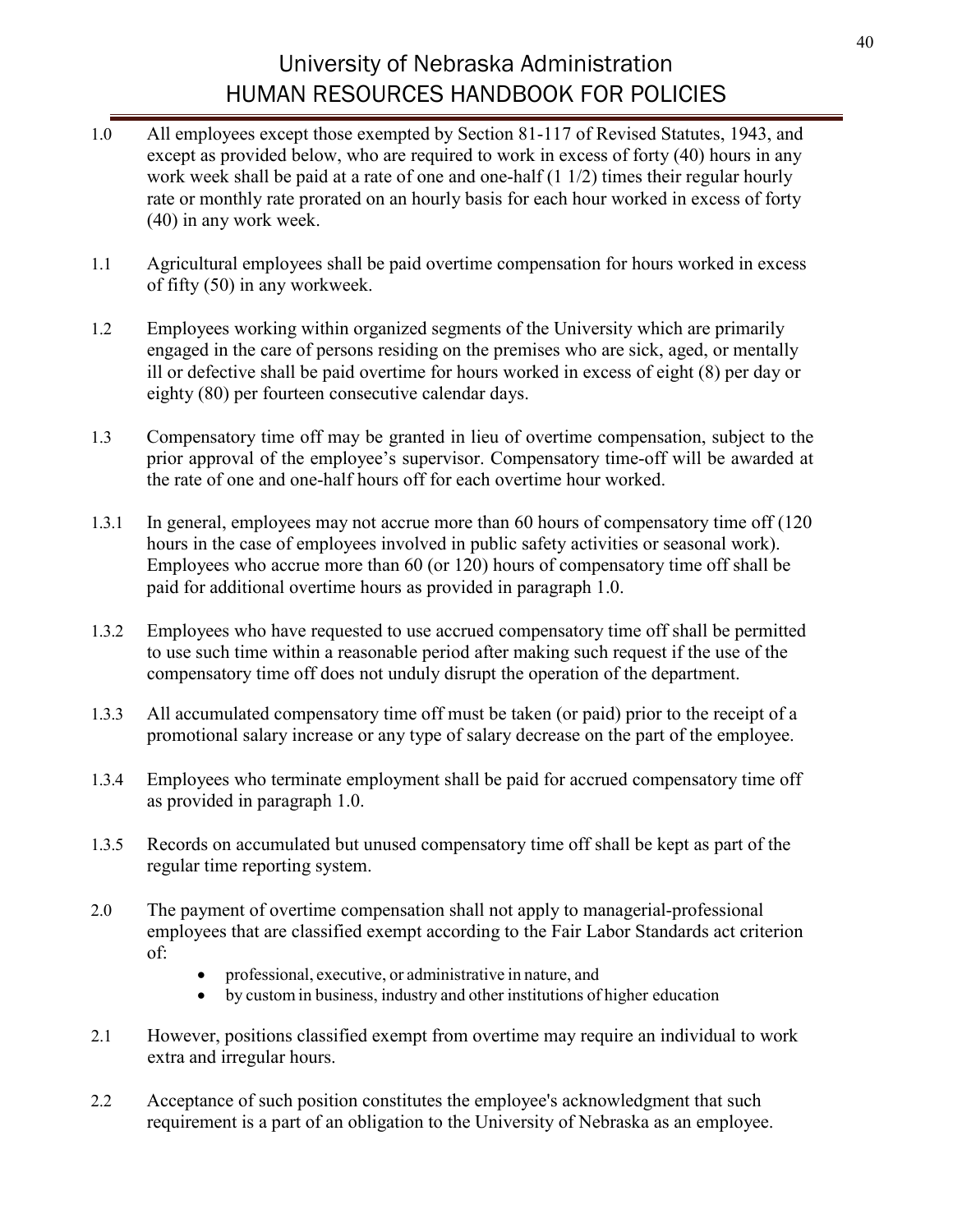## **SALARY ADMINISTRATION (NU VALUES)**

- 1.0 Introduction
- 1.1 The salary administration policy of the University of Nebraska shall be applicable to all regular University of Nebraska Office/ Service and Managerial/Professional positions. The purpose of the NU Values compensation program is to provide effective, equitable, and market relevant rates of compensation to the incumbents of Office/ Service and Managerial/Professional positions. The program will identify salary levels needed to be sufficiently competitive in order to attract and retain highly qualified employees.
- 2.0 Authorities and Responsibilities
- 2.1 The Vice President for Business and Finance, University Administration, with the advice and consultation of the Council of Business Officers, shall be responsible for the maintenance and revision of the University-wide NU Values.
- 2.2 The University Administration Director of Human Resources shall coordinate the administration of the NU Values Program to include conducting an annual salary survey to determine appropriate salary bands for the NU Values Program.
- 2.3 Revisions or amendments to the NU Values Program to include but not limited to Family Composition, Salary Bands, Zone determinations, Market Impact, and Program Training, shall be recommended by University Administration's Director of Human Resources, to the Vice President of Business and Finance with the consultation of the campus Human Resources Directors, at least annually. Any revisions or amendments to the NU Values Salary Structure will be reviewed by the campus Budget Officers as to the fiscal impact. 2.4 The Human Resources Directors shall be responsible for the day-to-day administration of the NU Values program at the campus level.
- 3.0 NU Values Salary Structure
- 3.1 The University-wide NU Values salary structure within the Job Families for Office/Service and Managerial/Professional staff shall consist of a prescribed set of salary bands and zones with minimum and maximum rates.
- 4.0 Administration of the NU Values Program
- 4.1 No employee shall receive a salary that is less than the minimum rate or greater than the maximum rate of the Job Family Zone to which their position has been allocated unless specifically authorized by the appropriate Administrative Office. Appropriate Administrative Office is defined as Chancellor, Dean, Vice Chancellor or the designee of said offices.
- 4.1.1 The hiring authority will be responsible for determining the starting salary for a new University employee. They are encouraged to utilize the criteria prescribed in the NU Values Program including, but not limited to:
	- Marketrelevance
	- Other University employee salaries
	- Competencies of the new hire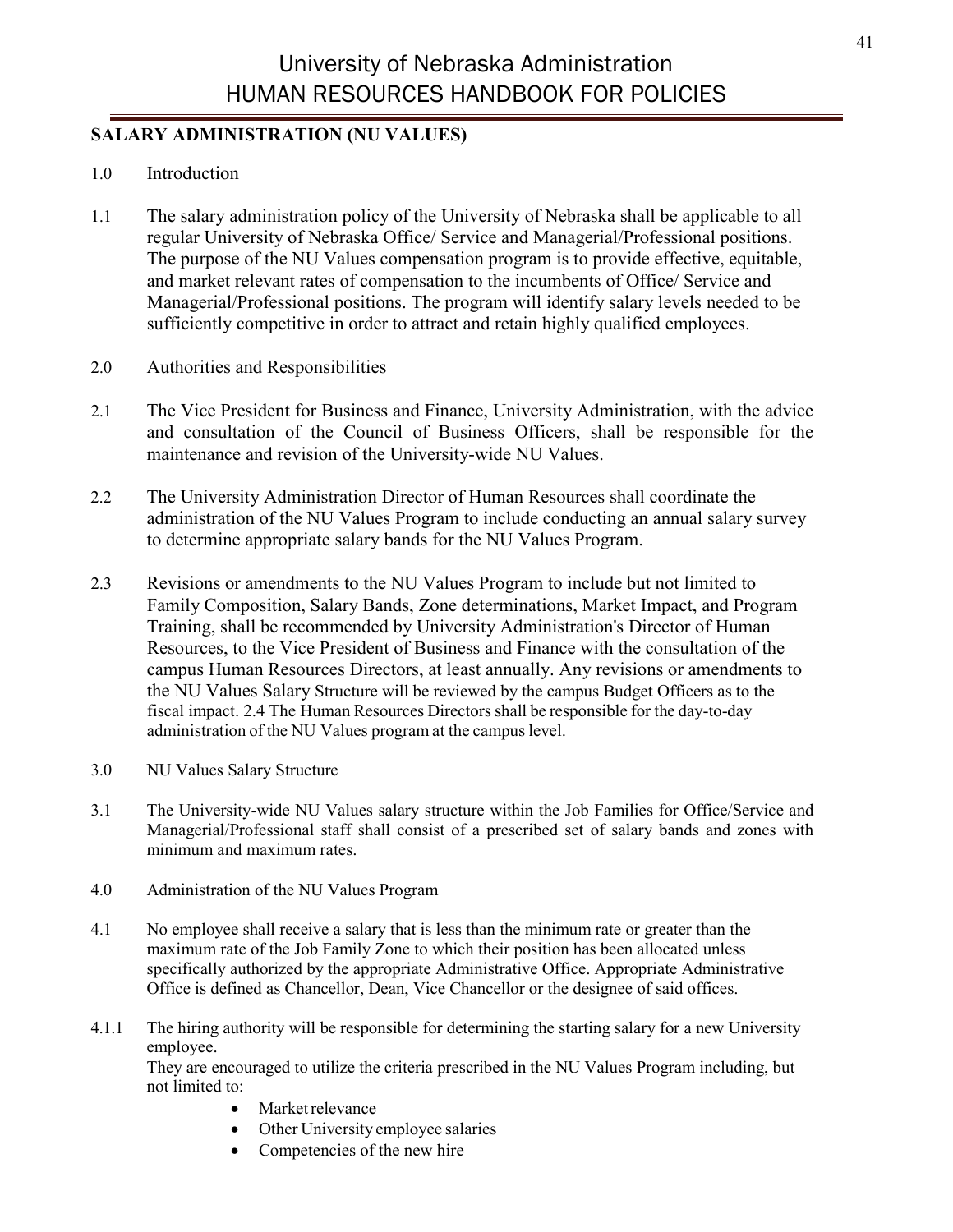- Fiscal resources available
- 4.2 When a campus Human Resources Director finds that economic or employment conditions make recruitment of qualified applicants within a Job Family Zone difficult, the Council of Business Officers may,subject to budgetary limitations, authorize maximumrate adjustments of a Job FamilyZone.
- 4.2.1 Salary surveys shall be utilized in relevant labor markets. The University of Nebraska labor market is defined as an area of national, regional, or local scope encompassing a competitive market or relevant employer in which employees are either gained or lost.
- 4.2.1.1 Salary surveys shall be prepared at least annually under the direction of the University Administration Human Resources Director. The survey will be used in the NU Values program as the basisto determine market relevance, per section 4.1.1, to justify request for salary increases of Office/Service and Managerial/Professional employees and to determine the allocation ofsalary increase funding to ensure equity in financial support.
- 4.2.2 Employees who are employed in a market-impacted position may have their rate of pay adjusted to the newly established range.
- 4.3 Administrative Changes in Salary
- 4.3.1 Advancement within the same Job Family Zone may occur because of the assignment and/or performance of additional duties within the same scope of their current position. Salary increases within a zone may warrant an increase in pay up to 10%. Increases of more than 10% require prior approval from the campus Human Resources Director.
- 4.3.2 Promotion to a higher zone in the same Job Family may occur when an employee accepts or is re-assigned to a position that is in a higher zone. Salary increases for promotions may warrant an increase in pay up to 20%. Increases of more than 20% require prior approval from the campus Human Resources Director.
- 4.3.3 Salary increases for purposes described in 4.3.1 and 4.3.2 or 5.0 may not exceed 2 occurrences in a fiscal year without prior approval from the campus Human Resources Director. Salary increases based on legislative appropriations and action by the Board of Regents, normally given on July 1 each year, are not included in these two occurrences.
- 4.3.4 A Transfer occurs when an employee accepts a position in the same Job Family and Zone in a different Organizational Unit. Employees who transfer shall be treated as a new hire for pay purposes.
- 4.3.5 A Voluntary Reduction occurs when an employee accepts or requests to be placed in a lower zone within the same Job Family. Voluntary reductions may require a pay reduction. Some circumstances, for example the rate of pay for other employees in the department, may be considered as reasons for a decrease in pay.
- 4.3.6 Demotions are corrective actions or disciplinary reductions in an employee's job assignment or pay. In the case of a demotion for cause, a decrease in the employee's pay is generally made. Organizational units must receive Human Resources approval before taking any disciplinary actions that affect an employee's compensation or employment status.
- 5.0 Performance Increases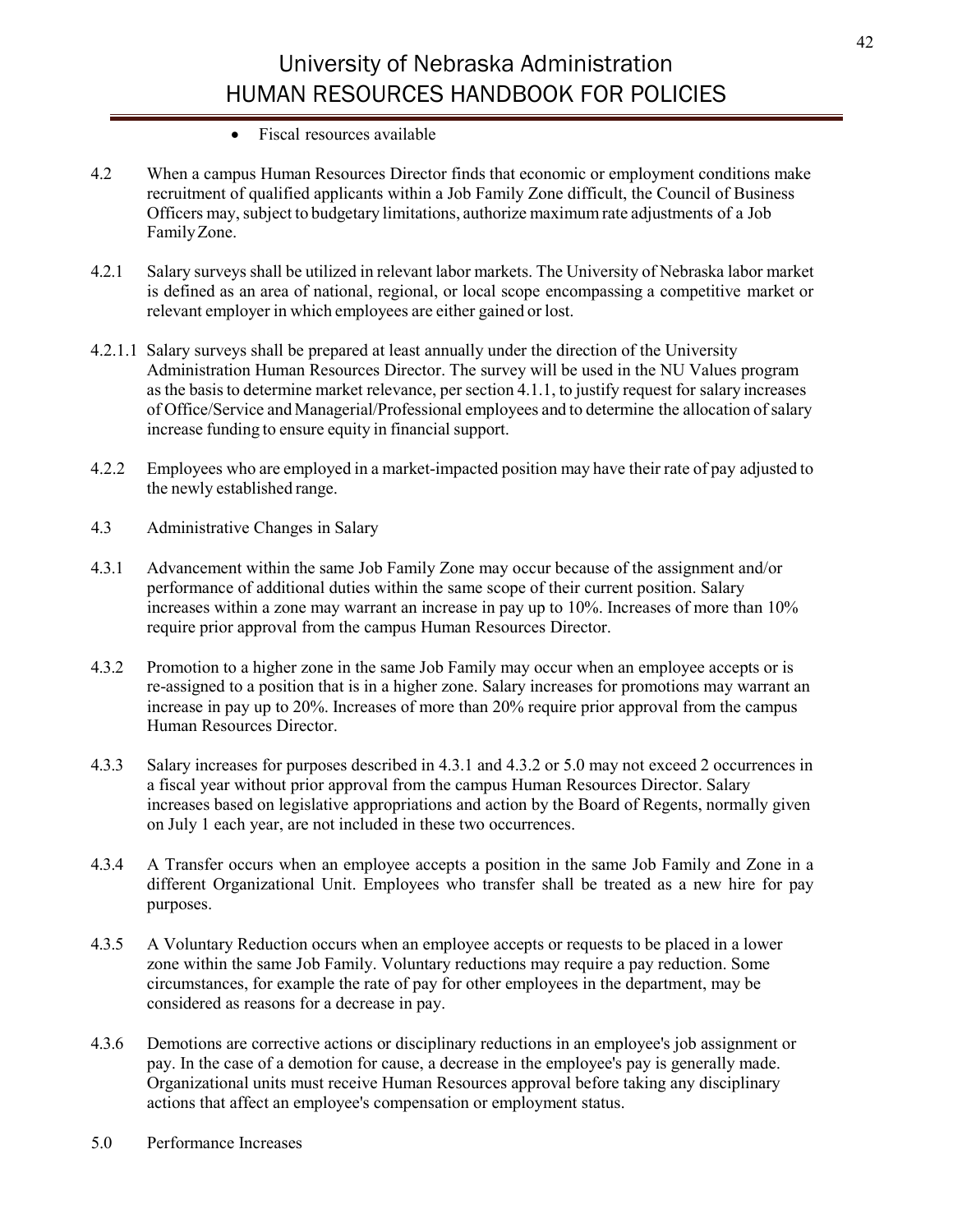- 5.1 Employees may be granted increases in salary for performance. An employee must have worked in the same Job Family and Zone for at least six (6) months in order to be eligible for a performance increase. Performance increases shall be treated according to Sections 4.3.3 and 5.1 through 5.4. The total amount of performance increases given to an employee per year may not be greater than ten (10) percent.
- 5.2 All performance increases shall be supported by written evidence of the employee's performance, which is on file in the employee's HR/Personnel file.
- 5.3 Consistent with Executive Policy, performance increases shall only be granted on January 1 and July 1, if sufficient funds for such increases are available.
- 5.4 Performance increases granted under Section 5.0 are considered to be separate from any increase pursuant to the policies governing annual increases generated by legislative appropriations.
- 6.0 Other Salary Adjustments

6.1 Adjustments in salary may be made to address factors other than those listed in 4.3.1, 4.3.2 and 5.0. Some circumstances, for example to recruit or retain an employee as a result of an offer by another employer, may be considered as reasons for an increase in pay. Salary adjustments of this nature may not exceed the established zone and require prior approval fromthe campus Human Resources Director.

- 7.0 Appeal Procedures
- 7.1 If there is a disagreement regarding the job family/zone assignment of a position, a request for additional review may be made by contacting your campus HR office. Decisions regarding job family and zone assignment may not be appealed through the formal grievance process.

## **SALARY TERMINATION UPON DEATH**

- 1.0 The approach described below is the established guideline for Managerial/Professional and Office/Service staff, concurrent with the procedures outlined in the Board of Regents Bylaws.
- 2.0 Upon Death, the salary of a full-time academic-administrative staff member shall terminate at the end of the month in which the death occurs. Provided, however, that this provision in no way abrogates the right to receive salary earned, but not yet paid because of the method of prorating academic-year salaried over a 12-month period.
- 3.0 Consequently, upon Death
- 3.1 Members of the Managerial and Professional staff shall have their salary terminate at the end of the month in which the death occurs.
- 3.2 Members of the Office and Service staff shall have their pay terminate at the end of the twoweek pay period in which the death occurs.
- 4.0 It is the responsibility of each campus Human Resource Office to process salary terminations and payout upon death according to the above guidelines.

#### SHIFT DIFFERENTIAL PAY